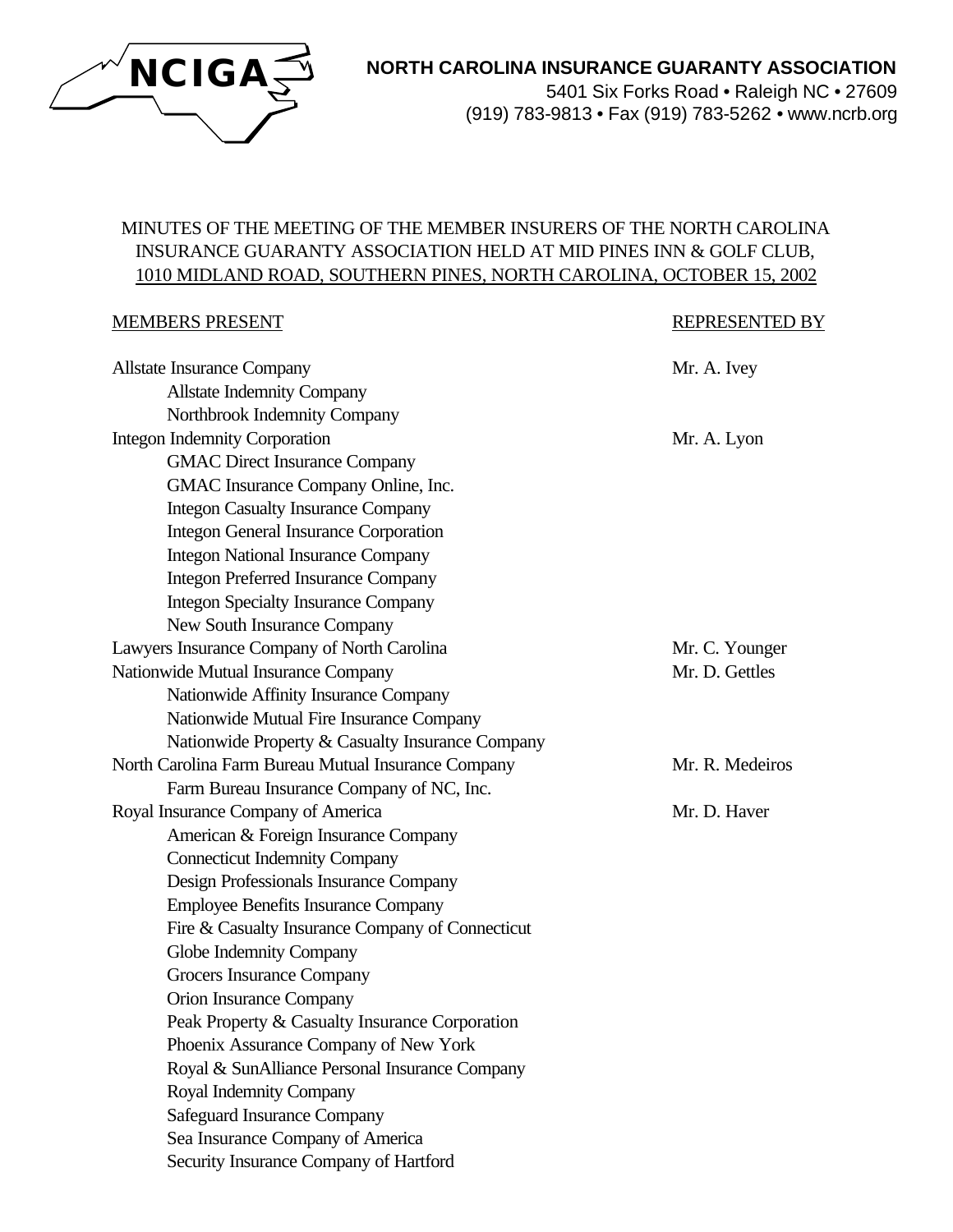State Farm Mutual Automobile Insurance Company Mr. T. Huels State Farm Fire & Casualty Company State Farm General Insurance Company Travelers Indemnity Company Mr. B. Seagle Automobile Insurance Company of Hartford Charter Oak Fire Insurance Company Farmington Casualty Company Phoenix Insurance Company Standard Fire Insurance Company Travco Insurance Company Travelers Casualty & Surety Company of America Travelers Casualty & Surety Company of Illinois Travelers Casualty Company of Connecticut Travelers Casualty & Surety Company Travelers Commercial Casualty Company Travelers Commercial Insurance Company Travelers Home & Marine Insurance Company Travelers Indemnity Company of Connecticut Travelers Indemnity Company of America Travelers Indemnity Company of Illinois Travelers Insurance Company Travelers Personal Security Insurance Company Travelers Property Casualty Insurance Company

333 other member insurers were represented by proxy.

#### OTHERS PRESENT REPRESENTED BY

Bradsher & Bunn Insurance Agency, Inc. Mr. D. Bradsher Moore & Van Allen Mr. C. Blake

North Carolina Department of Insurance Mr. J. Holloway

Mr. G. Teague

Staff Mr. B. Delbridge Mr. R. Evans Mr. M. Newton Mr. D. Sink

The meeting convened as scheduled, Mr. Huels of State Farm Mutual Automobile Insurance Company, Chairman of the Board of Directors, presiding. Mr. Evans reported that a quorum was represented in person or by proxy.

#### 1. Election of Board of Directors

Following general discussion, Allstate Insurance Company, Integon Indemnity Corporation, Nationwide Mutual Insurance Company, North Carolina Farm Bureau Mutual Insurance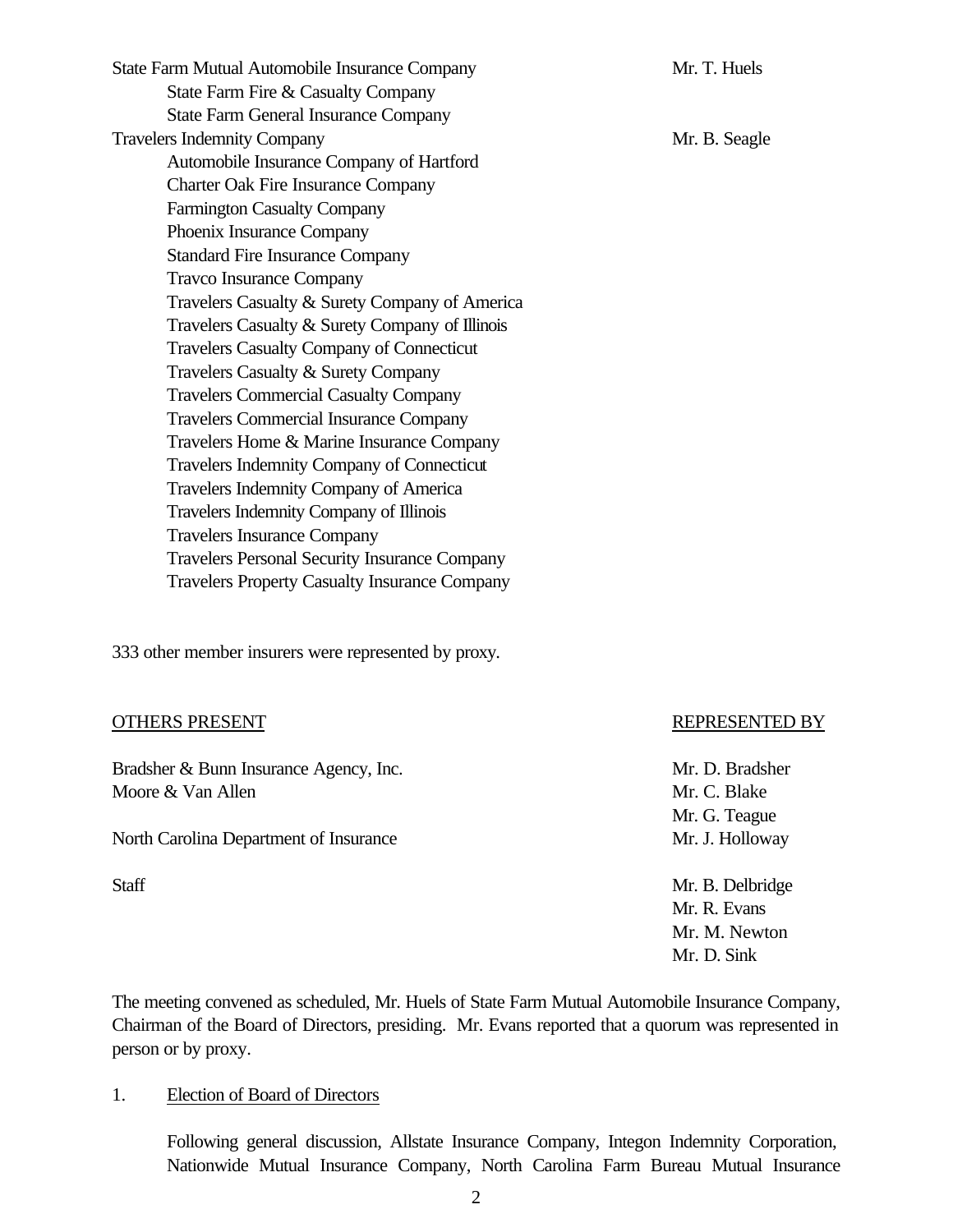Company, Royal Insurance Company of America, State Farm Mutual Automobile Insurance Company and Travelers Indemnity Company were nominated for membership on the Board of Directors for the ensuing three years. There were no other nominations. A motion that the nominations be closed was seconded and carried unanimously. The seven named companies were unanimously elected.

Mr. Evans reported that notice had been received from the Commissioner of Insurance reappointing Mr. C. Delaine Bradsher of Raleigh, a property and casualty insurance agent, as a non-voting member of the Board of Directors to serve for a three-year term.

2. Adjournment

There being no further business the meeting was adjourned.

Respectfully submitted,

Raymond F. Evans, Jr., CPCU

Managing Secretary

RFE:lm

IGA-03-1

3/4/03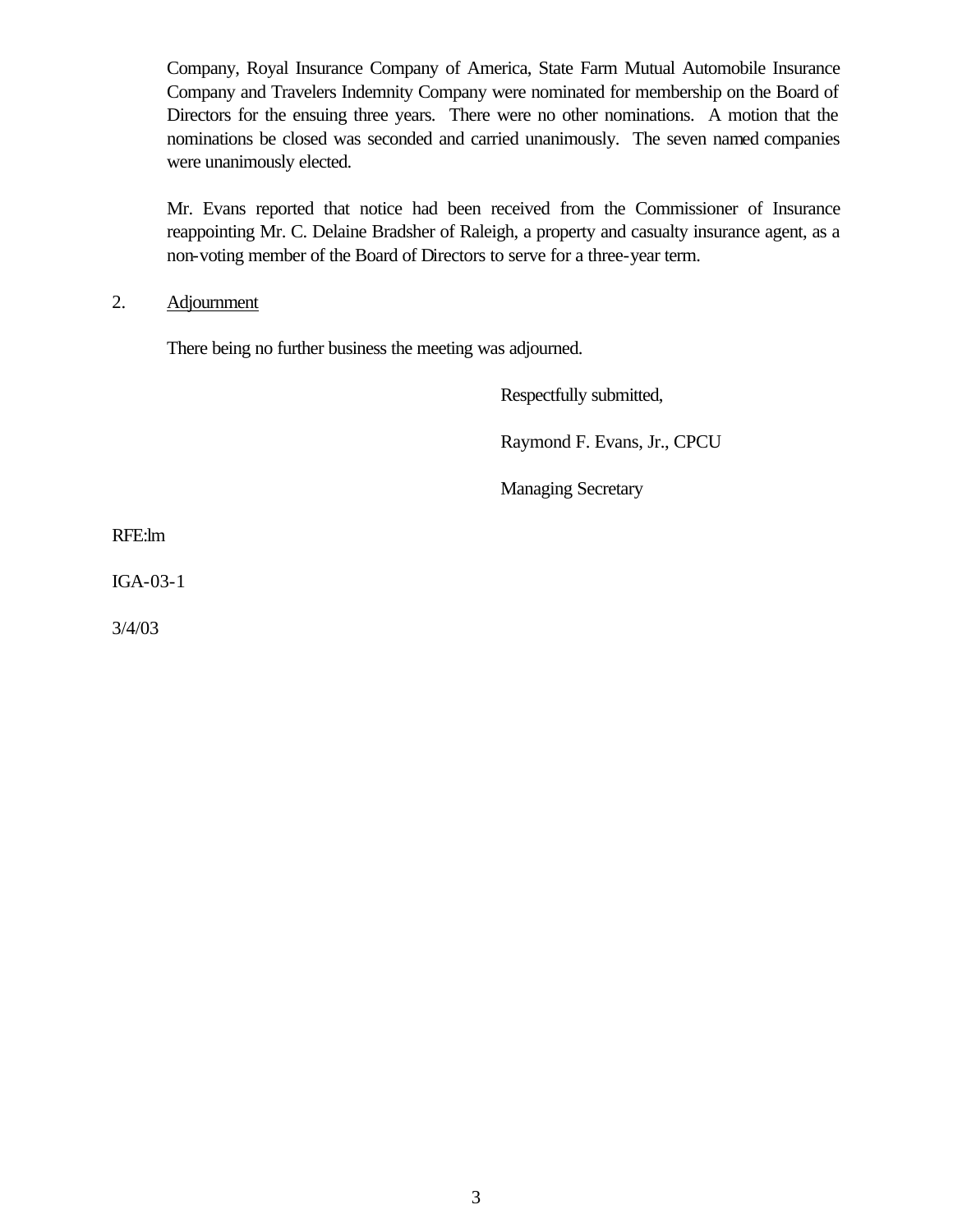# **North Carolina Insurance Guaranty Association**

**North Carolina General Statute 58-48.5 Purpose of Article - The purpose of this Article is to provide a mechanism for the payment of covered claims under certain insurance policies, to avoid excessive delay in payment, and to avoid financial loss to claimants or policyholders because of the insolvency of an insurer, to assist in the detection and prevention of insurer insolvencies, and to provide an association to assess the cost of such protection among insurers.**

# **2 0 0 2 Annual Report**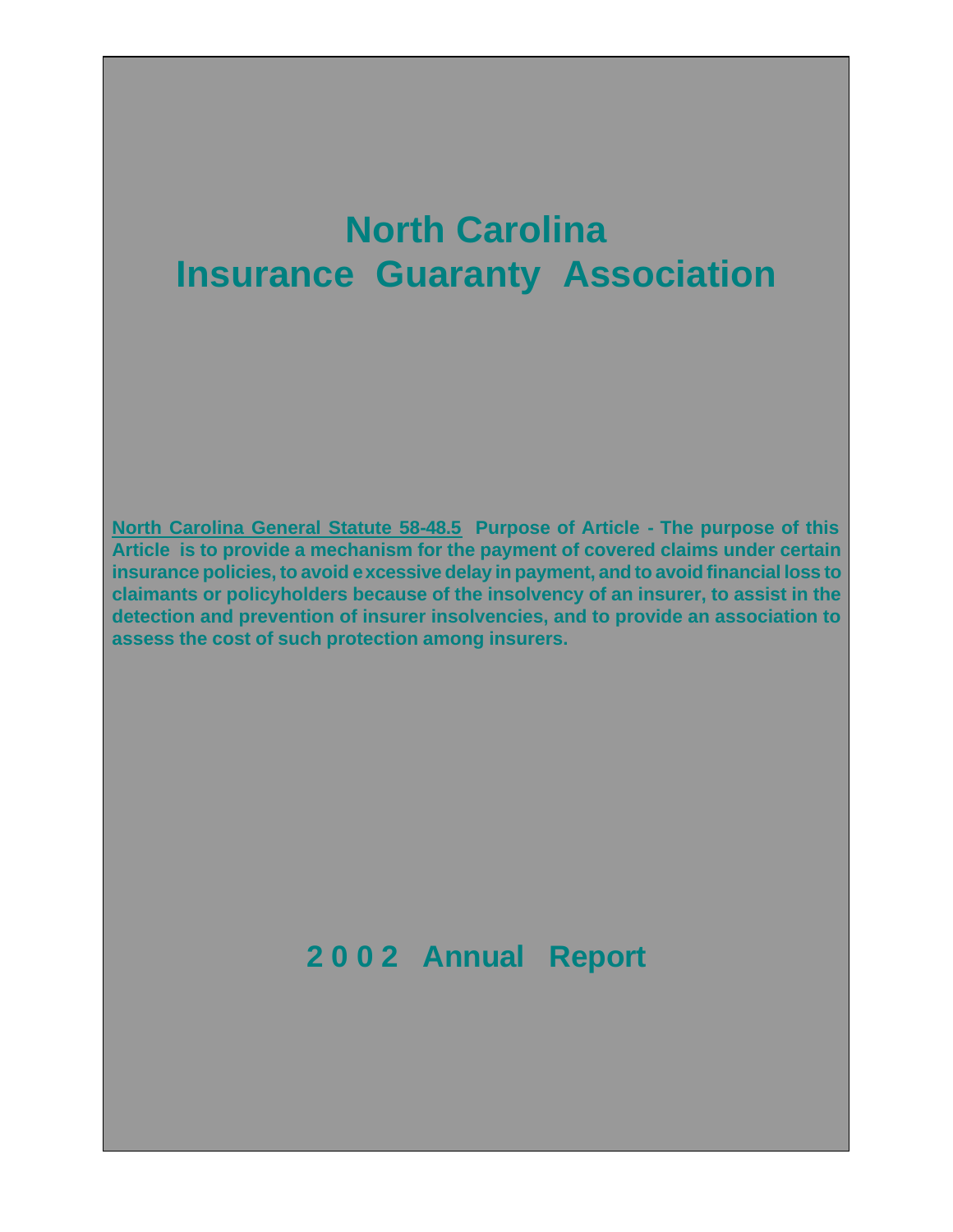# **BOARD OF DIRECTORS**

**During the year covered by this Report the following seven member insurers served as members of the Board of Directors:**

| <b>Member Insurer</b>                      | <b>Representative</b>  |
|--------------------------------------------|------------------------|
| <b>Allstate Insurance Company</b>          | <b>Art Ivey</b>        |
| <b>Integon Indemnity Corporation</b>       | <b>Art Lyon</b>        |
| <b>Nationwide Mutual Insurance Company</b> | <b>Dave Gettles</b>    |
| "NC Farm Bureau Mutual Insurance Co        | <b>Ronald Medeiros</b> |
| <b>Royal Insurance Company of America</b>  | <b>Dennis Haver</b>    |
| *State Farm Mutual Automobile Ins Co       | <b>Tom Huels</b>       |
| <b>Travelers Indemnity Company</b>         | <b>Benjy Seagle</b>    |

**Non-Voting Member Delaine Bradsher Property and Casualty Insurance Agent Bradsher & Bunn Insurance Agency, Inc.**

**\*Chairman of the Board - Re-elected October 16, 2001 #Secretary-Treasurer - Re-elected October 16, 2001**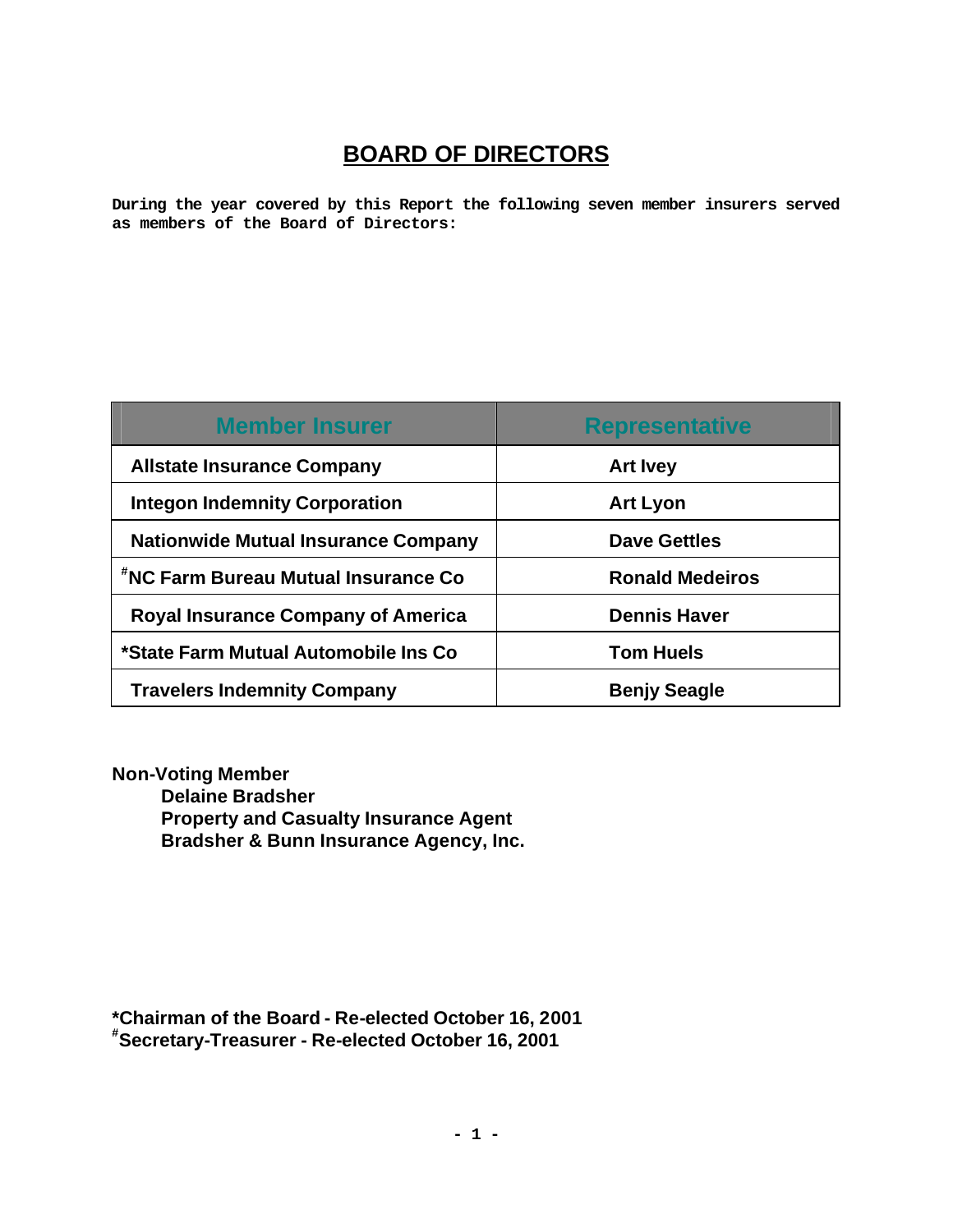# *CHAIRMAN'S CORNER*

**This past year has challenged us as individuals and professionals on many fronts. We have seen the largest P&C insolvency on record occur, which along with additional industry insolvencies, has strained our resources, people and capital. But through it all, we have continued to provide the stabilizing element so necessary for the peace of mind and financial well being of all of our customers.**

**I again would like to take this opportunity to say thank you as your personal commitment to ethical and fair dealing continues be a source of pride for me personally and professionally. Without the support and efforts of our Board of Directors, Guaranty Staff and Legal Council, we would not have been able to carry out the intent of the Guaranty Act which is to provide a safety network for our customers during critical times caused by industry insolvencies.**

 **Sincerely,**

*Thomas M. Huels*

 **Thomas M. Huels, Chairman**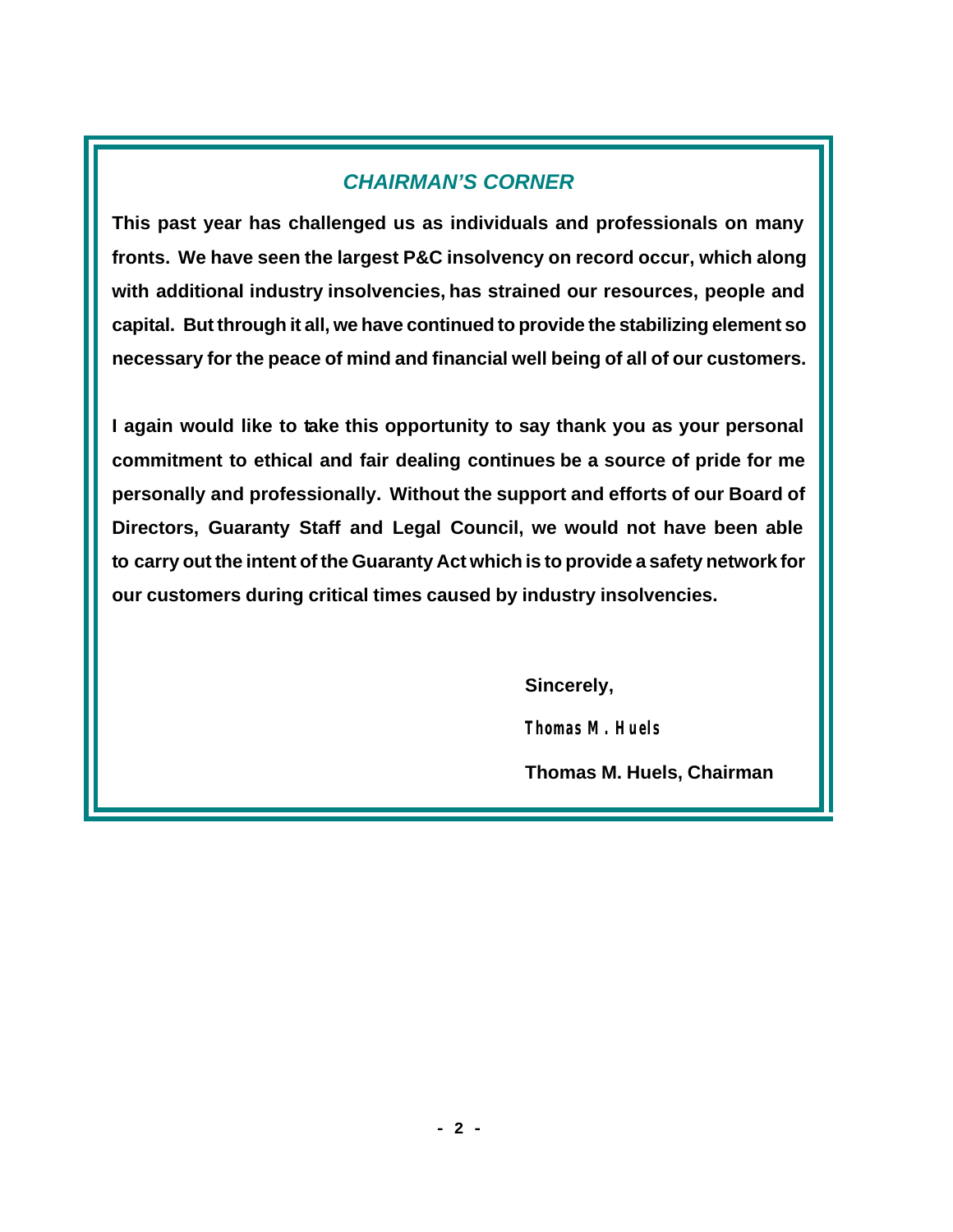# **NORTH CAROLINA INSURANCE GUARANTY ASSOCIATION 5401 SIX FORKS ROAD RALEIGH, NORTH CAROLINA 27619-6010**

**Administration Operations Fax: 919-783-0355 Fax 919-783-5262**

**Telephone: 919-783-9790 Telephone: 919-783-9813**

# **STAFF**

**Raymond F. Evans, Jr. Robert M. Newton Managing Secretary Claims Manager E-Mail - rfe@ncrb.org E-Mail - rmn@ncrb.org**

William C. Delbridge **David E. Sink, Jr. David E. Sink, Jr. E-Mail - wcd@ncrb.org des@ncrb.org**

**John Patterson Judy Rhue Workers Compensation Supervisor Claims Examiner E-Mail - jsp@ncrb.org E-Mail - jdr@ncrb.org**

**Janet Little Rowena Ball Workers Compensation Supervisor Workers Compensation Supervisor E-Mail – jbl@ncrb.org E-Mail - rlb@ncrb.org**

**Felicia Taylor Terry Ryan WC Claims Examiner WC Claims Examiner**

**Donna Kallianos Tammy Choboy E-Mail – dpk@ncrb.org E-Mail – trc@ncrb.org**

**Gail Carter Linda Adams E-Mail - gpc@ncrb.org E-Mail – lsa@ncrb.org**

**Assistant Claims Manager Director of Finance & Operations**

**E-Mail – fit@ncrb.org E-Mail – tmr@ncrb.org**

**Casualty Claims Examiner Casualty Claims Examiner**

**Administrative Assistant Administrative Assistant**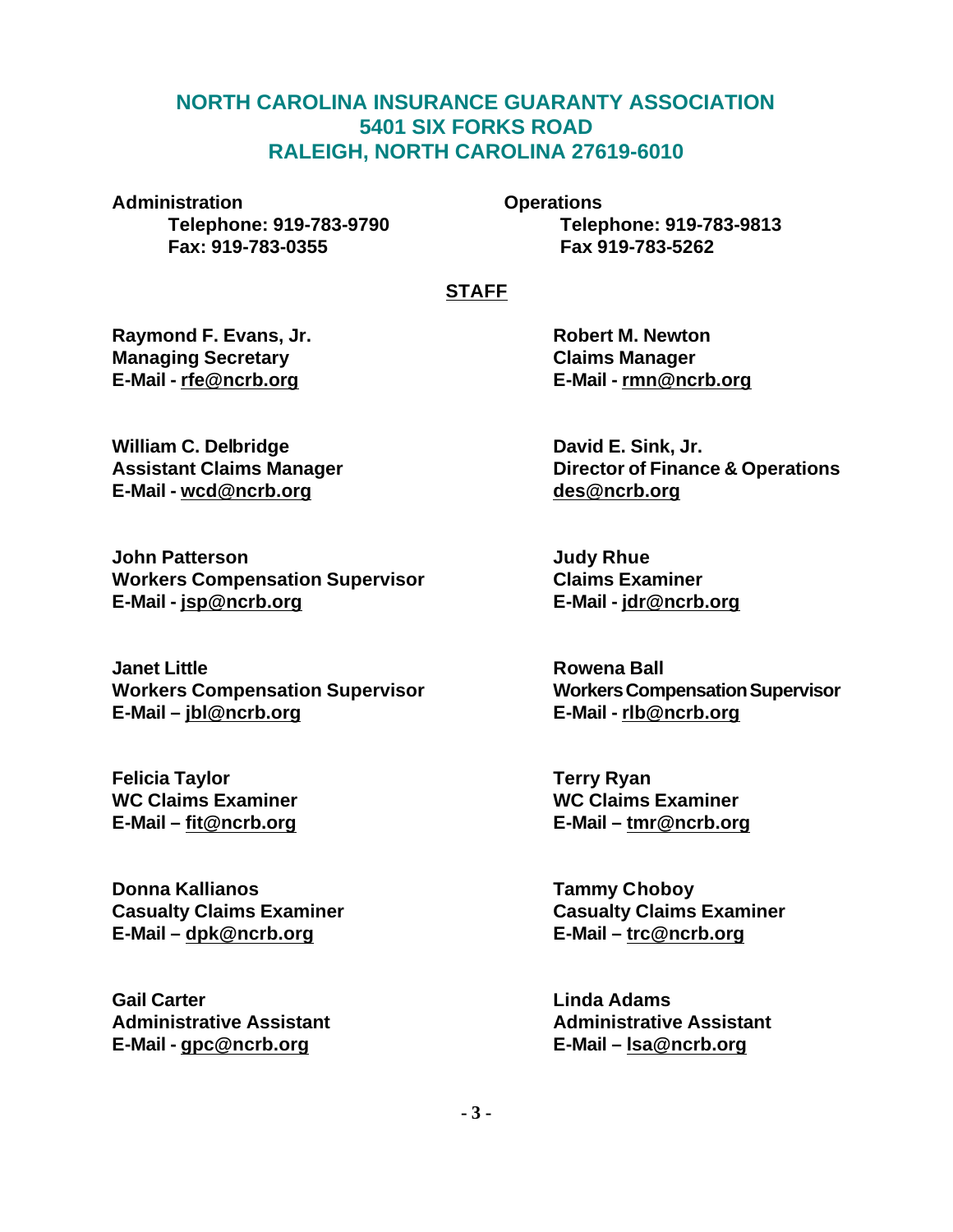

# **NORTH CAROLINA INSURANCE GUARANTY ASSOCIATION**

5401 Six Forks Road • Raleigh NC • 27609 (919) 783-9813 • Fax (919) 783-5262 • www.ncrb.org

#### **ANNUAL REPORT**

**This Report covers the activities of the North Carolina Insurance Guaranty Association during the twelve months ended August 31, 2002. Included, for the sake of continuity, are some details relating to activities during prior periods.**

#### **MEMBERSHIP**

**The Association has 700 member insurers at August 31, 2002. This is an increase of six members over the prior year. Fifteen companies became members during the twelve months ended that date. The new members during the period were:**

**Alamance Insurance Company Alfa Mutual Insurance Company Bridgefield Casualty Insurance Company California Casualty Indemnity Exchange CAMICO Mutual Insurance Company CNL/Insurance America, Inc. Continental Western Insurance Company GMAC Direct Insurance Company**

**GMAC Insurance Company Online, Inc. Hartford Steam Boiler Inspection & Ins Co of Connecticut, The Mid-Continent Casualty Company Minnesota Lawyers Mutual Insurance Co Planet Indemnity Company Safety First Insurance Company Underwriter for the Professions Ins Co**

**The following companies voluntarily withdrew from membership, were dissolved, had their membership terminated, or merged with other companies during the year covered by this Report.**

**American Horizon Insurance Company Fremont Compensation Insurance Co Aristar Insurance Company Fremont Pacific Insurance Company PHICO Insurance Company NN Insurance Company American Continental Insurance Co**

**Reliance Insurance Company Southern Heritage Insurance Company**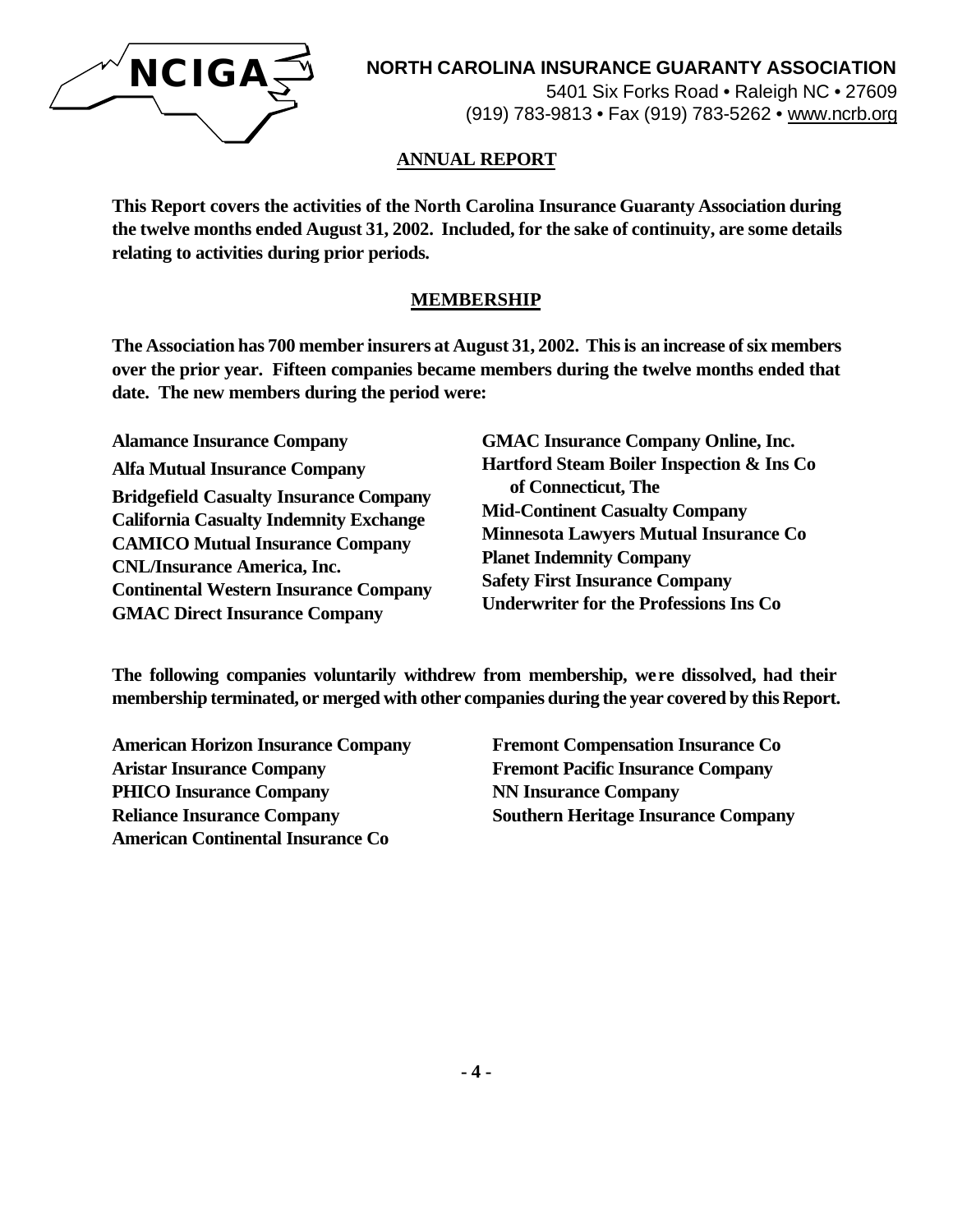#### **ASSESSMENTS/REFUNDS**

**The following assessments were authorized by the Board of Directors during the twelve months covered by this Report:**

| DATE OF ASSESSMENT | <b>DESCRIPTION</b>                 | <b>AMOUNT</b> |
|--------------------|------------------------------------|---------------|
| 11/01/01           | <b>Administrative Account</b>      | 300,000       |
| 11/01/01           | <b>Credit General Insurance Co</b> | \$3,000,000   |
| 11/01/01           | Reliance Insurance Co.             | \$22,000,000  |

**The following refunds were authorized by the Board of Directors during the twelve months covered by this Report:**

| <b>DATE OF REFUND</b> | <b>DESCRIPTION</b>                        | <b>AMOUNT</b> |  |
|-----------------------|-------------------------------------------|---------------|--|
| 03/21/02              | <b>American Eagle Insurance Company</b>   | \$70,000      |  |
| 03/21/02              | <b>Premier Alliance Insurance Company</b> | \$45,000      |  |
| 03/21/02              | <b>United Community Insurance Company</b> | \$450,000     |  |

# **STAFF REPORT**

#### **Insolvencies From Prior Years**

**The Association is currently working with eighteen insurance company insolvencies. From prior years, the Association continues to be actively involved in ten ancillary receiverships pending in Wake County Superior Court related to insolvent insurers not domiciled in North Carolina. These insolvent foreign insurers are American Mutual Liability Insurance Company, American Universal Insurance Company, Credit General Insurance Company, Employer's Casualty Insurance Company, Ideal Mutual Insurance Company, Integrity Insurance Company, Midland Insurance Company, Mission Insurance Company, Mission National Insurance Company, and United Community Insurance Company.** 

**In addition to the above insolvencies, the Association remains involved in six insolvencies for which no ancillary proceedings have been commenced in North Carolina. These six insolvencies are as follows: Western Employers Insurance Company, Insurance Company of Florida, Premier Alliance Insurance Company, United Southern Assurance Company, American Eagle Insurance Company, and LMI Insurance Company.**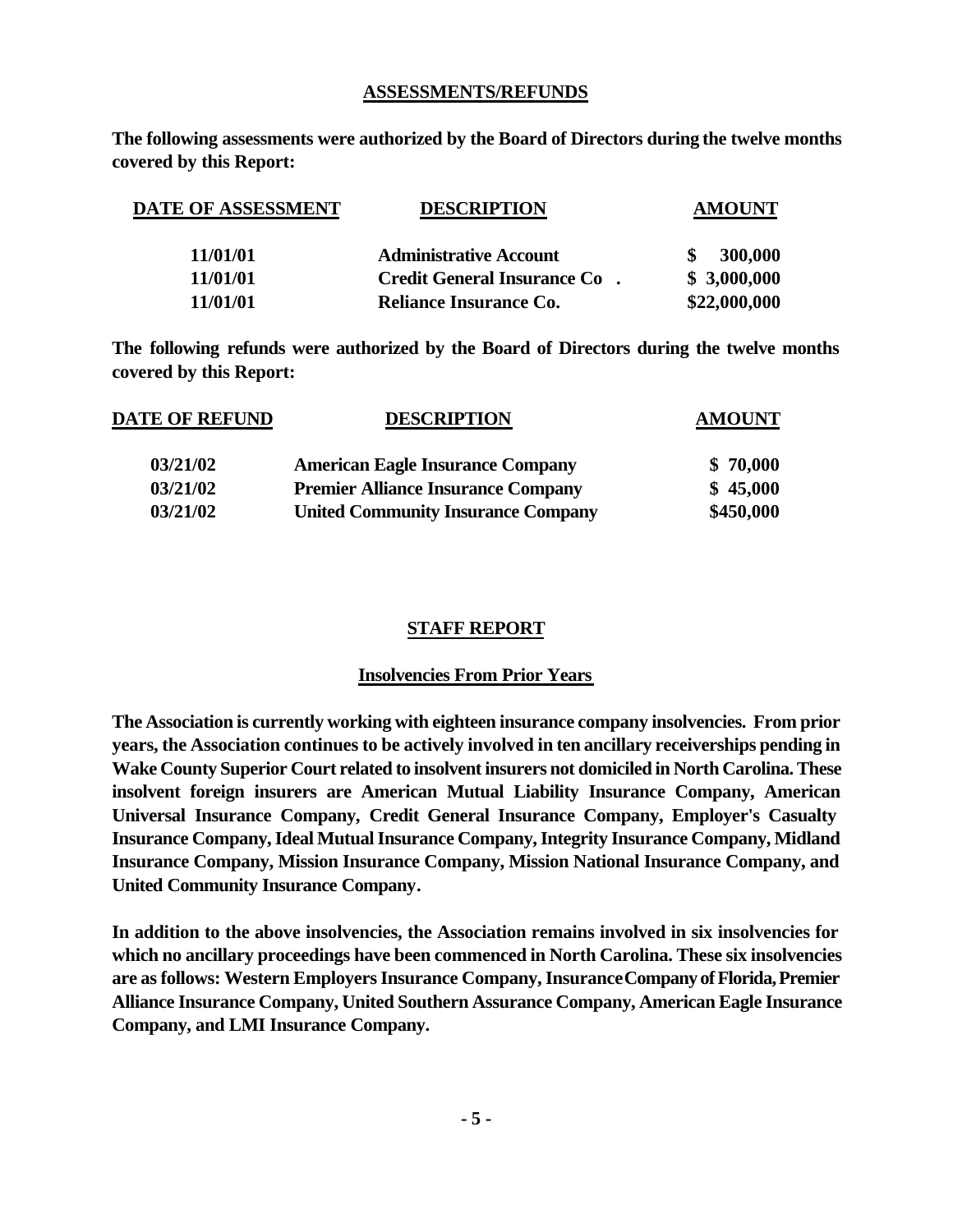#### **Insolvencies That Have Been Closed**

**During the past year the Association concluded its handling of the insolvencies of International Indemnity Company, a Georgia insurer declared insolvent on January 18, 2001, and Acceleration National Insurance Company, an Ohio insurer declared insolvent on February 28, 2001. An accounting of the Association's use of the statutory deposit money received in connection with each of these insolvencies was made to the NC Department of Insurance (NCDOI) along with the return of the balance of the statutory deposits and closing reports were made to the respective Receivers of those insolvencies. Additionally, an agreement to conclude the Association's claim against the estate of Grangers Mutual Insurance Company for the balance of the statutory deposit money currently held by the Association was approved by the NCDOI and the Receiver as those funds equaled the Association's remaining liabilities. Therefore the Grangers insolvency is closed for reporting purposes, although the Association still has two open claims.** 

#### **New Insolvencies**

**Within this report year, two new insolvencies were reported. The first was that of Reliance Insurance Company, a Pennsylvania insurer declared insolvent on October 4, 2001 and the second, PHICO Insurance Company, also a Pennsylvania insurer, declared insolvent on February 28, 2002. Ancillary receiverships for both of these insolvencies were established in the Wake County Superior Court.**

**The Reliance Insolvency represents the largest monetary exposure in the history of the Association and the complexity of the policies written and the claim files themselves has provided a real challenge to the Association. At this time, we estimate, although this is not an ultimate paid evaluation since individual claims are still being reported and reviewed, that total claims paid will be in the \$40-50 million range. Reliance, in addition to being complex from a policy and coverage standpoint, extensively used TPA's and MGA's in its operations and as a result the Association has worked with literally hundreds of vendors in obtaining files and policy information. Because of this complexity, we engaged Cambridge Integrated Services Group (Cambridge), which was the largest TPA for Reliance to assist us in handling claims. As required, the contract with Cambridge was negotiated by the Association and approved by the Board and the Commissioner of Insurance. At this time Cambridge is actively involved in 600 claims files at the Association's direction. A myriad of legal issues have arisen from this insolvency including such diverse issues as large deductible insureds, cut-through reinsurance policies, and reinsurance assumption agreements requiring Staff to work diligently with our outside legal counsel, the NC Department of Insurance and the NC Industrial Commission. These issues will be detailed in Counsel's report.**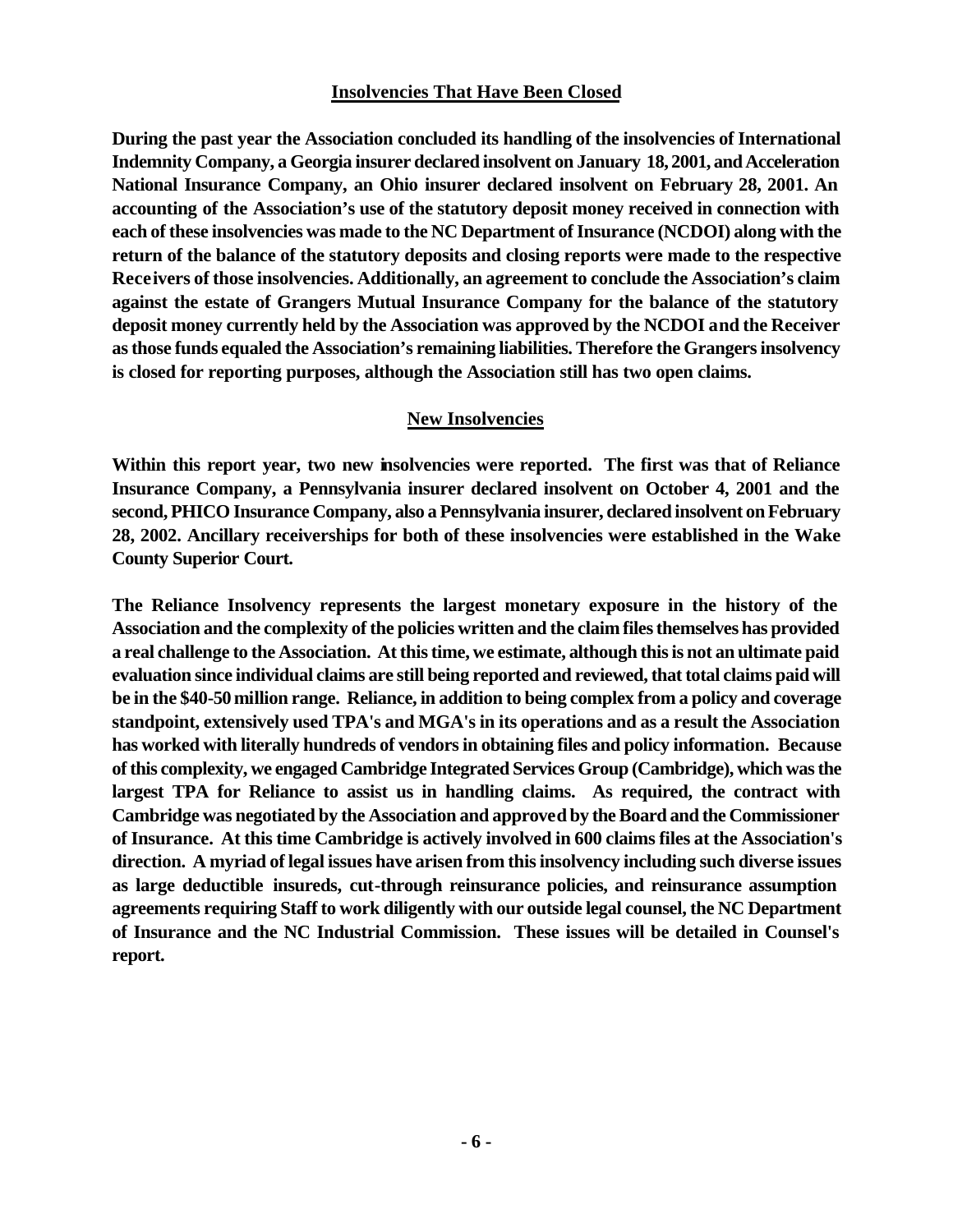# **Summary of Operations**

**Because of the insolvencies of the past two years the Association has grown substantially. The staff of associates has changed from four to eleven during this period in response to this growth. During the past year the Association has issued 8,030 checks in the course of paying \$278,646 in premium refunds, \$13,897,640 in claim payments and \$1,095,516 in allocated loss adjustment expenses.**

**In processing this work, Association expenses totaled \$1,058,245. These expenses represent about 6.5% of the total of refunds, claims payments and ALAE, which we believe reflects the effective work the Association's associates perform. In an insolvency environment where an adjuster or examiner's work load is limited to perhaps 125 files at any time because of the complexity of individual claims, the Association is keeping costs to members at a minimum.**

**During the year, \$1,058,245 was returned to member companies and \$169,881 was returned to the Commissioner in association with closing two insolvencies.**

# **COUNSEL'S REPORT**

**As anticipated, the insolvency of Reliance Insurance Company ("Reliance") has dominated the activities of the Association in the last year. However, the past year has also presented significant challenges arising from other insurer insolvencies. This report from counsel for the Association will report on the following: 1) claims and other issues related to the Reliance insolvency; 2) litigation involving the Association arising from the insolvency of Credit General Insurance Company ("Credit General"); 3) the insolvency of PHICO Insurance Company("PHICO"); 4) other litigation matters involving the Association; 5) claims of large deductible insureds against the Association; and 6) a report on legislative activity related to the Association in the 2002 session of the General Assembly.**

# **1. Reliance Insolvency**

**Due to the sheer volume of claims, and the varied types coverage sold, the insolvency of Reliance, the largest insurer insolvency in history, has presented significant challenges, many of which the Association experienced for the first time.**

#### **a. Reliance Large Deductible Policies**

**Reliance wrote many policies of insurance for large corporate insureds that included large deductibles and self-insured retentions. The amounts of these large deductibles and self-insured retentions were usually in excess of \$100,000, with some as high as \$2,000,000. The specific terms of these policies varied from**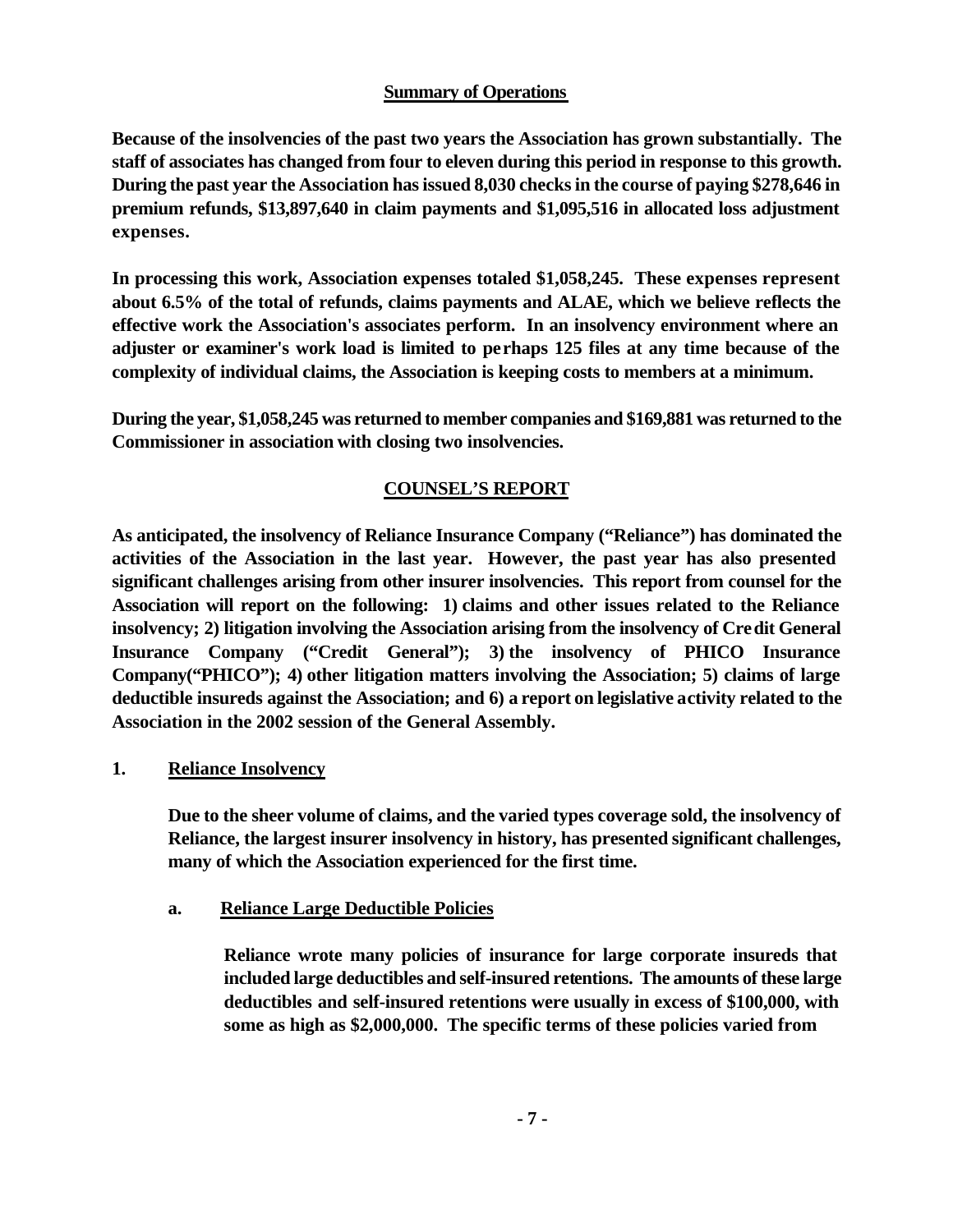**policyholder to policyholder, but generally fell into the following categories; 1) large deductible policies where Reliance was responsible from the first dollar of coverage, but where an arrangement was put in place by which the insured administered and paid the claims (typically through a third party administrator) up to the amount of the deductible; 2) large deductible policies where Reliance paid claims from the first dollar of coverage with a right to seek** 

**reimbursement from the insured up to the amount of the deductible; and 3) policies including large deductibles and self-insured retentions where Reliance did not have any policy obligations unless and until the amount of the deductible or self-insured retention was exhausted by the policyholder. In some cases, insureds deposited collateral with Reliance to secure their obligations to Reliance in connection with the large deductibles.**

**Due to the volume of large deductible policies nationwide, the Reliance liquidator sought to enter an agreement with the guaranty associations from the different states concerning the treatment of large deductible claims. The purpose of the agreement was to provide a framework for addressing a dispute between the Reliance liquidator and the guaranty associations concerning the entitlement to reimbursements by policyholders, or distributions of policyholder collateral held by the Reliance liquidator. The Association was the only guaranty association that did not sign the Large Deductible Agreement with the Reliance liquidator. The Association chose not to enter the Large Deductible Agreement because: 1) the Association has a unique provision providing for a statutory right of reimbursement from Reliance large deductible insureds; and 2) the Association did not want to consent to the jurisdiction of the Pennsylvania courts for the resolution of any disputes with the Reliance liquidator.**

**The volume of Reliance large deductible claims in North Carolina was not as significant as originally anticipated. For the most part, at the direction of the Association, large deductible insureds (such as Lowe's Inc. and PCA International) have continued to administer and pay claims within the limits of the large deductibles and self-insured retentions provided for in their Reliance policies.**

#### **b. Cut-Through Reinsurance Endorsements**

**Shortly after the Reliance insolvency, the Association received notice of a large volume of workers compensation claims against Hoechst Celanese pending at the Industrial Commission alleging occupational diseases from exposure to asbestos. Upon further investigation, the Association learned that the Reliance policy of workers compensation liability insurance was reinsured with a captive reinsurer affiliated with Hoechst Celanese. This reinsurance agreement included what is commonly referred to as a "cut-through" endorsement allowing the reinsurer to become directly responsible for payments to the insureds upon the insolvency of the insurer. Prior to the insolvency, Hoechst Celanese administered and paid its workers compensation claims without any involvement of Reliance.**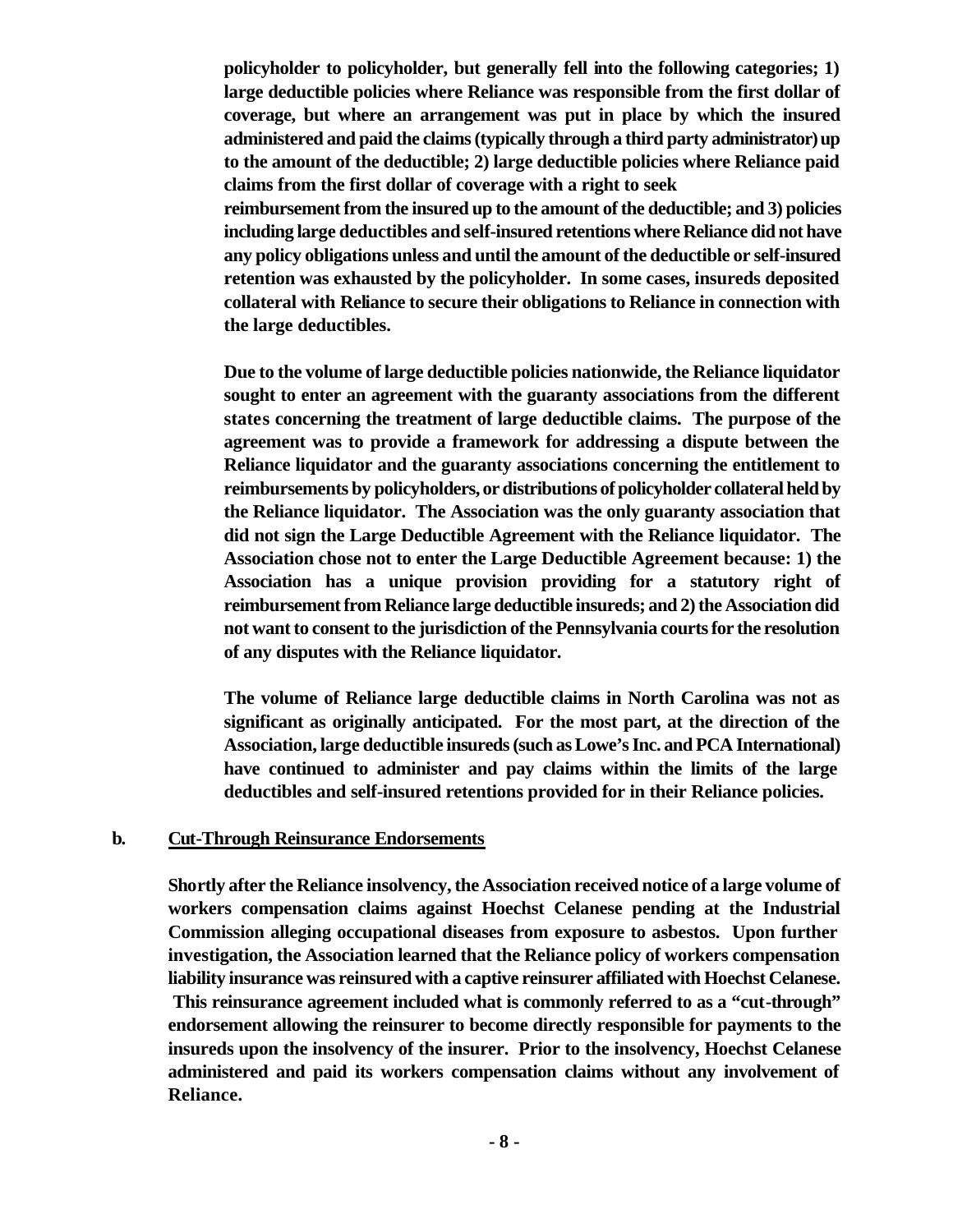**As a result of the "cut-through" endorsement, Hoechst Celanese wanted to continue the same arrangement following the Reliance insolvency.**

**However, as the claims against Hoechst Celanese came on for hearing, the Industrial Commission insisted that the Association be made a party to each of the occupational disease claims against Hoechst Celanese. After lengthy negotiations and submissions by Hoechst Celanese in Pennsylvania, the Reliance liquidator decided to recognize the "cutthrough" reinsurance provisions upon the satisfaction of certain conditions. As a result of the Reliance liquidator's decision, Hoechst Celanese has continued to administer and defend the occupational disease claims at the Industrial Commission without the involvement of the Association. At this time, the Association does not expect that it will have to become involved with the Hoechst Celanese claims in the future.**

#### **c. Assumption Reinsurance Agreements**

**Prior to its insolvency, Reliance was a party to three assumption reinsurance agreements with North Carolina based groups of employers who self-insured their workers compensation liabilities. The three self-insured groups were the North Carolina Selective Fund (the "Selective Fund"), the Professional Business Owners Association Self-Insurers Fund of North Carolina, Inc. (the "PBOA Fund"), and the** 

**North Carolina Burger King Franchisees Self-Insurers Fund (the "Burger King Fund"). As a result of these assumption reinsurance agreements, Reliance assumed all of the selfinsured liabilities of the Selective Fund, the PBOA Fund and the Burger King Fund, including liabilities for existing claims that were known to each of the self-insured groups and Reliance at the time of the assumption reinsurance agreements. Each of the assumption reinsurance agreements was approved by the North Carolina Department of Insurance (the "NCDOI").**

**The Association first received notice of the Burger King Fund assumption reinsurance agreement in January 2002. Thereafter, the Association contacted the NCDOI to obtain information concerning any other assumption reinsurance agreements to which Reliance was a party. The NCDOI notified the Association of the Selective Fund and PBOA Fund agreements with Reliance in February 2002. Prior to being notified by the NCDOI, the Association had no knowledge of the Reliance assumption reinsurance agreements. The Association thereafter discovered that in connection with 11 Selective Fund and 15 PBOA Fund claims pending at the Industrial Commission, the Association had commenced the payment of workers compensation benefits without the knowledge that the claims arose under the Reliance assumption reinsurance agreements. The Association notified both the NCDOI and the Industrial Commission of its position that workers compensation claims arising under the Reliance assumption reinsurance agreements were not claims within the scope of the Association's statutory obligations under the Guaranty Act.**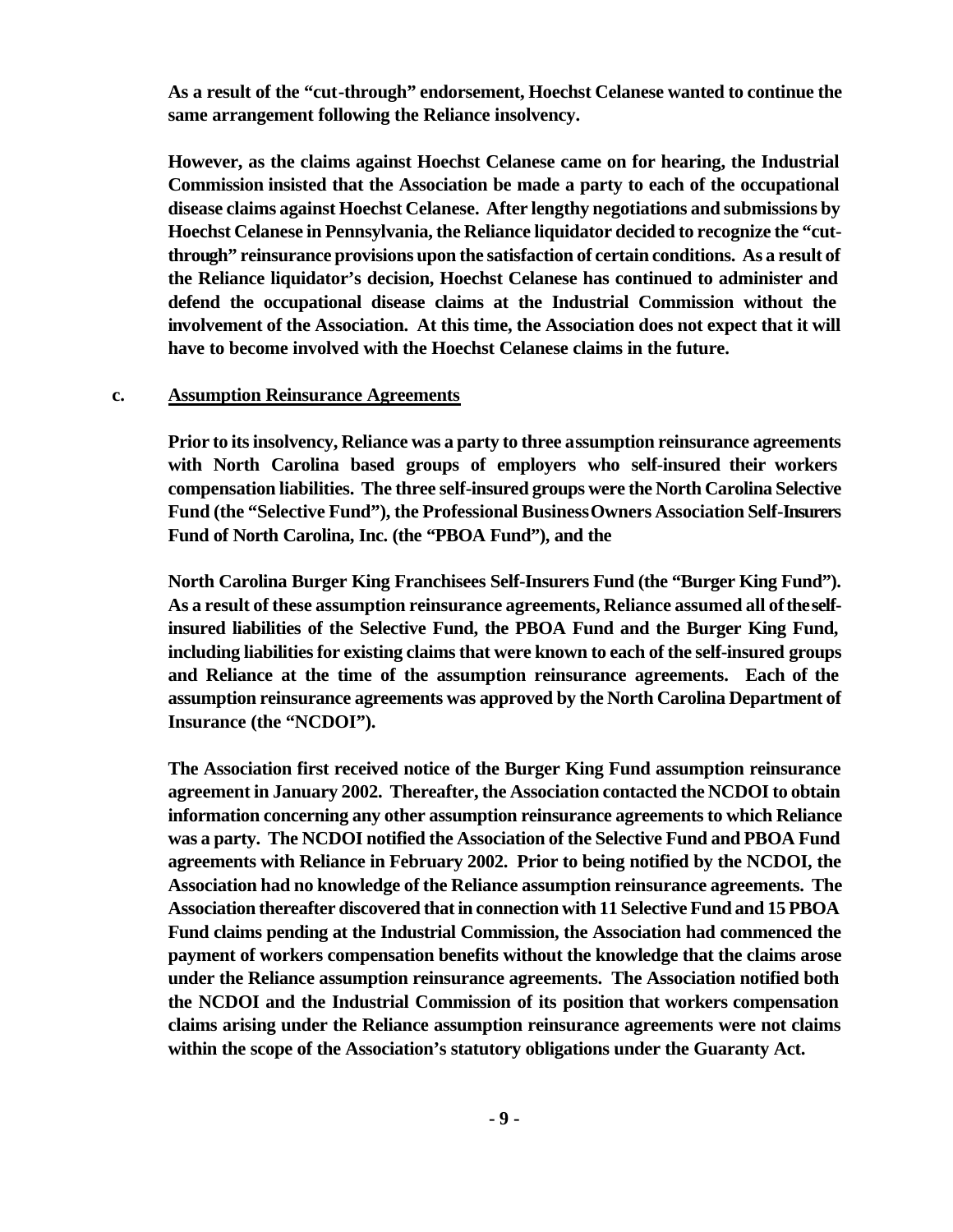**A number of proceedings were commenced because the dispute involving the Reliance assumption reinsurance agreements could not be resolved. First, the NCDOI filed a declaratory judgment action against the Association, the Selective Fund, the PBOA Fund and the Burger King Fund seeking a declaration that claims arising under the Reliance assumption reinsurance agreements were "covered claims" within the scope of the Association's statutory obligations. The Association moved to dismiss the NCDOI lawsuit on the grounds that the court lacked subject matter jurisdiction since the Industrial Commission had jurisdiction to resolve the issues related to the assumption reinsurance agreements. The Association's motion to dismiss was denied by the Superior Court, and the Association will be seeking appellate review of that decision.**

**At the same time, the Association filed Requests for Hearing in 11 Selective Fund and 15 PBOA cases at the Industrial Commission seeking a determination: 1) that the claims arising under the Reliance Assumption Reinsurance Agreements are not "covered claims" within the scope of the Association's statutory obligations; 2) that the Association is entitled to cease the payment of workers compensation benefits in the Selective Fund and PBOA cases; and 3) that the Association is entitled to be reimbursed by the employer, or any other responsible entity, for workers compensation benefits previously paid by the Association in connection with these claims.** 

**Notwithstanding motions to dismiss by the NCDOI and other parties, the Industrial Commission has asserted jurisdiction over the Association's Requests for Hearing. A hearing was recently conducted in one of the Selective Fund cases, and the Association anticipates a decision by the Industrial Commission in the very near future. The Association is continuing to monitor these cases very closely.**

#### **d. Workers Compensation Penalties**

**The Association has been involved in a number of cases before the Industrial Commission in which penalties have been imposed for either: 1) late payments of workers compensation benefits by Reliance prior to its insolvency; or 2) penalties imposed by the Industrial Commission against employers for OSHA violations. The Association has taken the position that the Industrial Commission penalties do not meet the definition of a "covered claim" under the Guaranty Act. In one decision, a Deputy Commissioner of the Industrial Commission has agreed that late payment penalties imposed by the Industrial Commission are not the responsibility of the Association. The Association is currently involved in one other case involving OSHA penalties imposed by the Industrial Commission.**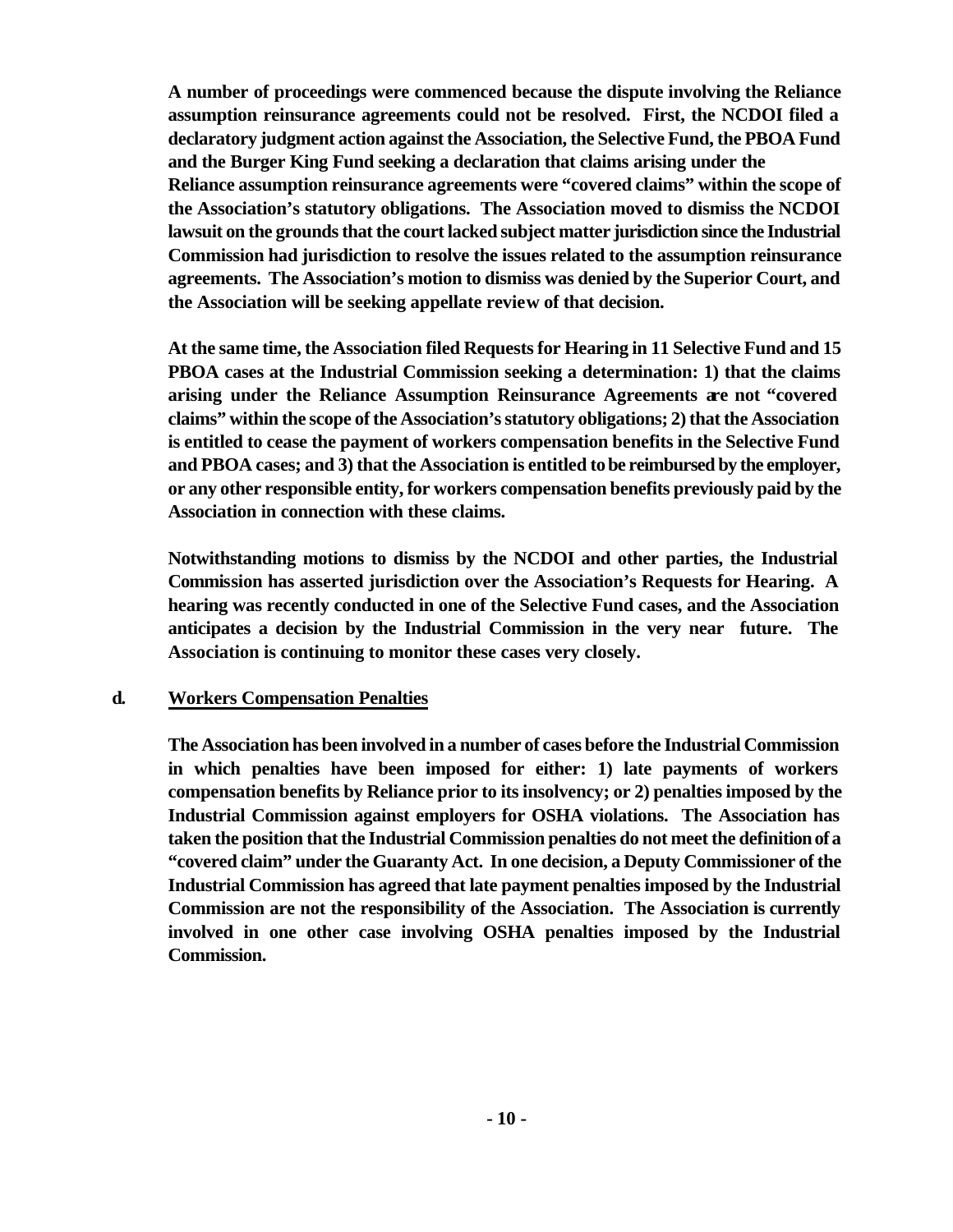#### **e. Holland v. Davis Coach & Tours**

Last year's Annual Report included a summary of *Patel v. Stone*, a case arising from the **insolvency of United Southern Assurance Company that was handled by the South Carolina Insurance Guaranty Association (the "SCIGA") because the insured was a resident of South Carolina. In that case, the North Carolina Court of Appeals reversed the trial court, concluding that despite the failure to confirm the arbitration award, the plaintiff had exhausted her remedies under the uninsured motorist policy and could still pursue a claim against SCIGA and the defendant. After the Court of Appeals decision, the Association joined in SCIGA's efforts to have the Court of Appeals decision reviewed by the Supreme Court, but that effort proved unsuccessful.** 

**The Association recently became aware of** *Holland v. Davis Coach & Tours***, a Reliance claim involving an arbitration award in a proceeding between an insured and her uninsured motorist carrier. In the** *Holland* **case, the arbitrator issued an award concluding that there was no evidence to support a claim of liability against the defendant. The Association will become involved in this case to seek confirmation of the arbitration award in favor of the defendant. The Association is hopeful that the** *Holland* **case will be a vehicle to lessen the impact of the Court of Appeals decision in** *Patel***.** 

# **2. Credit General Insolvency**

**The Association is a party to two Superior Court cases arising from the insolvency of Credit General Insurance Company ("Credit General"):**

# **a. Estate of Cecil Jones**

**The Association is the plaintiff in a declaratory judgment action pending in the Wake County Superior Court against the Estate of Cecil Jones, Travelers Insurance Company and North Carolina Farm Bureau Mutual Insurance Company. The case arises from an automobile accident that resulted in the death of Mr. Jones. Prior to its insolvency, Mr. Jones' estate agreed to a settlement with Credit General, which Credit General only paid a portion of prior to its insolvency, leaving a total of \$290,000 unpaid. The Association contends that the Credit General insolvency triggered \$100,000 in uninsured motorist coverage under each of the policies issued by Travelers and Farm Bureau. Both Travelers and Farm Bureau deny that their uninsured motorists coverage is applicable. This case will be heard on motions for summary judgment later this year.**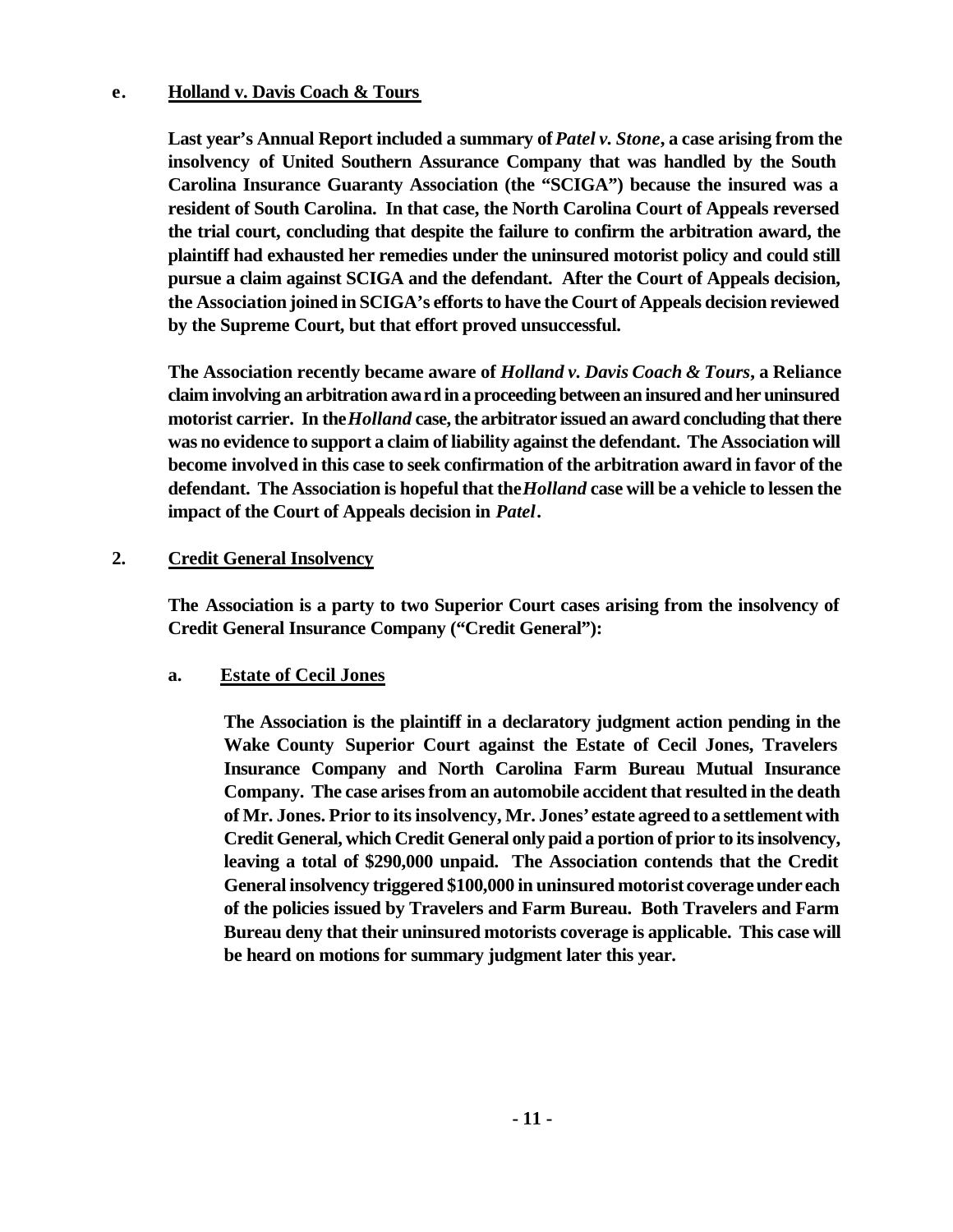#### **b. John Alden Life Insurance**

**The Association has been sued by John Alden Life Insurance Company ("John Alden"), which is seeking the recovery of approximately \$725,000 in medical insurance payments it made on behalf of an employee (David Nugent) of Republic Industries ("Republic"). Prior to its insolvency, Credit General had issued a policy of workers compensation liability insurance to Republic. Mr. Nugent suffered a massive heart attack requiring numerous surgeries including a heart transplant, and contended that the heart attack was a work-related injury. Credit General contested this issue at the Industrial Commission. While this was pending at the Industrial Commission, John Alden paid approximately \$725,000 to cover Mr. Nugent's medical expenses pursuant to the policy of group medical coverage it had issued to Republic. Following Credit General's insolvency, the Industrial Commission ruled that Mr. Nugent's heart attack was a work-related injury, and the Association has paid Mr. Nugent's ongoing medical expenses. However, the Association has refused to reimburse John Alden for any of the medical expenses John Alden previously paid on the grounds that the Association is not obligated to pay subrogation claims of solvent insurers. The declaratory judgment action between John Alden and the Association will be decided on summary judgment motions later this year.**

# **3. PHICO Insolvency**

**As a result of the insolvency of PHICO Insurance Company, the Association became responsible for a large volume of medical malpractice claims against hospitals and other health care providers. These cases present the issue of whether claimants are required to exhaust their remedies under the Guaranty Act from the solvent insurers of codefendants, most typically physicians in the PHICO cases. The Association has raised this defense in the PHICO cases, and anticipates that it will become involved in litigation over this issue with one or more parties in the next year.**

#### **4. Other Litigation Matters**

#### **a. Workers Compensation Declaratory Judgment Action**

**In July 2000, the Association commenced a declaratory judgment action to determine the Association's statutory responsibility for certain workers compensation claims arising from the Association's role as administrator of the stock and mutual workers compensation accounts under certain amendments to the Guaranty Act enacted in 1992. The underlying workers compensation claims assert claims for occupational diseases (primarily asbestosis) which were first diagnosed years after the effective date of the 1992 amendments to the Guaranty Act.**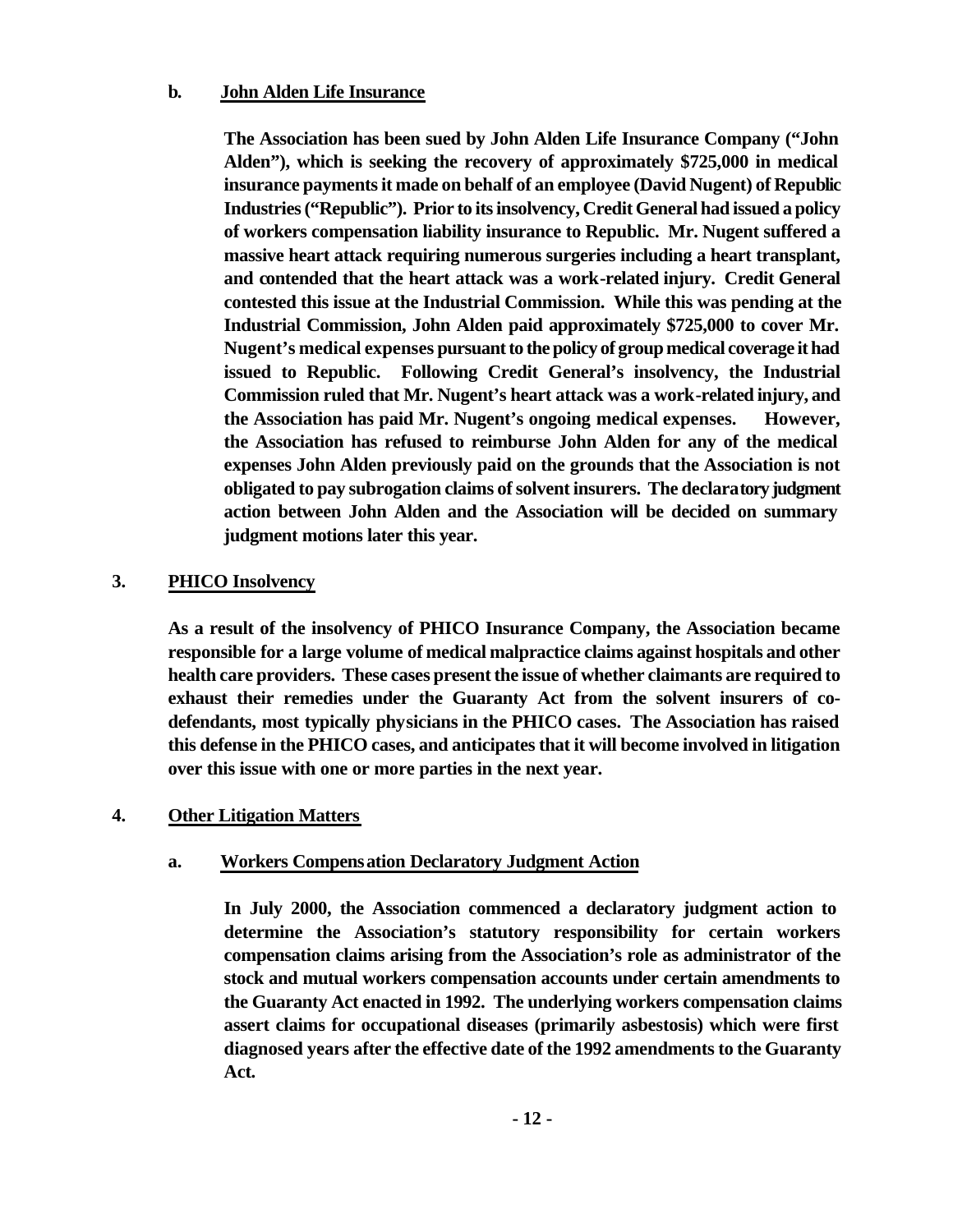**Pursuant to those amendments, the Association, in its role as administrator of the stock and mutual accounts, is only responsible for the payment of claims "existing" prior to January 1, 1993. The Association's declaratory judgment action, filed against a number of different employers against whom underlying workers compensation claims are pending before the North Carolina Industrial Commission, seeks a declaration that the Association has no statutory responsibility for these occupational disease claims because they were not "existing" prior to January 1, 1993.** 

**In response to the Association's declaratory judgment action, a number of individual employee claimants moved, and were allowed to, intervene in the proceeding. These individual employee claimants, along with a number of the original employer defendants, moved to dismiss the Association's declaratory judgment action on the grounds of lack of subject matter jurisdiction. These parties argued that the issues presented by the Association's declaratory judgment action should be decided by the North Carolina Industrial Commission and not by the Wake County Superior Court. In an Order dated** 

**June 12, 2001, the Honorable Howard E. Manning, Jr. dismissed the Association's declaratory judgment action on the grounds of lack of subject matter jurisdiction. The Association is pursuing an appeal of this decision to the North Carolina Court of Appeals.** 

**On August 6, 2002, the Court of Appeals affirmed the trial court's dismissal of the Association's declaratory judgment action on the grounds of lack of subject matter jurisdiction. The Association has since filed a Petition for Discretionary Review with the North Carolina Supreme Court seeking review of the decision of the Court of Appeals.**

# **b. Liggett**

**On January 21, 2000, the Association received a copy of what purported to be a proof of claim filed by the Liggett Group, Inc. ("Liggett") with the receiver of American Mutual Liability Insurance Company. Liggett's purported proof of claim sought coverage under policies issued by American Mutual over a span of almost 60 years for tobacco-related indemnification and defense costs paid by Liggett.**

**On August 10, 2001, the AMLICO Receiver issued a determination that Liggett's proof of claim was late-filed, and denied Liggett's proof of claim as untimely. The AMLICO Receiver thereafter submitted a final plan of liquidation, treating Liggett's purported proof of claim as a late-filed claim. Liggett has filed objections to the AMLICO Receiver's determination and the final plan of liquidation.**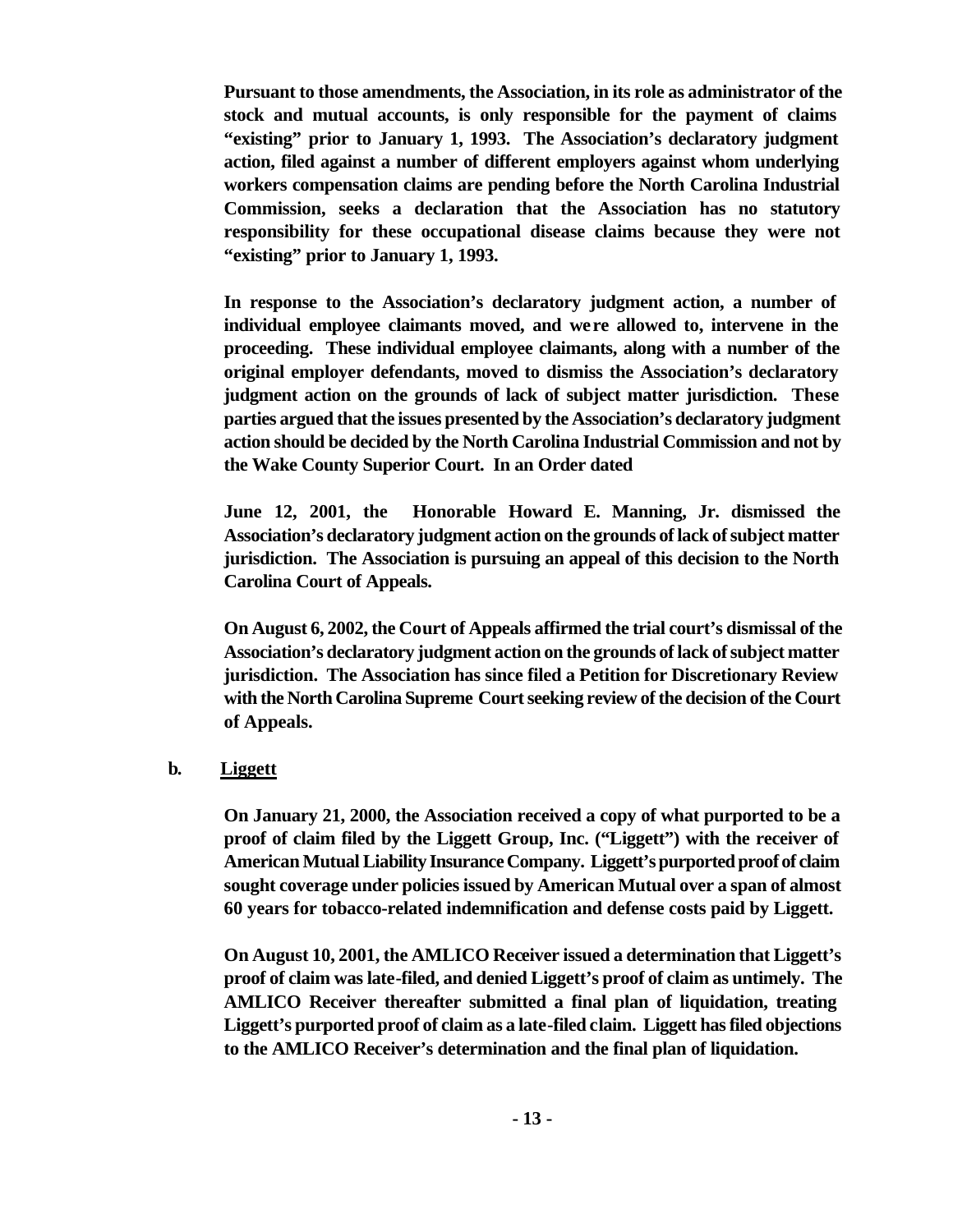**On April 30, 2002, the Association commenced a declaratory judgment action against Liggett in the Superior Court for Wake County. In that declaratory judgment action, the Association contends that Liggett's claim first submitted to the Association in January 2000 cannot constitute a "covered claim" under the Guaranty Act because it was not filed with the Association prior to the proof of claim filing deadline established in the AMLICO receivership proceeding. The Association will be seeking to obtain the declaratory judgment against Liggett sometime in the next year.** 

#### **5. Large-Insured Claims**

**In the past year, the Association has continued to be involved in a number of claims asserted by large-insureds, i.e., large commercial insureds, previously insured by insolvent insurers, who are asserting claims against the Association and other guaranty funds across the country. Claims asserted by large-insureds typically involve asbestos claims, or other products liability or mass tort claims. The large-insured claims in which the Association has been involved in the past year are the following:**

#### **a. Dow Corning**

**Dow Corning Corporation sought to enter a global settlement with guaranty associations across the country under policies previously issued to Dow Corning by five insolvent insurers (Ideal Mutual Insurance Company, Integrity Insurance Company, Midland Insurance Company, Mission Insurance Company and Transit Casualty Insurance Company). After reviewing the information provided by a coordinating committee of the NCIGF, the Association requested additional information related to Dow Corning's claims in North Carolina. As of the date of this report, no additional information has been provided by the NCIGF's coordinating committee. The Association will continue to monitor the Dow Corning global settlement.**

#### **b. H.K. Porter**

**By letter dated January 24, 2000, the Association received additional materials from counsel for H.K. Porter Company ("Porter") concerning Porter's asbestosrelated claims against the Association arising under policies issued to Porter by Transit Casualty Insurance Company, Midland Insurance Company and Ideal Mutual Insurance Company. Porter sent similar demand letters to other guaranty associations throughout the country. Porter's additional claim materials supplemented previous demands made by Porter against the Association in 1988 and 1995.**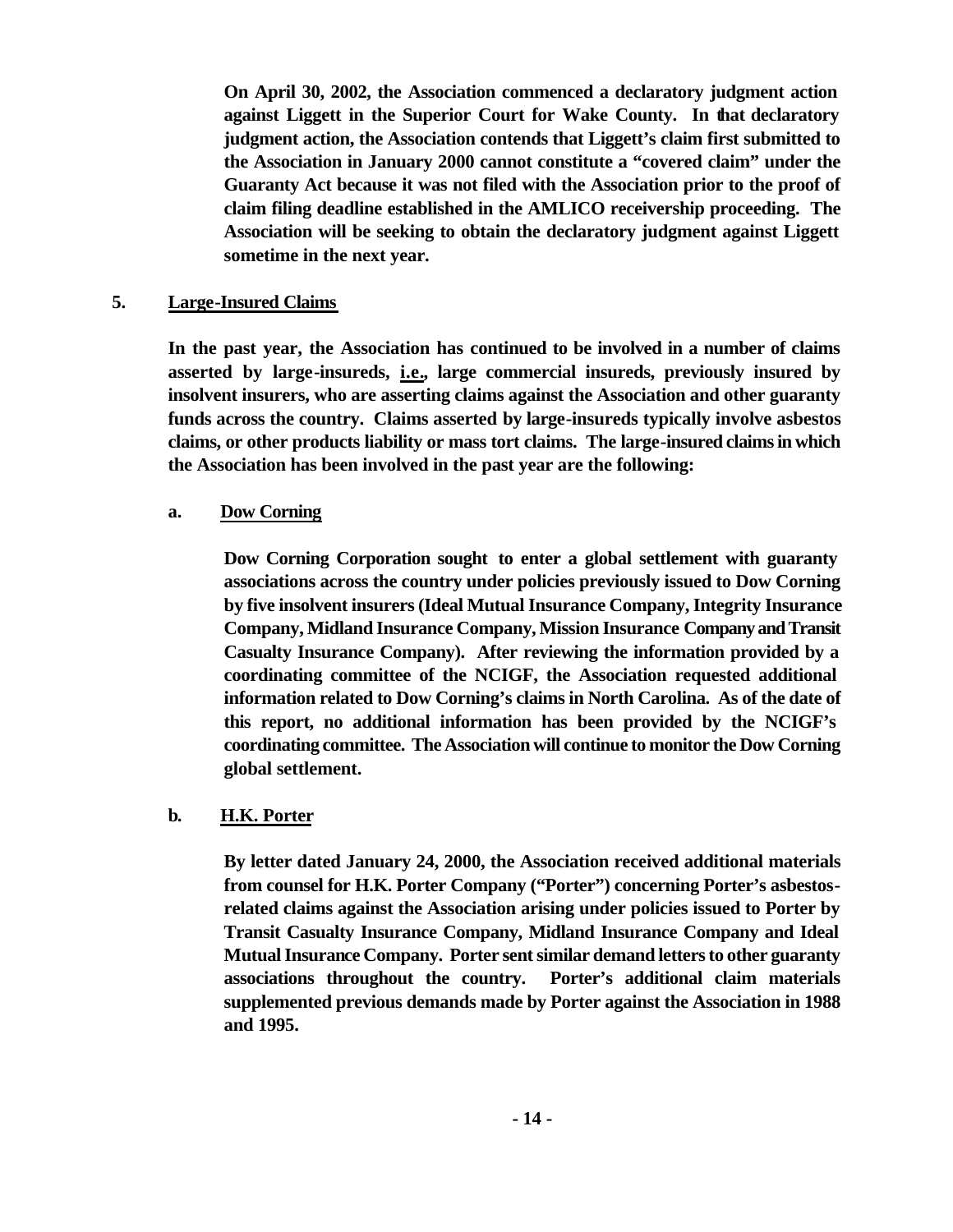**Following the commencement of a declaratory judgment action by the Association, and certain bankruptcy court filings by Porter, Counsel for Porter commenced negotiations with a committee of attorneys and claims representatives, appointed by the NCIGF with the Association's consent and approval. The result of those negotiations was a global settlement of Porter's claims against the Association and all other guaranty associations. The Association has made its final settlement payment to H.K. Porter and dismissed its declaratory judgment action.**

#### **c. The Flintkote Company**

**In the past report year, the Association has continued to monitor a claim asserted by The Flintkote Company ("Flintkote") concerning Flintkote's asbestos-related claims. Flintkote had previously put the Association on notice of its claims several years ago, and re-asserted those claims after reaching a settlement with the California Insurance Guarantee Association under policies issued by American Mutual Liability Insurance Company. After reaching this settlement, Flintkote sought to negotiate a global settlement with remaining guaranty funds under the American Mutual policies, and policies issued by Transit and Midland. The Association has participated in global settlements involving Flintkote's American Mutual and Transit policies. Discussions are continuing concerning a possible settlement of claims arising under Flintkote's Midland policies, which the Association will continue to monitor.**

# **d. Rapid American**

**The Association received a letter dated February 7, 2000 from counsel for Rapid-American Corporation ("Rapid-American") making demand on the Association in connection with asbestos-related claims arising under policies issued to Rapid American by Midland Insurance Company. The Association has denied that it owes any obligation to Rapid-American.** 

# **e. Other Claims by Insureds**

**As reported in previous Annual Reports, the Association has received letters from various policyholders of various insolvent insurers regarding concerns of these policyholders about potential claims which may ultimately be made against them or the Association. In most instances, such letters have been turned over to counsel for the Association for further factual investigation and legal research, but no present reserves have been established due to the hypothetical or uncertain nature of the existence of any specific claims against a policyholder, and numerous questions concerning the existence or scope of any obligation of the Association under the Act, or as administrator of the stock and mutual workers compensation funds.**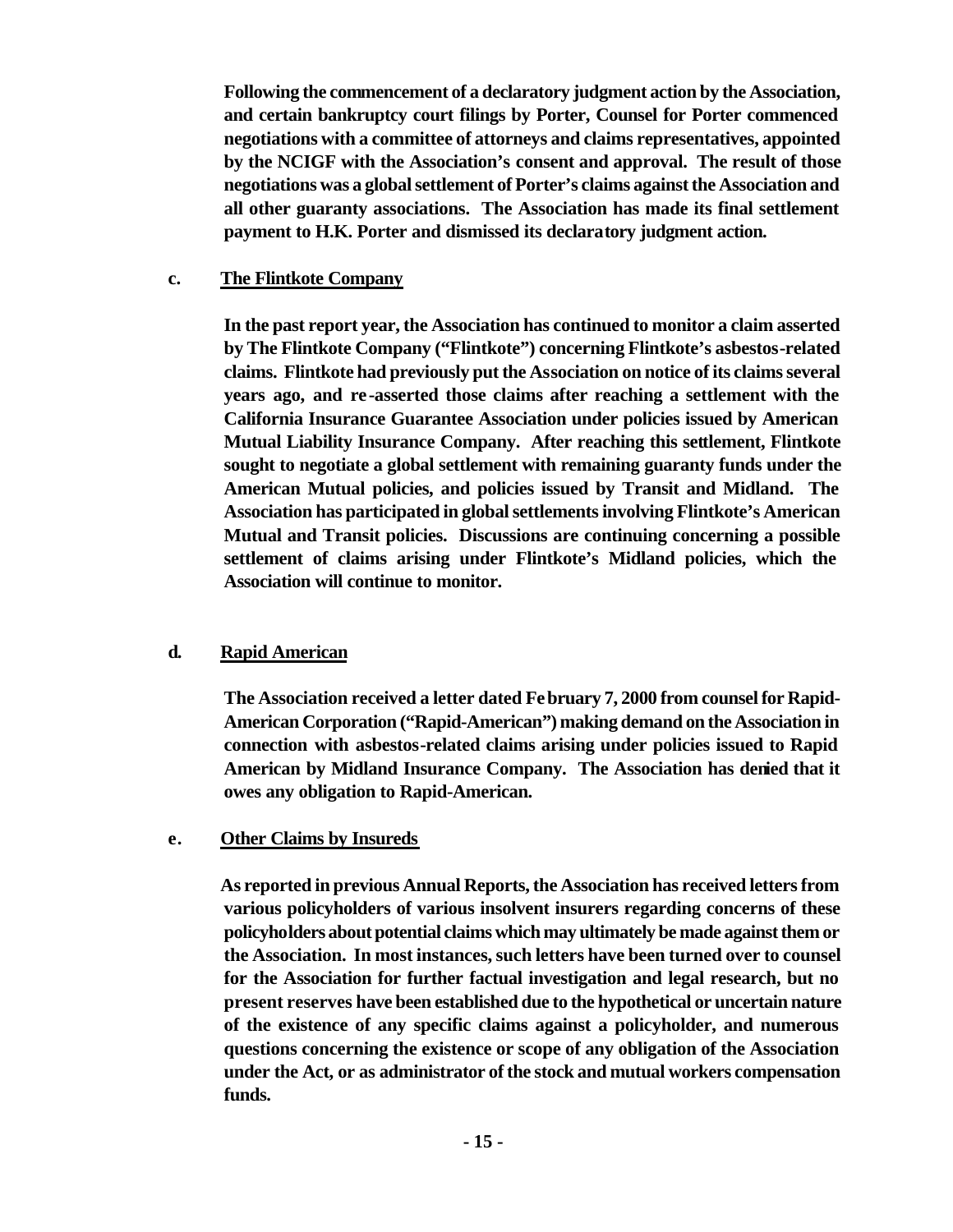#### **6. Legislative Report**

**In this year's session of the General Assembly, due to the short session and the focus on the State's budget, there was very little legislative activity impacting on the Association.** 

**However, once again this year, some members of the General Assembly showed interest in repealing the premium tax offset provisions contained in N.C. Gen. Stat. § 105-228.5A. The Association, along with the life and health guaranty association, provided to legislators, through industry lobbyists, a report detailing how the guaranty system works and the benefits the offset encourages. After considerable debate, much of which was behind closed doors, the premium tax offset provisions were left intact. Unfortunately, another assault on the premium tax offset provision can be expected in next year's session of the General Assembly.**

**Towards the end of this report year, the Association began to work on the potential insolvency of a company currently in rehabilitation. While not as large as Reliance, our initial information is that it could be close both in terms of complexity and size. Part of what has been done, in cooperation with the National Conference of Insurance Guaranty Funds, the North Carolina Insurance Department and the North Carolina Industrial Commission, is to prepare for a disruption in workers compensation indemnity payments and work out a mechanism for the Association to begin payments prior to liquidation. With assistance from many directions we were able to have legislation passed enabling the NCDOI to contract with the Association to make certain claims payments with special deposit funds while the company is in rehabilitation under certain specific conditions. This will enable several thousand North Carolina residents to avoid significant interruption in workers compensation benefits.**

# **INSOLVENCY DOCUMENTATION**

**As part of this report there are a number of exhibits attached which detail activities relating to individual insolvencies.**

**Exhibit 1 shows active insolvencies and their respective activities from date of inception to August 31, 2002 reflecting the number of claims closed under each of the three accounts as well as the dollar amount of indemnity losses paid.**

**Exhibit 2 shows insolvencies for which the Association activated during the reporting period and details the number of claims opened, number of claims closed, the indemnity payments made and outstanding reserves. These figures are detailed under the respective accounts of auto or workers compensation.**

**Exhibit 3 shows active insolvencies and their activities during the reporting year. The exhibit shows indemnity payments made and reserves established as of August 31, 2002 with the reserves listed under each of the applicable accounts.**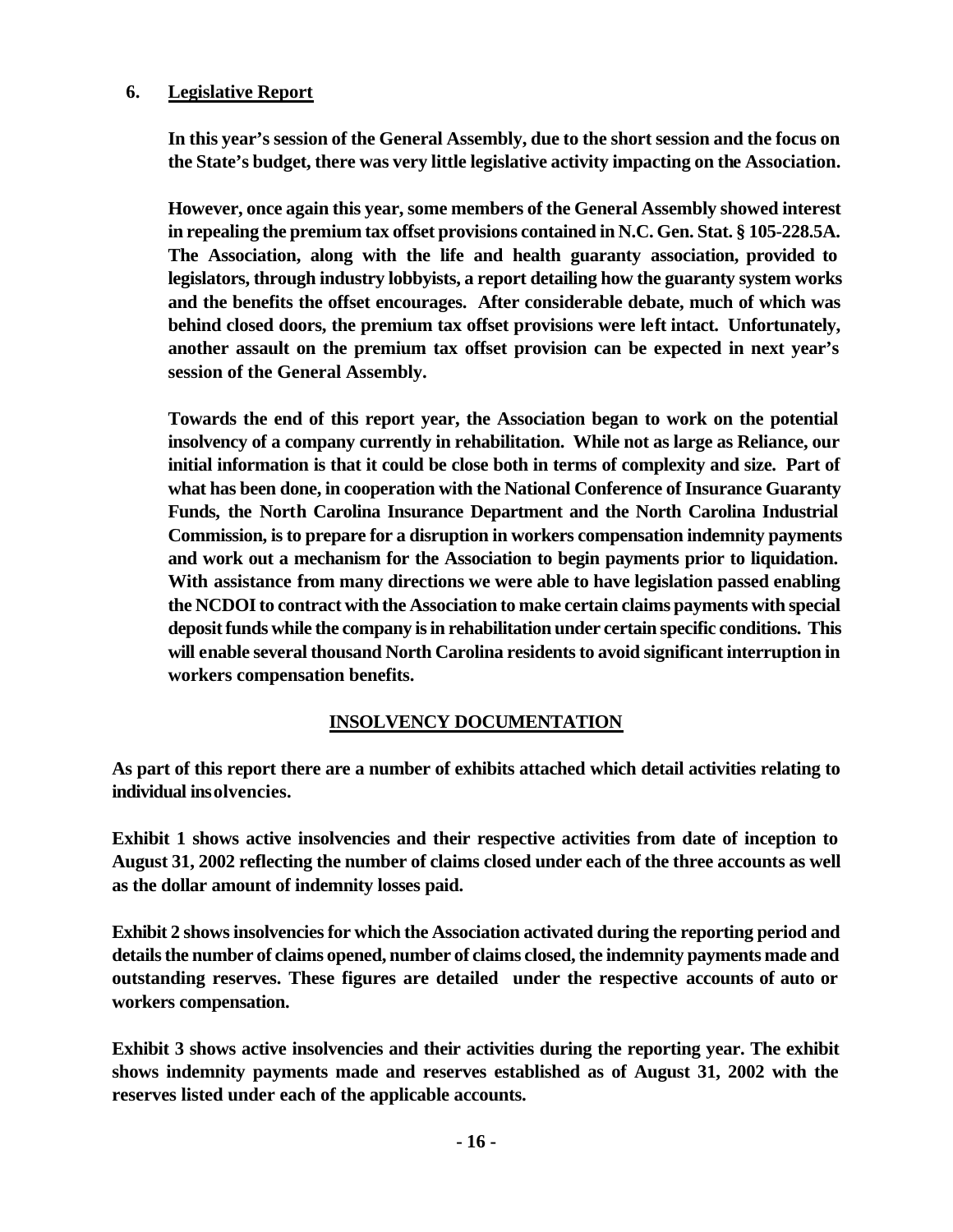**Exhibit 4 shows the Workers Compensation Mutual Reserve and the Stock Reserve Trust Accounts and details the indemnity payments, allocated loss adjustment expense payments as well as reserves as of the reporting period's end.**

**Exhibit 5 shows the active insolvencies' unearned premium payments made providing the respective number of claims and amounts paid for each respective insolvency.**

# **FINANCIAL STATEMENTS**

**A number of reports are attached which detail Association financial activity for the period.**

**Exhibit 6 is the Association's income statement for the period covered by this Report.** 

**Exhibit 7 shows administrative and claim expenses by insolvency and for the Association during the period.** 

**Exhibit 8 shows the Association's balance sheet as of August 31, 2002.**

**Exhibit 9 shows receipts and disbursements separately by insolvency and for the Association from inception through August 31, 2002, including the insolvencies as to which the Association was holding no funds and had no known liabilities as of that date.**

# **CONCLUSION**

**As Chairman Huels points out in the opening of this report, the year has certainly been one of challenges. A many fold increase in the number of claims we are evaluating has required a significant increase in associates. In turn this has caused us to add to the space and equipment the Association occupies and uses.**

**The increase in associates and activity has also required that we revisit many of our processes and procedures resulting in a significant number of changes. Change it seems has become a constant.**

**In some ways the very nature of what we are doing has been modified. We continue to adjust claims and return premiums, but we also have much more litigation activity, more involvement with regulators and other organizations and have even had a number of bouts with legislators.**

**As we look back, two of the things important in the successes the Association has had this year have been the active participation of the Board and the advice of our outside counsel. The advice, expert knowledge, professionalism, counsel and support of both have certainly made our job easier. Thank you.**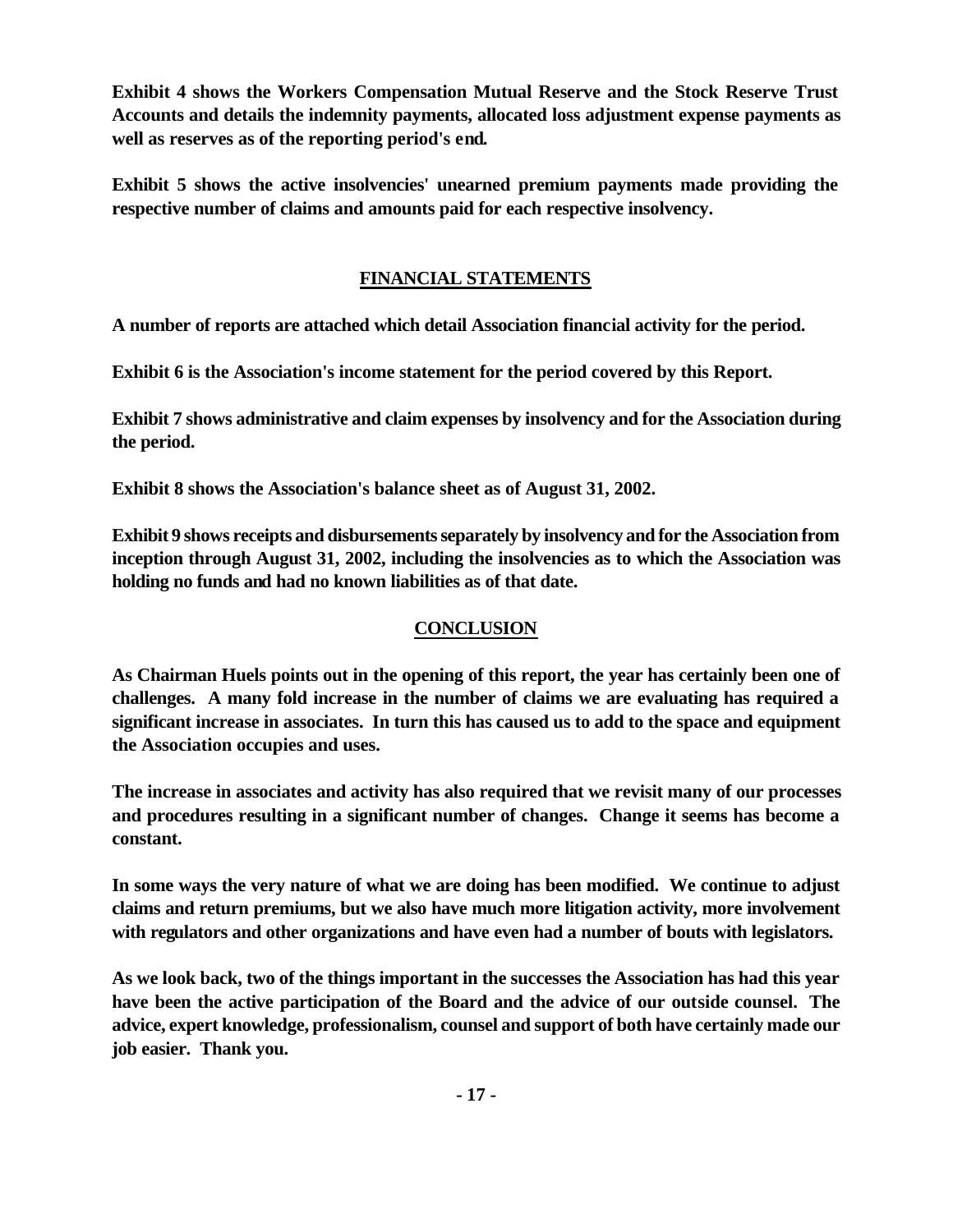**We are also indebted, this is not too strong a word, to the dedication of Mike Newton and Bill Delbridge for their long hours under trying and confusing conditions. Much of what we did was in uncharted waters and they have risen to the challenge. Thank you.**

**I think we have met our challenges thus far. At the end of this year we are better managers, better planners and better able to take on whatever new situations are waiting for us in the future.**

**Respectfully submitted,**

**Raymond F. Evans, Jr., CPCU**

**Managing Secretary**

**RFE:lm**

**Enclosures**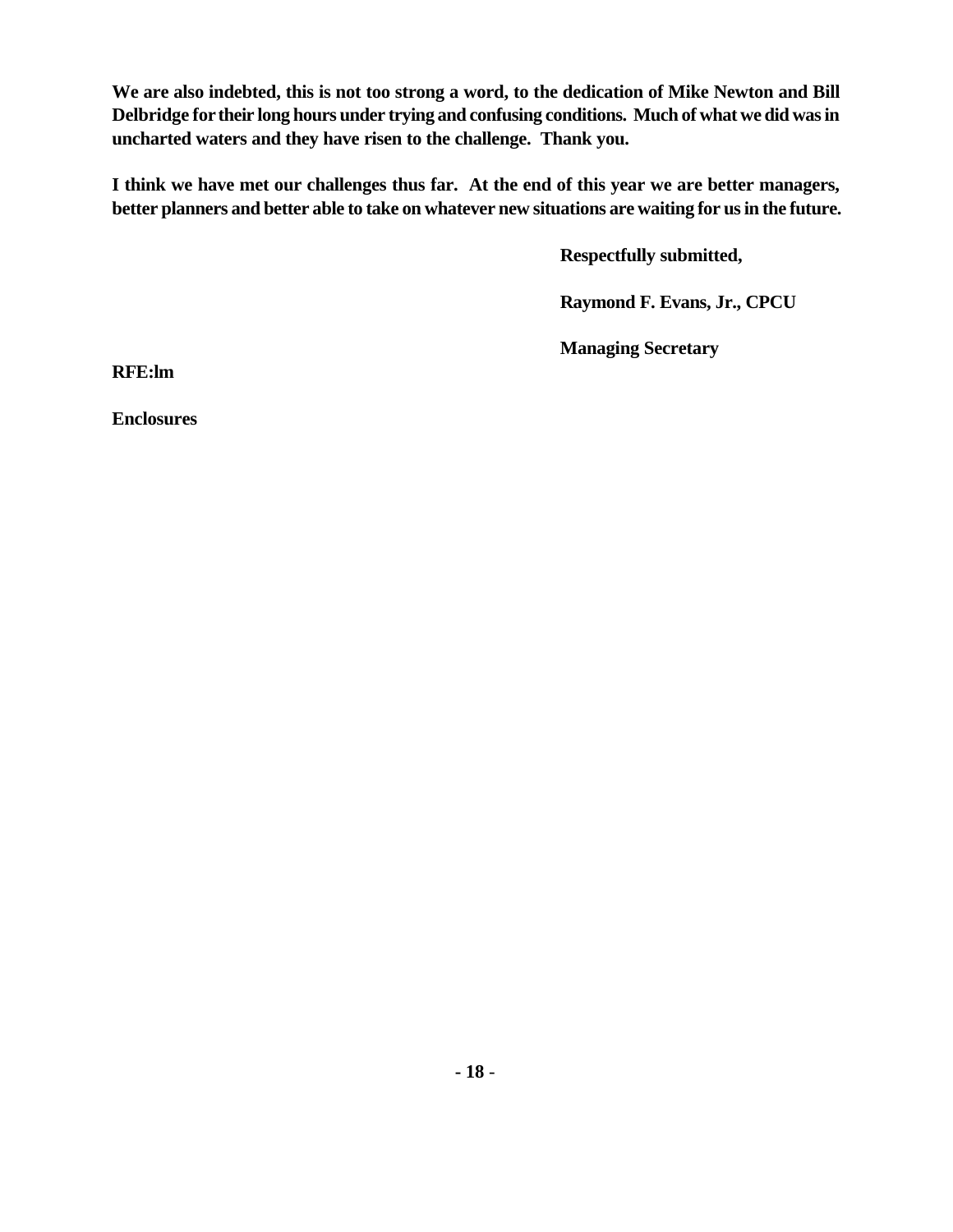# **CLAIMS STATUS OF ACTIVE INSOLVENT COMPANIES**

# **INCEPTION TO DATE**

| <b>COMPANY</b>                     | <b>AUTO</b><br><b>CLOSED</b> | <b>WC</b><br><b>CLOSED</b> | <b>OTHER</b><br><b>CLOSED</b> | <b>INDEMNITY</b><br><b>AMOUNT</b><br><b>PAID</b> |
|------------------------------------|------------------------------|----------------------------|-------------------------------|--------------------------------------------------|
| <b>Ideal Mutual</b>                | 77                           | <b>Mutual</b>              | 468                           | \$3,241,916                                      |
| <b>Mission Insurance</b>           | $\overline{\mathbf{3}}$      | <b>Stock</b>               | 85                            | 453,469                                          |
| <b>Midland</b>                     | 38                           | <b>Stock</b>               | 160                           | 980,268                                          |
| <b>Mission National</b>            | 12                           | <b>Stock</b>               | 80                            | 320,224                                          |
| <b>Integrity Insurance Company</b> | 50                           | <b>Stock</b>               | 102                           | 559,107                                          |
| <b>Stone Mountain</b>              | $\boldsymbol{0}$             | $\boldsymbol{0}$           | 9                             | 23,618                                           |
| <b>American Mutual Liability</b>   | 11                           | <b>Mutual</b>              | 32                            | 1,434,997                                        |
| <b>Interstate</b>                  | 4,057                        | $\boldsymbol{0}$           | 365                           | 7,452,525                                        |
| <b>American Universal</b>          | 181                          | <b>Stock</b>               | 610                           | 780,268                                          |
| <b>Western Employers</b>           | $\boldsymbol{0}$             | $\boldsymbol{0}$           | 10                            | $\boldsymbol{0}$                                 |
| <b>Employers Casualty</b>          | $\boldsymbol{0}$             | 22                         | $\mathbf{1}$                  | 444,260                                          |
| <b>Premier Alliance</b>            | $\boldsymbol{0}$             | $\boldsymbol{0}$           | 15                            | 341,000                                          |
| <b>United Community</b>            | 20                           | $\mathbf{1}$               | 43                            | 895,546                                          |
| <b>Grangers Mutual</b>             | $\boldsymbol{0}$             | $\boldsymbol{0}$           | 55                            | 149,852                                          |
| <b>United Southern Assurance</b>   | 7                            | $\boldsymbol{0}$           | $\boldsymbol{0}$              | 29,600                                           |
| <b>American Eagle</b>              | $\boldsymbol{0}$             | $\boldsymbol{2}$           | $\overline{7}$                | 296,152                                          |
| <b>LMI</b>                         | $\boldsymbol{0}$             | $\mathbf{1}$               | $\overline{2}$                | 5,238                                            |
| <b>Credit General</b>              | 13                           | 170                        | $\boldsymbol{0}$              | 2,644,269                                        |
| <b>International Indemnity</b>     | $\overline{2}$               | $\boldsymbol{0}$           | $\boldsymbol{0}$              | $\boldsymbol{0}$                                 |
| <b>Acceleration National</b>       | $\boldsymbol{0}$             | $\bf{0}$                   | $\boldsymbol{0}$              | $\boldsymbol{0}$                                 |
| <b>WC Stock</b>                    | $\boldsymbol{0}$             | 21                         | $\boldsymbol{0}$              | 1,817,812                                        |
| <b>WC Mutual</b>                   | $\boldsymbol{0}$             | 141                        | $\boldsymbol{0}$              | 8,660,231                                        |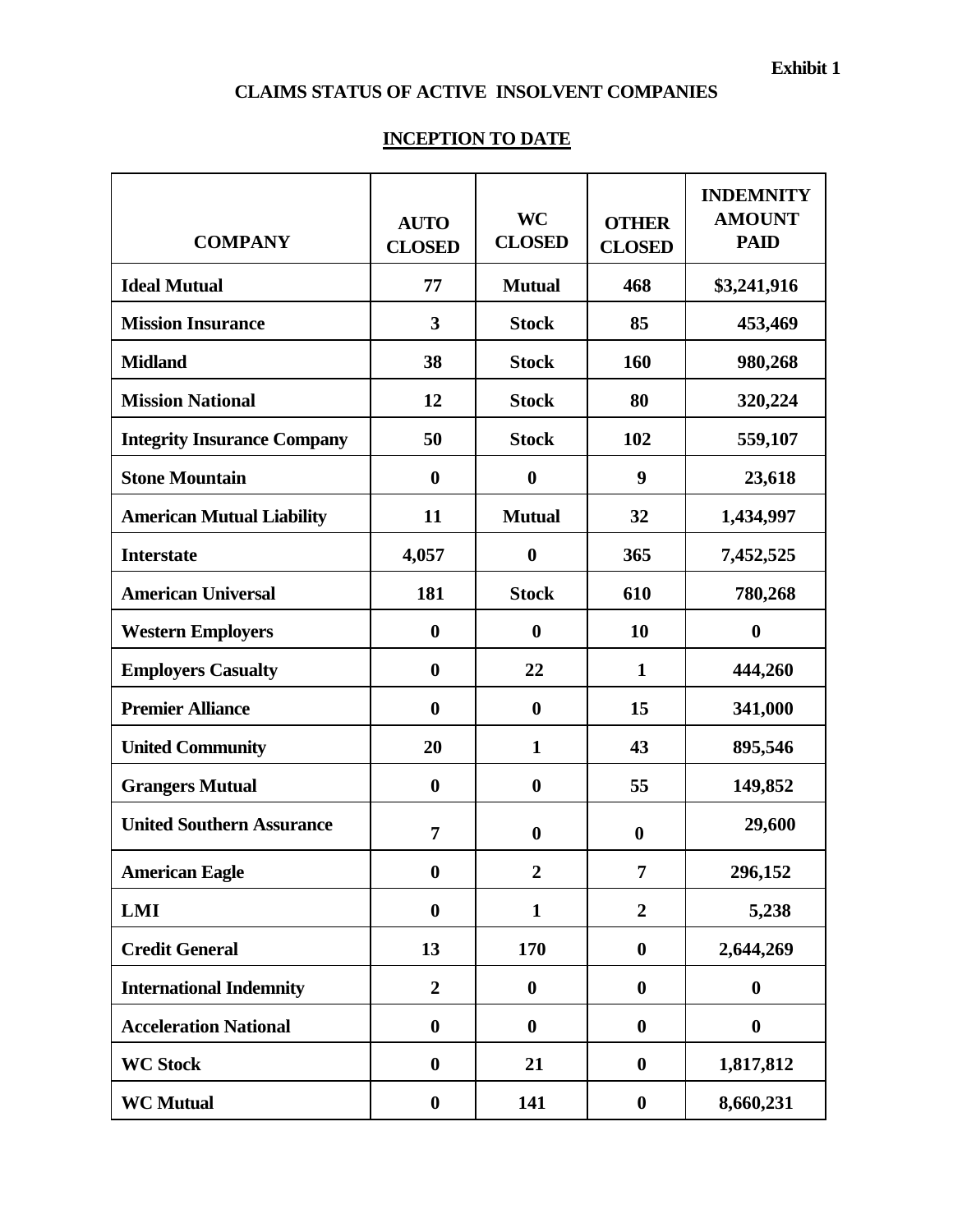# **NEW INSOLVENCIES**

# **DURING FISCAL YEAR 2002**

|                     | <b>PHICO</b>     | <b>RELIANCE</b> | <b>Total</b> |
|---------------------|------------------|-----------------|--------------|
| <b>Auto Open</b>    | $\boldsymbol{0}$ | 39              | 39           |
| <b>WC</b> Open      | 102              | 508             | 610          |
| A/O Open            | 60               | 76              | 136          |
| <b>Auto Closed</b>  | $\boldsymbol{0}$ | 16              | 16           |
| A/O Closed          | 52               | 84              | 132          |
| <b>WC Closed</b>    | 132              | 485             | 617          |
| <b>Auto Paid</b>    | $\bf{0}$         | 690,465         | 690,465      |
| <b>WC Paid</b>      | 542,218          | 9,581,555       | 10,123,773   |
| A/O Paid            | 151,052          | 863,682         | 1,014,734    |
| <b>Auto Reserve</b> | $\bf{0}$         | 2,888,992       | 2,888,992    |
| <b>WC</b> Reserve   | 1,994,468        | 35,000,000      | 36,994,468   |
| <b>A/O</b> Reserve  | 2,177,846        | 2,006,187       | 4,184,033    |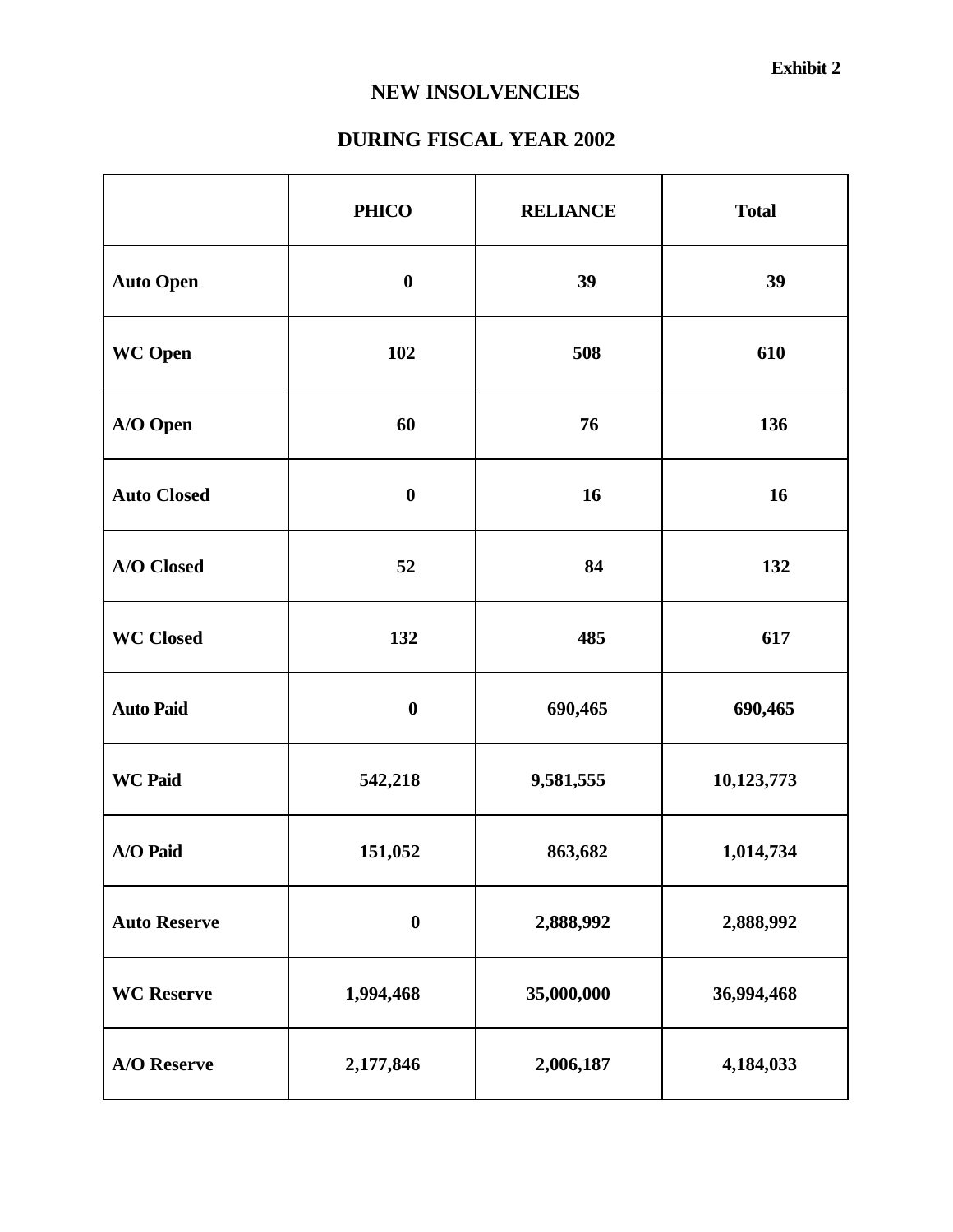# **CLAIMS STATUS OF ACTIVE INSOLVENT COMPANIES**

# **FISCAL YEAR - 2002**

|                           |                                 | <b>WC</b>        |                         | <b>AUTO</b>    |                              | <b>OTHER</b>                 |                              |
|---------------------------|---------------------------------|------------------|-------------------------|----------------|------------------------------|------------------------------|------------------------------|
| <b>COMPANY</b>            | <b>INDEMNITY</b><br><b>PAID</b> | <b>Reserve</b>   | <b>Pending</b>          | <b>Reserve</b> | <b>Pending</b>               | <b>Reserve</b>               | <b>Pending</b>               |
| <b>Ideal Mutual</b>       | ä,                              | <b>Mutual</b>    |                         |                |                              | \$1,000                      | $\mathbf{1}$                 |
| <b>Mission Insurance</b>  |                                 | <b>Stock</b>     |                         |                |                              | 6,200                        | 6                            |
| <b>Midland</b>            |                                 |                  |                         | $\bf{0}$       |                              | 2,100                        | 49                           |
| <b>Mission National</b>   |                                 |                  |                         | 468            | $\mathbf{1}$                 | 3,100                        | 10                           |
| <b>Integrity Ins Co</b>   | 12,718                          |                  |                         | ۰              |                              | 2,382                        | $\overline{\mathbf{4}}$      |
| <b>Stone Mountain</b>     |                                 |                  |                         |                |                              | 10,000                       | $\mathbf{1}$                 |
| <b>American Mut Liab</b>  |                                 | <b>Mutual</b>    |                         |                |                              | 2,799                        | $\overline{\mathbf{4}}$      |
| <b>Interstate</b>         | ä,                              | -                |                         | 30,716         | 11                           |                              | ä,                           |
| <b>American Universal</b> | 545                             |                  |                         | ۰              |                              |                              |                              |
| <b>Western Employers</b>  | $\overline{\phantom{a}}$        |                  |                         | -              |                              | 1,523                        | 26                           |
| <b>Employers Casualty</b> | 28,713                          | 222,275          | 5                       |                |                              | ۰                            | $\qquad \qquad \blacksquare$ |
| <b>Premier Alliance</b>   |                                 |                  |                         |                |                              | 20,000                       | $\mathbf{1}$                 |
| <b>United Community</b>   | ۰                               | ۰                |                         |                |                              | $\overline{\phantom{0}}$     | $\blacksquare$               |
| <b>Grangers Mutual</b>    | ۰                               |                  |                         | -              |                              | 15,000                       | $\overline{2}$               |
| <b>United Southern</b>    | 25,000                          |                  |                         | 10,000         | $\overline{2}$               |                              |                              |
| <b>American Eagle</b>     | $\overline{\phantom{0}}$        | ۰                |                         | -              | ٠                            | -                            | ۰                            |
| <b>LMI</b>                |                                 |                  |                         |                |                              | 1,500                        | $\mathbf{1}$                 |
| <b>Credit General</b>     | 1,314,693                       | 1,903,891        | 36                      | 294,618        | 16                           | $\qquad \qquad \blacksquare$ | -                            |
| <b>International Ind</b>  | ۰                               | $\pmb{0}$        |                         | -              | $\qquad \qquad \blacksquare$ | ۰                            | -                            |
| <b>Acceleration Natl</b>  |                                 | $\boldsymbol{0}$ |                         |                | $\blacksquare$               | $\blacksquare$               |                              |
| <b>Stock Trust Fund</b>   | 65,976                          | 460,809          | $\overline{\mathbf{4}}$ | $\blacksquare$ | -                            | $\blacksquare$               | -                            |
| <b>Mutual Trust Fund</b>  | 596,963                         | 3,539,298        | 203                     | $\blacksquare$ | $\overline{\phantom{0}}$     | ۰                            | ۰                            |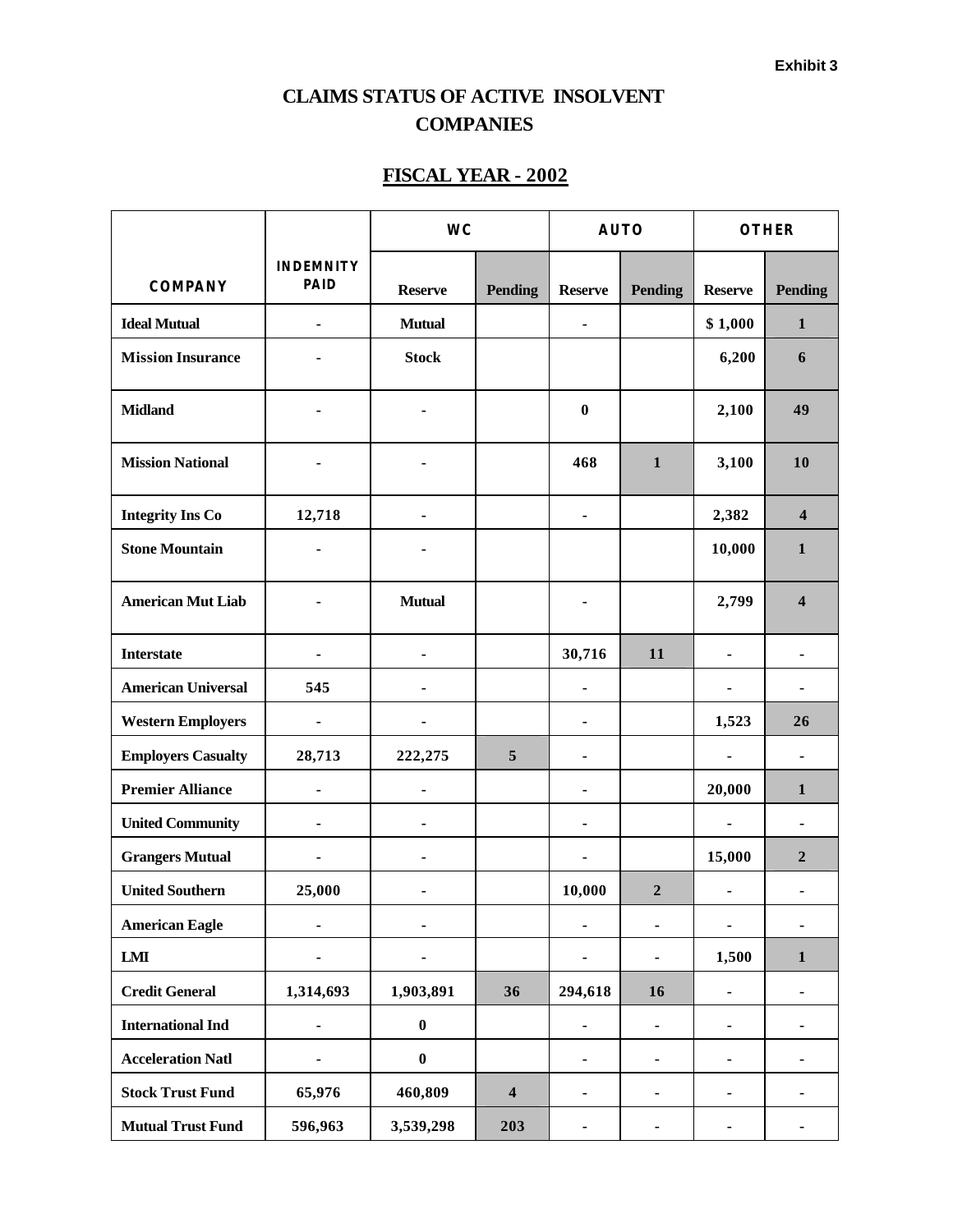#### **WORKERS COMPENSATION**

**Mutual Reserve Account - Since inception on January 1, 1993 the Association has paid workers compensation benefits from the Mutual Reserve Account totaling \$8,660,231 involving 352 workers compensation files. There were 203 workers compensation files pending on August 31, 2002 , reserved for a total of \$3,539,298.**

| <b>Inception through August 31, 2002</b> | <b>Indemnity</b><br><b>Payments</b> | <b>Claims</b><br><b>Expense</b> | <b>Reserves</b>  | <b>Open</b> |
|------------------------------------------|-------------------------------------|---------------------------------|------------------|-------------|
| <b>American Mutual Liability Ins Co</b>  | \$6,237,820                         | \$300,943                       | \$2,328,429      | 180         |
| <b>American Mutual of Boston</b>         | 1,426,604                           | 3,778                           | 327,497          | 3           |
| <b>Cosmopolitan Mutual Insurance Co</b>  | 213,006                             | 408                             | $\boldsymbol{0}$ | 0           |
| <b>Ideal Mutual Insurance Company</b>    | 250,069                             | 15,222                          | 187,696          |             |
| <b>Iowa National Mutual Insurance Co</b> | 580,933                             | 48,786                          | 695,676          | 19          |
| <b>Security Casualty Company</b>         | 51,986                              | $\boldsymbol{0}$                | 0                | 0           |
| <b>TOTAL</b>                             | \$8,660,231                         | \$369,137                       | \$3,539,298      | 203         |

**Stock Reserve Account - Since inception on January 1, 1993 the Association has paid workers compensation benefits from the Stock Reserve Account totaling \$1,817,761 involving 25 workers compensation files. There were 4 workers compensation files pending on August 31, 2002 , reserved for a total of \$460,809.**

|                                        | <b>Indemnity</b> | <b>Claims</b>  |                 |             |
|----------------------------------------|------------------|----------------|-----------------|-------------|
| Inception through August 31, 2002      | <b>Payments</b>  | <b>Expense</b> | <b>Reserves</b> | <b>Open</b> |
| <b>American Universal Insurance Co</b> | \$63,872         | \$1,932        | 0               |             |
| <b>Carriers Insurance Company</b>      | 68,570           | 200            | 121,430         |             |
| <b>Midland Insurance Company</b>       | 0                | 0              | 0               |             |
| <b>Mission Insurance Company</b>       | 1,591,491        | 31,875         | 339,379         | 3           |
| <b>Mission National Insurance Co</b>   | $\bf{0}$         | 151            | 0               |             |
| <b>Integrity Insurance Company</b>     | 91,071           | 1,383          | 0               |             |
| <b>Transit Casualty Company</b>        | 2,808            | 0              | $\bf{0}$        |             |
| <b>TOTAL</b>                           | \$1,817,761      | \$35,541       | \$460,809       |             |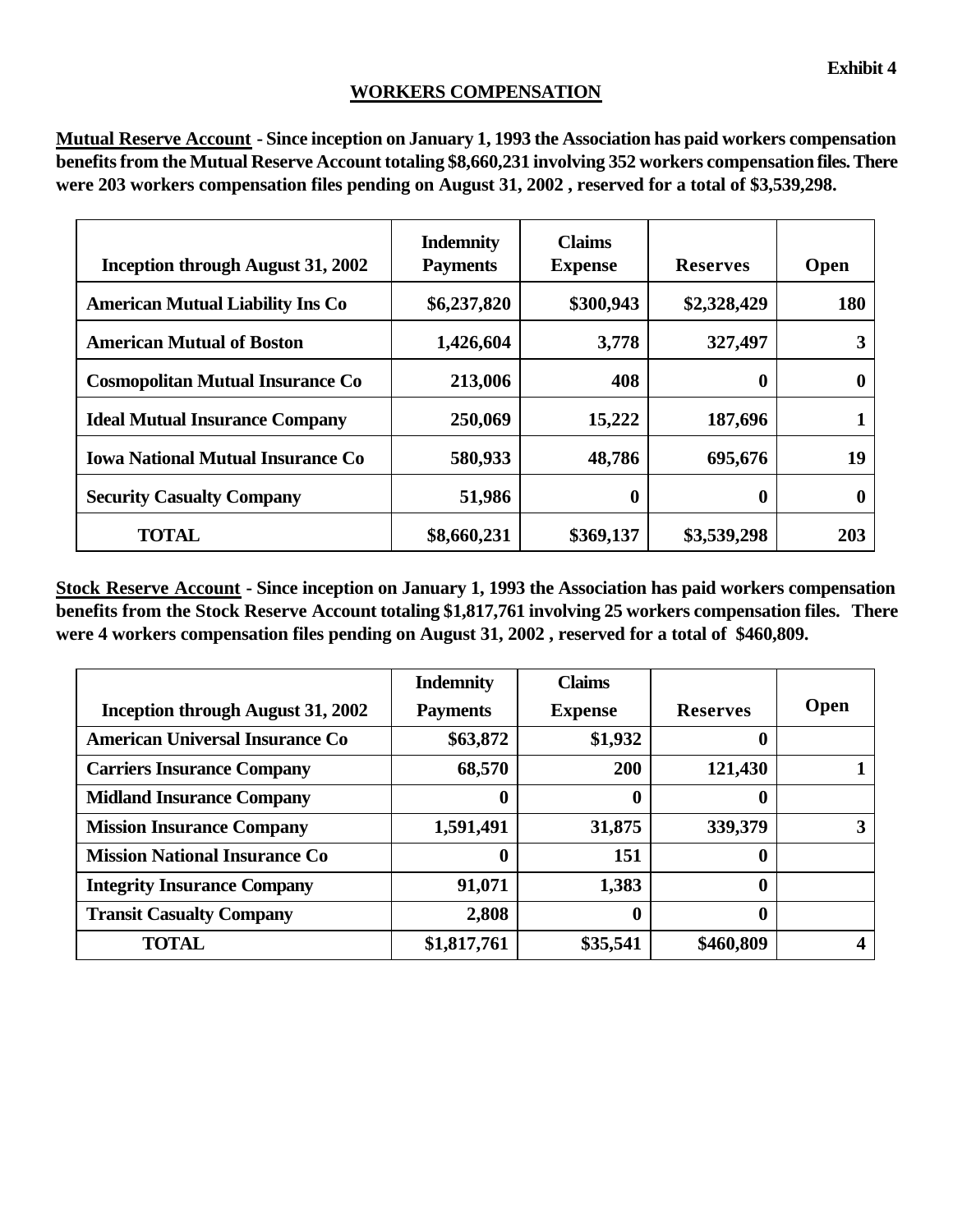# **UNEARNED PREMIUM PAID**

| <b>Company Name</b>               | <b>Number of</b><br><b>Unearned Premiums</b> | <b>Amount</b><br>Paid |
|-----------------------------------|----------------------------------------------|-----------------------|
| <b>Ideal Mutual</b>               | 59                                           | \$<br>9,055           |
| <b>Mission</b>                    | $\boldsymbol{0}$                             | $\boldsymbol{0}$      |
| <b>Midland</b>                    | $\overline{\mathbf{4}}$                      | 16,938                |
| <b>Mission National</b>           | $\boldsymbol{0}$                             | $\boldsymbol{0}$      |
| <b>Integrity</b>                  | 18                                           | 5,277                 |
| <b>Stone Mountain</b>             | $\mathbf{1}$                                 | 244                   |
| <b>American Mutual Liability</b>  | $\boldsymbol{0}$                             | $\boldsymbol{0}$      |
| <b>Interstate Casualty</b>        | 48,516                                       | 7,640,987             |
| <b>American Universal</b>         | 14,695                                       | 1,907,142             |
| <b>Western Employers</b>          | $\boldsymbol{0}$                             | $\boldsymbol{0}$      |
| <b>Employers Casualty</b>         | $\bf{0}$                                     | $\boldsymbol{0}$      |
| <b>Premier Alliance</b>           | $\boldsymbol{0}$                             | $\boldsymbol{0}$      |
| <b>United Community</b>           | 19                                           | 101,989               |
| <b>Grangers Mutual</b>            | 559                                          | 80,356                |
| <b>United Southern Assurance</b>  | $\bf{0}$                                     | $\boldsymbol{0}$      |
| <b>American Eagle</b>             | $\mathbf{1}$                                 | 2,988                 |
| <b>LMI</b> Insurance              | $\boldsymbol{0}$                             | $\boldsymbol{0}$      |
| <b>Credit General</b>             | 46                                           | 133,212               |
| <b>Reliance Insurance Company</b> | 469                                          | 141,383               |
| <b>PHICO Insurance Company</b>    | $\boldsymbol{0}$                             | $\boldsymbol{0}$      |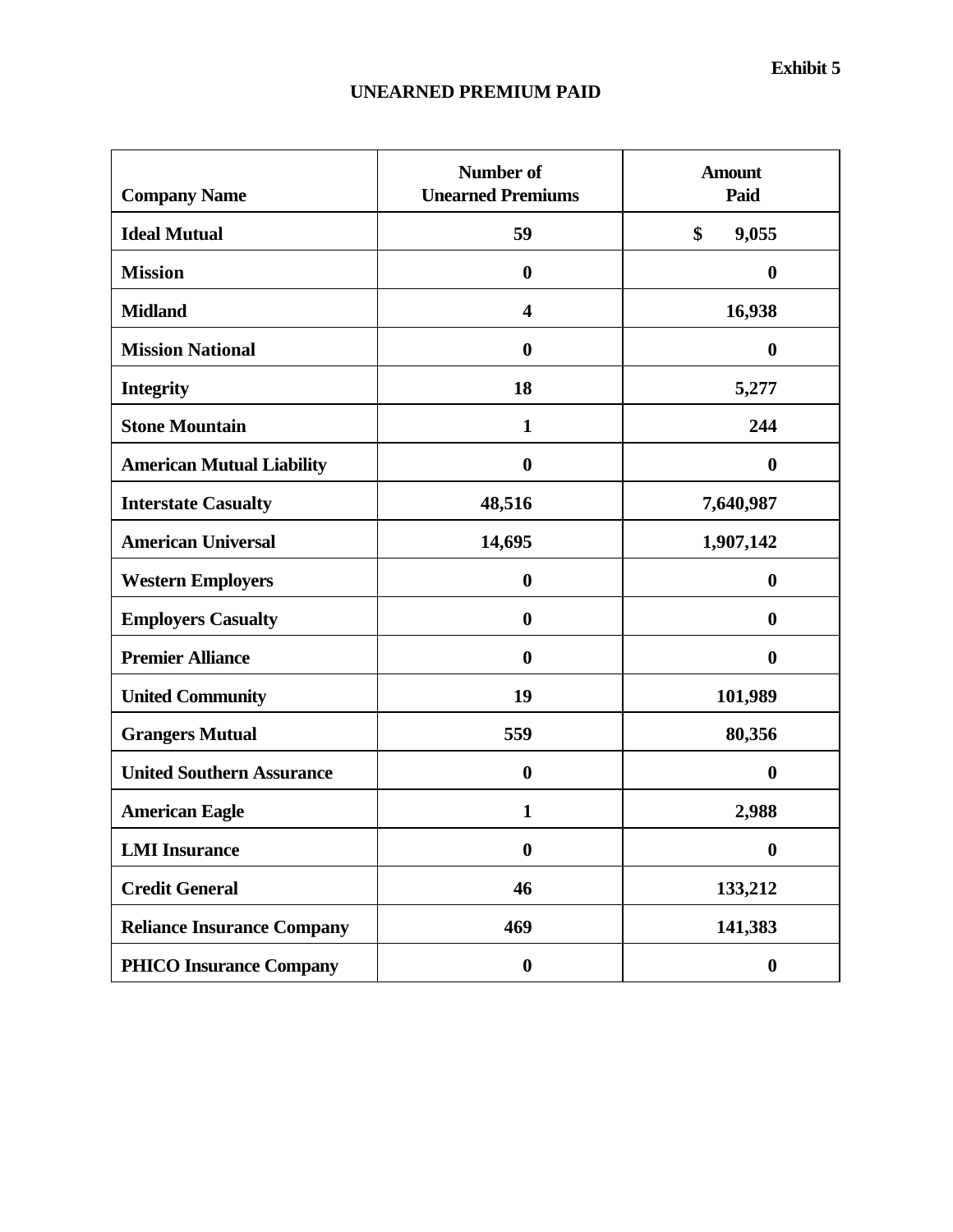#### **NORTH CAROLINA INSURANCE GUARANTY ASSOCIATION**

#### **INCOME STATEMENT**

#### **09/01/01 TO 8/31/02**

#### **INCOME**

|                 | <b>Membership Fees</b>                | \$650.00        |                 |
|-----------------|---------------------------------------|-----------------|-----------------|
|                 | <b>Interest Income</b>                | 1,311,757.07    |                 |
|                 | <b>Assessment Income</b>              | 25, 167, 216.00 |                 |
|                 | <b>Miscellaneous Income</b>           | 13,604,653.79   |                 |
| <b>EXPENSES</b> | <b>Total Income</b>                   |                 | \$40,084,276.86 |
|                 |                                       |                 |                 |
|                 | <b>Refunds to Commissioner</b>        | \$169,880.82    |                 |
|                 | <b>Refunds to Members</b>             | 1,058,245.00    |                 |
|                 | <b>Operating Expenses</b>             | 1,368,952.06    |                 |
|                 | <b>Claims Paid (Net)</b>              | 14,058,095.44   |                 |
|                 | <b>Claim Expenses</b>                 | 1,095,516.43    |                 |
|                 | <b>Premium Refunds</b>                | 278,645.69      |                 |
|                 | <b>Total Expenses</b>                 |                 | \$18,029,335.44 |
|                 | <b>Excess of Income over Expenses</b> |                 | \$22,054,941.42 |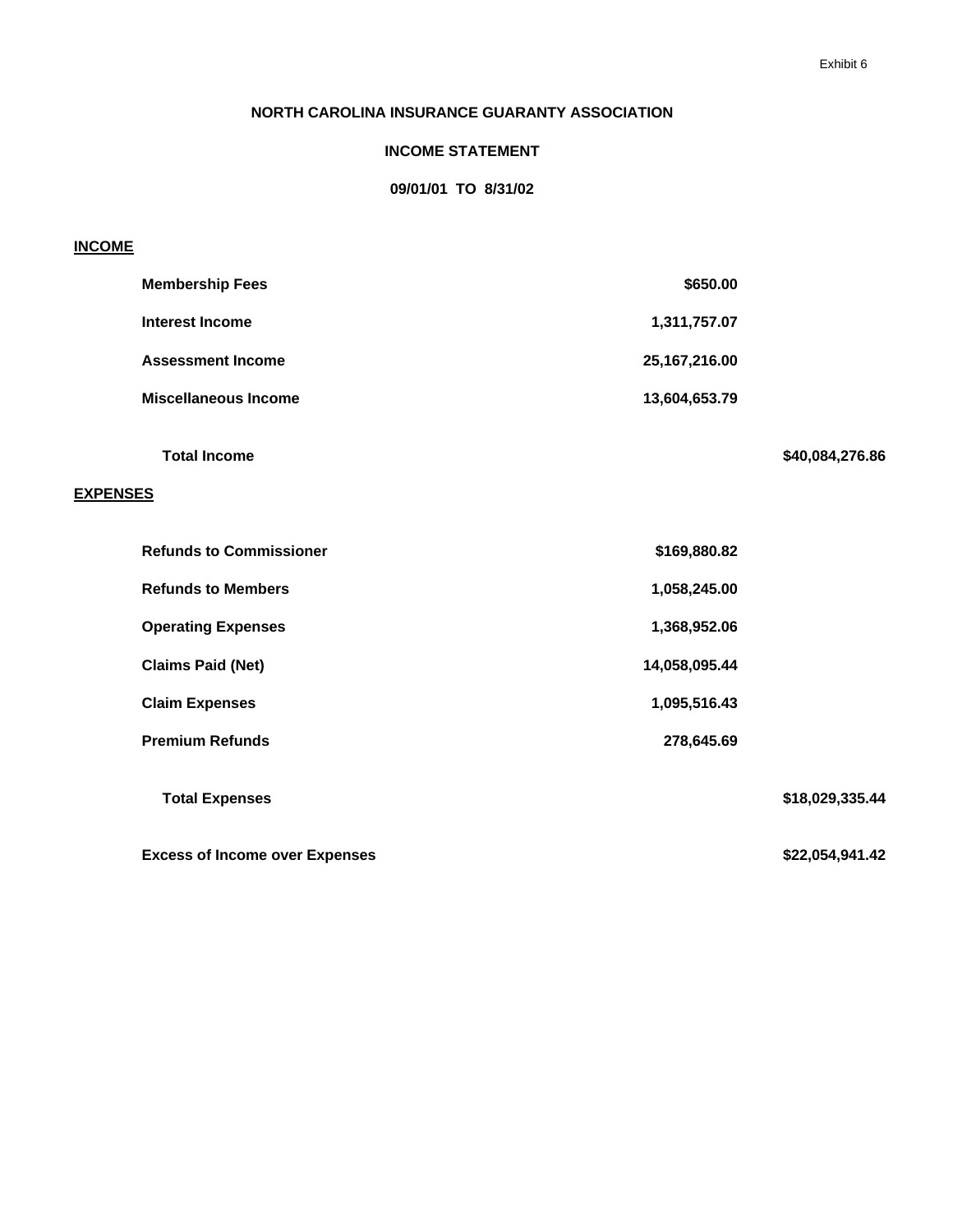|                           |                    | <b>IDEAL</b>  |                |                | <b>MISSION</b>  |                  | <b>STONE</b>    |
|---------------------------|--------------------|---------------|----------------|----------------|-----------------|------------------|-----------------|
| <b>ACCOUNT</b>            | <b>ASSOCIATION</b> | <b>MUTUAL</b> | <b>MISSION</b> | <b>MIDLAND</b> | <b>NATIONAL</b> | <b>INTEGRITY</b> | <b>MOUNTAIN</b> |
| <b>ADMINISTRATION</b>     | \$93,926.60        | \$0.00        | \$79.30        | \$0.00         | \$0.00          | \$0.00           | \$0.00          |
| <b>PAYROLL TAXES</b>      | 763.19             | 0.00          | 5.86           | 0.00           | 0.00            | 0.00             | 0.00            |
| <b>RENT</b>               | 19,448.02          | 0.00          | 16.42          | 0.00           | 0.00            | 0.00             | 0.00            |
| <b>TRAVEL</b>             | 11,584.69          | 0.00          | 0.00           | 0.00           | 0.00            | 0.00             | 0.00            |
| <b>DATA PROCESSING</b>    | 4,829.99           | 0.25          | 1.23           | 0.37           | 7.26            | 0.62             | 0.00            |
| <b>POSTAGE</b>            | 963.67             | 6.79          | 0.00           | 1.35           | 0.00            | 0.00             | 0.00            |
| <b>OFFICE SUPPLIES</b>    | 5,560.66           | 0.00          | 3.90           | 0.00           | 0.00            | 0.00             | 0.00            |
| <b>EQUIPMENT</b>          | 24,469.69          | 0.11          | 0.00           | 0.02           | 0.00            | 0.00             | 0.00            |
| <b>TELEPHONE</b>          | 4,930.30           | 0.00          | 0.74           | 0.00           | 0.21            | 0.00             | 0.00            |
| <b>EMP RELATIONS</b>      | 35,086.11          | 0.00          | 149.07         | 20.86          | 76.88           | 0.00             | 0.00            |
| <b>LUNCHEONS</b>          | 7,527.81           | 0.00          | 0.00           | 0.00           | 0.00            | 0.00             | 0.00            |
| <b>LEGAL FEES</b>         | 36,284.20          | 0.00          | 0.00           | 0.00           | 0.00            | 264.36           | 0.00            |
| <b>SUBSCRIPTIONS</b>      | 1,111.81           | 0.00          | 0.00           | 0.00           | 0.00            | 0.00             | 0.00            |
| <b>ADVERTISING</b>        | 0.00               | 0.00          | 0.00           | 0.00           | 0.00            | 0.00             | 0.00            |
| <b>INSURANCE</b>          | 13,829.16          | 0.00          | 0.00           | 0.00           | 0.00            | 0.00             | 0.00            |
| <b>OUTSIDE SERVICES</b>   | 15,057.58          | 5.67          | 0.33           | 69.17          | 1.00            | 1.36             | 0.00            |
| <b>TAXES</b>              | 101.90             | 0.00          | 0.00           | 0.00           | 0.00            | 0.00             | 0.00            |
| <b>MISCELLANEOUS</b>      | 144.97             | 0.00          | 0.00           | 0.00           | 0.00            | 0.00             | 0.00            |
| NAT'L ORGANIZATIONAL DUES | 46,208.31          | 0.00          | 0.00           | 0.00           | 0.00            | 0.00             | 0.00            |
| <b>TOTAL OPERATING</b>    |                    |               |                |                |                 |                  |                 |
| <b>EXPENSES</b>           | \$321,828.66       | \$12.82       | \$256.85       | \$91.77        | \$85.35         | \$266.34         | \$0.00          |
| PAID CLAIMS (NET)         | 0.00               | 0.00          | 0.00           | 0.00           | 0.00            | 12,718.00        | 0.00            |
| <b>CLAIM EXPENSES</b>     | 0.00               | 0.00          | 0.00           | 0.00           | 0.00            | 349.66           | 0.00            |
| <b>PREMIUM REFUNDS</b>    | 0.00               | 0.00          | 0.00           | 0.00           | 0.00            | 0.00             | 0.00            |
| REFUND TO N. C.           |                    |               |                |                |                 |                  |                 |
| <b>DEPT. INSURANCE</b>    | 0.00               | 0.00          | 0.00           | 0.00           | 0.00            | 0.00             | 0.00            |
| <b>TOTAL EXPENSES</b>     | \$321,828.66       | \$12.82       | \$256.85       | \$91.77        | \$85.35         | \$13,334.00      | \$0.00          |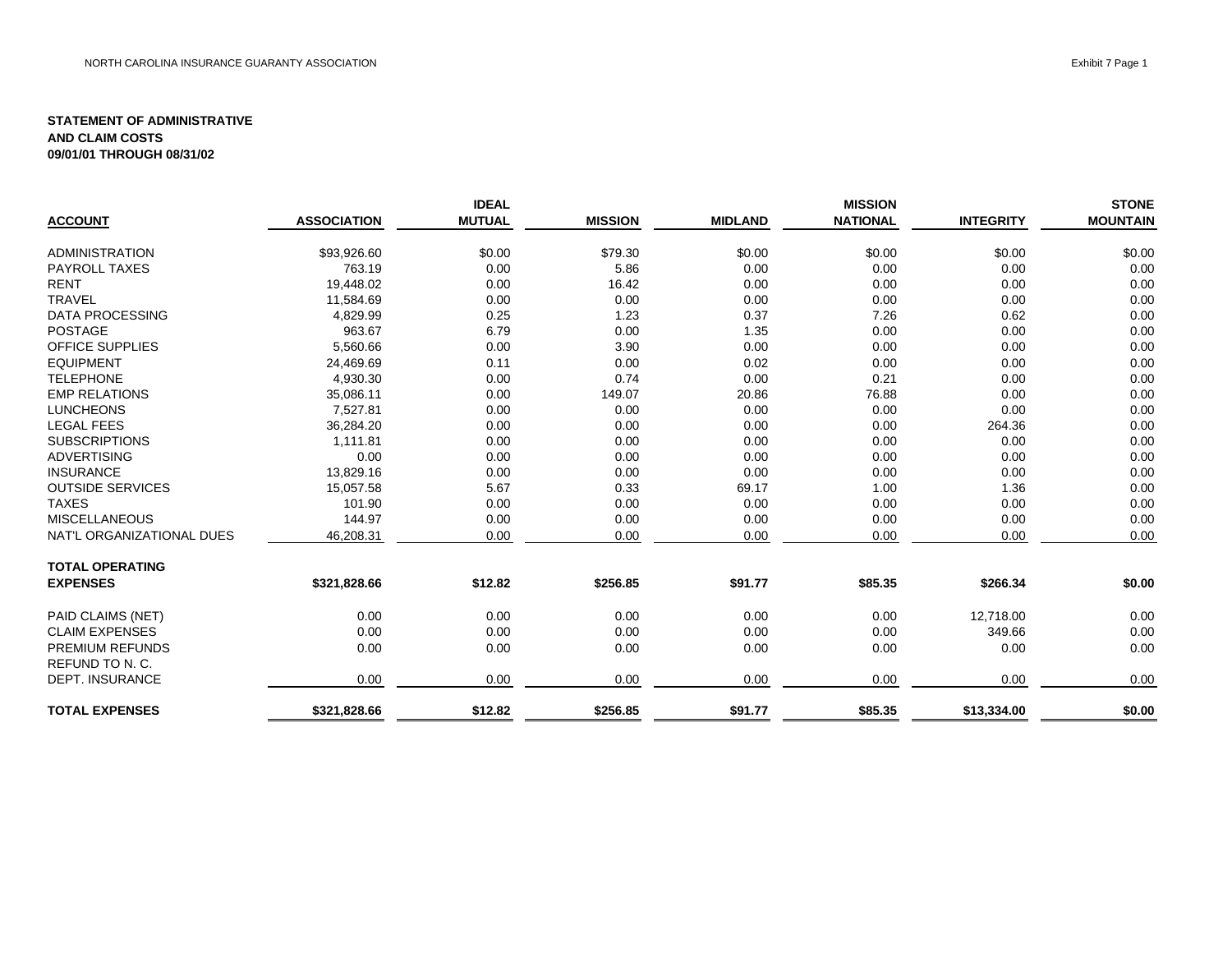|                           | <b>AMERICAN</b>    | <b>INTERSTATE</b> | <b>AMERICAN</b>  | <b>WESTERN</b>   | <b>UNIVERSAL</b> | <b>EMPLOYERS</b> | <b>PREMIER</b>  |
|---------------------------|--------------------|-------------------|------------------|------------------|------------------|------------------|-----------------|
| <b>ACCOUNT</b>            | <b>MUTUAL LIAB</b> | <b>CASUALTY</b>   | <b>UNIVERSAL</b> | <b>EMPLOYERS</b> | <b>SECURITY</b>  | <b>CASUALTY</b>  | <b>ALLIANCE</b> |
| <b>ADMINISTRATION</b>     | \$2,552.30         | \$572.92          | \$0.00           | \$0.00           | \$0.00           | \$192.89         | \$0.00          |
| <b>PAYROLL TAXES</b>      | 199.88             | 42.51             | 0.00             | 0.00             | 0.00             | 14.72            | 0.00            |
| <b>RENT</b>               | 179.98             | 130.09            | 0.00             | 0.00             | 0.00             | 20.17            | 0.00            |
| <b>TRAVEL</b>             | 0.00               | 0.00              | 0.00             | 0.00             | 0.00             | 0.02             | 0.00            |
| <b>DATA PROCESSING</b>    | 0.37               | 11.44             | 12.05            | 0.25             | 0.00             | 42.26            | 3.81            |
| <b>POSTAGE</b>            | 1.17               | 0.00              | 0.61             | 0.00             | 0.00             | 97.47            | 0.98            |
| OFFICE SUPPLIES           | 34.64              | 20.06             | 0.00             | 0.00             | 0.00             | 8.61             | 0.00            |
| <b>EQUIPMENT</b>          | 7.76               | 0.08              | 0.01             | 0.00             | 0.00             | 2.56             | 0.02            |
| <b>TELEPHONE</b>          | 3.25               | 3.63              | 0.00             | 0.00             | 0.00             | 1.83             | 0.00            |
| <b>EMP RELATIONS</b>      | 231.25             | 342.95            | 0.00             | 0.00             | 0.00             | 57.47            | 8.16            |
| <b>LUNCHEONS</b>          | 0.00               | 0.00              | 0.00             | 0.00             | 0.00             | 0.24             | 0.00            |
| <b>LEGAL FEES</b>         | 7,826.24           | 0.00              | 0.00             | 0.00             | 0.00             | 0.00             | 0.00            |
| <b>SUBSCRIPTIONS</b>      | 0.00               | 0.00              | 0.00             | 0.00             | 0.00             | 0.00             | 0.00            |
| <b>ADVERTISING</b>        | 0.00               | 0.00              | 0.00             | 0.00             | 0.00             | 0.00             | 0.00            |
| <b>INSURANCE</b>          | 0.00               | 0.00              | 0.00             | 0.00             | 0.00             | 0.00             | 0.00            |
| <b>OUTSIDE SERVICES</b>   | 1.07               | 0.00              | 0.02             | 0.00             | 0.00             | 3.93             | 0.03            |
| <b>TAXES</b>              | 0.00               | 0.00              | 0.00             | 0.00             | 0.00             | 4.63             | 0.00            |
| <b>MISCELLANEOUS</b>      | 45.21              | 0.00              | 0.00             | 0.00             | 0.00             | 0.00             | 0.00            |
| NAT'L ORGANIZATIONAL DUES | 0.00               | 0.00              | 0.00             | 0.00             | 0.00             | 0.00             | 0.00            |
| <b>TOTAL OPERATING</b>    |                    |                   |                  |                  |                  |                  |                 |
| <b>EXPENSES</b>           | \$11,083.12        | \$1,123.68        | \$12.69          | \$0.25           | \$0.00           | \$446.80         | \$13.00         |
| PAID CLAIMS (NET)         | 0.00               | 0.00              | (575.00)         | 0.00             | 0.00             | 28,712.95        | 0.00            |
| <b>CLAIM EXPENSES</b>     | 3,852.09           | 0.00              | 0.00             | 0.00             | 0.00             | 0.00             | 0.00            |
| <b>PREMIUM REFUNDS</b>    | 0.00               | 0.00              | 0.00             | 0.00             | 0.00             | 0.00             | 0.00            |
| REFUND TO N. C.           |                    |                   |                  |                  |                  |                  |                 |
| <b>DEPT. INSURANCE</b>    | 0.00               | 0.00              | 0.00             | 0.00             | 0.00             | 0.00             | 0.00            |
| <b>TOTAL EXPENSES</b>     | \$14,935.21        | \$1,123.68        | (\$562.31)       | \$0.25           | \$0.00           | \$29,159.75      | \$13.00         |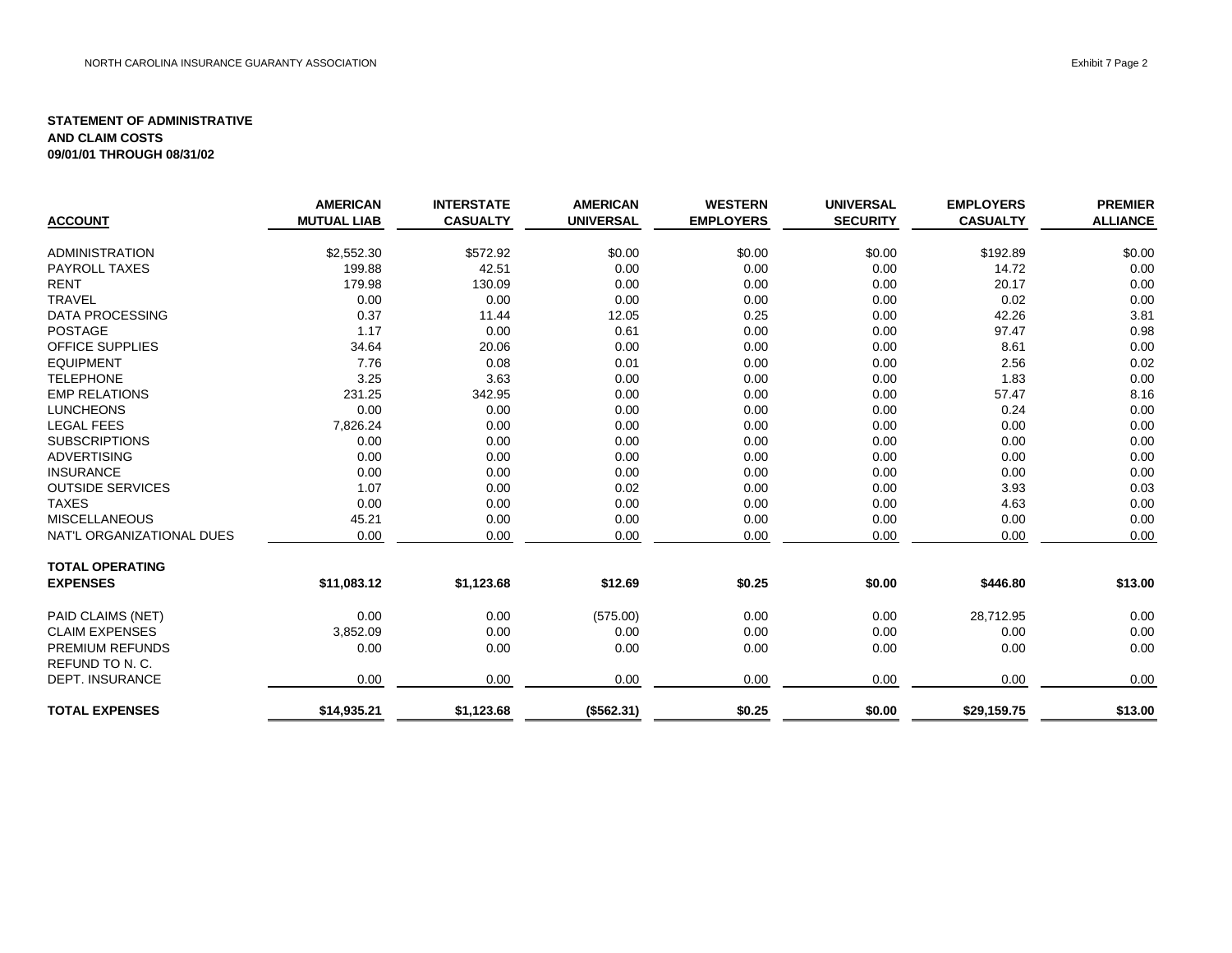|                           | <b>UNITED</b>    | <b>GRANGERS</b> | <b>UNITED</b>         | <b>AMERICAN</b> | <b>LMI</b>       | <b>CREDIT</b>  | <b>INTERNATIONAL</b> |
|---------------------------|------------------|-----------------|-----------------------|-----------------|------------------|----------------|----------------------|
| <b>ACCOUNT</b>            | <b>COMMUNITY</b> | <b>MUTUAL</b>   | <b>SOUTHERN ASSUR</b> | <b>EAGLE</b>    | <b>INSURANCE</b> | <b>GENERAL</b> | <b>IND</b>           |
| ADMINISTRATION            | \$0.00           | \$260.54        | \$176.44              | \$33.98         | \$79.30          | \$48,387.93    | \$0.00               |
| <b>PAYROLL TAXES</b>      | 0.00             | 19.26           | 13.20                 | 2.51            | 5.86             | 2,828.40       | 0.00                 |
| <b>RENT</b>               | 0.00             | 51.91           | 54.10                 | 28.45           | 45.96            | 9,076.00       | 0.00                 |
| <b>TRAVEL</b>             | 0.00             | 0.00            | 0.00                  | 0.00            | 0.00             | 0.02           | 0.00                 |
| DATA PROCESSING           | 9.59             | 1.11            | 7.50                  | 0.74            | 0.00             | 1.05           | 0.00                 |
| <b>POSTAGE</b>            | 0.61             | 2.59            | 1.50                  | 5.07            | 0.00             | 955.78         | 2.33                 |
| <b>OFFICE SUPPLIES</b>    | 0.00             | 5.57            | 6.69                  | 49.89           | 0.00             | 509.39         | 27.04                |
| <b>EQUIPMENT</b>          | 0.01             | 0.04            | 1.99                  | 0.09            | 1.12             | 1,123.91       | 0.04                 |
| <b>TELEPHONE</b>          | 0.00             | 1.37            | 2.78                  | 3.80            | 0.74             | 231.08         | 0.00                 |
| <b>EMP RELATIONS</b>      | 14.28            | 81.53           | (5.76)                | 122.84          | 41.97            | 8,185.39       | 0.00                 |
| <b>LUNCHEONS</b>          | 0.00             | 0.00            | 0.00                  | 0.00            | 0.00             | 0.24           | 0.00                 |
| <b>LEGAL FEES</b>         | 0.00             | 38.40           | 0.00                  | 0.00            | 0.00             | 843.55         | 0.00                 |
| <b>SUBSCRIPTIONS</b>      | 0.00             | 0.00            | 0.00                  | 0.00            | 0.00             | 0.00           | 0.00                 |
| <b>ADVERTISING</b>        | 0.00             | 0.00            | 0.00                  | 0.00            | 0.00             | 0.00           | 0.00                 |
| <b>INSURANCE</b>          | 0.00             | 0.00            | 0.00                  | 0.00            | 0.00             | 0.00           | 0.00                 |
| <b>OUTSIDE SERVICES</b>   | 0.02             | 0.09            | 0.13                  | 0.17            | 0.00             | 29.42          | 0.08                 |
| <b>TAXES</b>              | 0.00             | 0.00            | 0.00                  | 0.00            | 0.00             | 4.63           | 0.00                 |
| <b>MISCELLANEOUS</b>      | 0.00             | 0.00            | 0.00                  | 0.00            | 0.00             | 0.00           | 0.00                 |
| NAT'L ORGANIZATIONAL DUES | 0.00             | 0.00            | 0.00                  | 0.00            | 0.00             | 0.00           | 0.00                 |
| <b>TOTAL OPERATING</b>    |                  |                 |                       |                 |                  |                |                      |
| <b>EXPENSES</b>           | \$24.51          | \$462.41        | \$258.57              | \$247.54        | \$174.95         | \$72,176.79    | \$29.49              |
| PAID CLAIMS (NET)         | 0.00             | 0.00            | 25,000.00             | 0.00            | 0.00             | 1,315,826.41   | 0.00                 |
| <b>CLAIM EXPENSES</b>     | 0.00             | 326.90          | 9,667.33              | 0.00            | 0.00             | 129,851.38     | 0.00                 |
| <b>PREMIUM REFUNDS</b>    | 0.00             | 0.00            | 0.00                  | 0.00            | 0.00             | 137,262.69     | 0.00                 |
| REFUND TO N. C.           |                  |                 |                       |                 |                  |                |                      |
| <b>DEPT. INSURANCE</b>    | 0.00             | 0.00            | 0.00                  | 0.00            | 0.00             | 0.00           | 100,497.69           |
| <b>TOTAL EXPENSES</b>     | \$24.51          | \$789.31        | \$34,925.90           | \$247.54        | \$174.95         | \$1,655,117.27 | \$100,527.18         |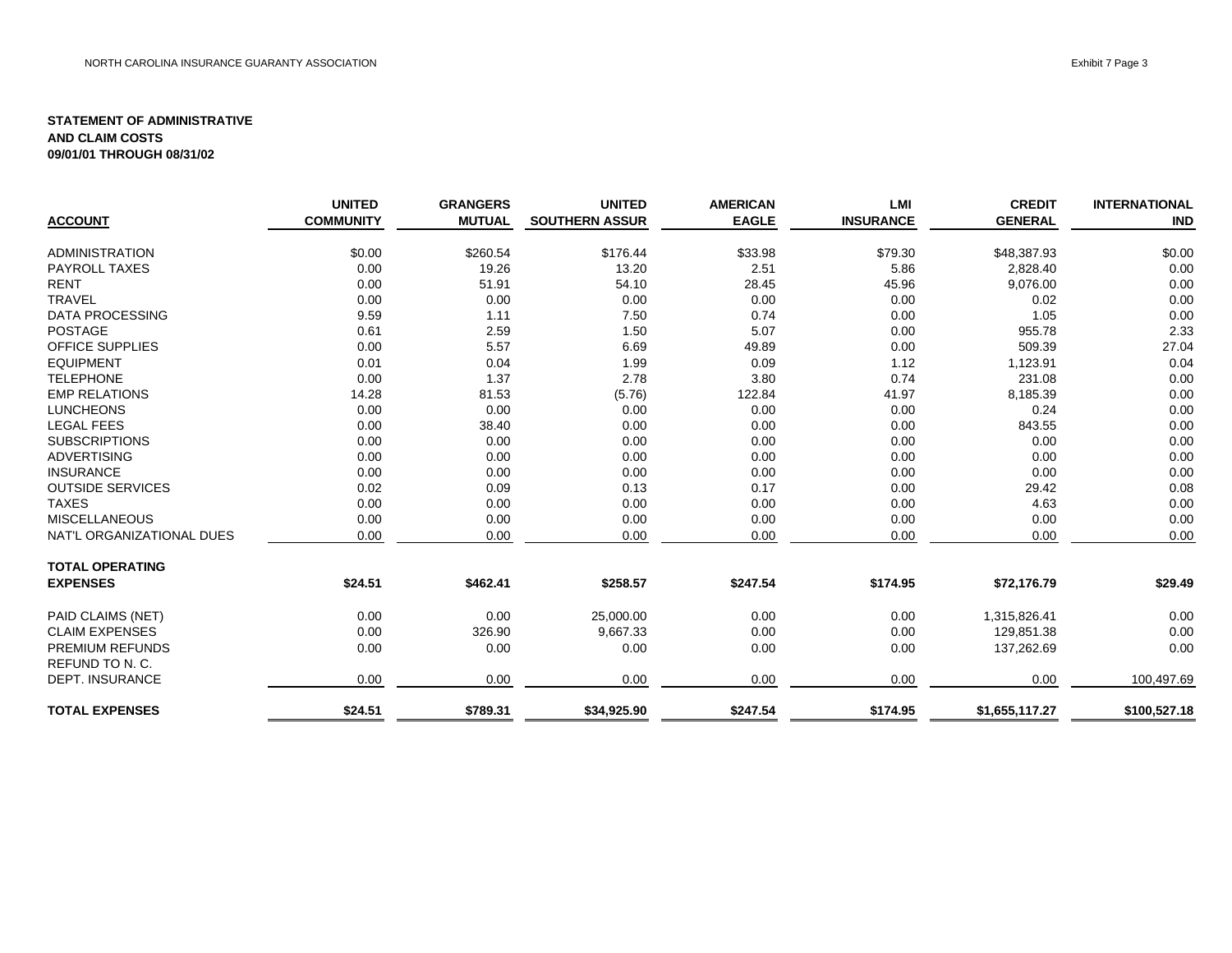|                           | <b>ACCELERATION</b> |                 |                | <b>MUTUAL</b>        | <b>STOCK</b>         |                 |
|---------------------------|---------------------|-----------------|----------------|----------------------|----------------------|-----------------|
| <b>ACCOUNT</b>            | <b>NATIONAL</b>     | <b>RELIANCE</b> | <b>PHICO</b>   | <b>WORKERS' COMP</b> | <b>WORKERS' COMP</b> | <b>TOTALS</b>   |
| <b>ADMINISTRATION</b>     | \$0.00              | \$257,765.99    | \$74,800.77    | \$12,652.20          | \$6,056.40           | \$497,537.56    |
| <b>PAYROLL TAXES</b>      | 0.00                | 16,771.60       | 4,808.58       | 359.50               | 118.95               | 25,954.02       |
| <b>RENT</b>               | 0.00                | 8,946.70        | 0.00           | 2,337.05             | 1,703.95             | 42,038.80       |
| <b>TRAVEL</b>             | 0.00                | 2,332.50        | 916.71         | 0.24                 | 0.02                 | 14,834.20       |
| <b>DATA PROCESSING</b>    | 0.00                | 1,163.89        | 49.28          | 1,031.46             | 211.96               | 7,386.48        |
| <b>POSTAGE</b>            | 0.00                | 1,987.54        | 480.44         | 438.34               | 102.26               | 5,048.50        |
| <b>OFFICE SUPPLIES</b>    | 27.05               | 2,863.98        | 1,485.57       | 503.74               | 383.46               | 11,490.25       |
| <b>EQUIPMENT</b>          | 0.00                | 17,451.49       | 1,291.71       | 284.83               | 141.62               | 44,777.10       |
| <b>TELEPHONE</b>          | 0.00                | 2,614.09        | 748.22         | 295.31               | 14.41                | 8,851.76        |
| <b>EMP RELATIONS</b>      | 0.00                | 23,426.20       | 4,696.31       | 5,045.97             | 3,999.81             | 81,581.29       |
| <b>LUNCHEONS</b>          | 0.00                | 953.97          | 116.61         | 22.37                | 19.99                | 8,641.23        |
| <b>LEGAL FEES</b>         | 0.00                | 179,198.44      | 11,514.36      | 20,821.21            | 0.00                 | 256,790.76      |
| <b>SUBSCRIPTIONS</b>      | 0.00                | 59.85           | 3.63           | 3.63                 | 3.63                 | 1,182.55        |
| <b>ADVERTISING</b>        | 0.00                | 0.00            | 0.00           | 0.00                 | 0.00                 | 0.00            |
| <b>INSURANCE</b>          | 0.00                | 732.52          | 122.94         | 67.42                | 67.42                | 14,819.46       |
| <b>OUTSIDE SERVICES</b>   | 0.00                | 283,722.07      | 118.14         | 118.21               | 104.31               | 299,232.80      |
| <b>TAXES</b>              | 0.00                | 0.00            | 0.00           | 50.95                | 4.63                 | 166.74          |
| <b>MISCELLANEOUS</b>      | 0.00                | 1,522.77        | 602.37         | 94.93                | 0.00                 | 2,410.25        |
| NAT'L ORGANIZATIONAL DUES | 0.00                | 0.00            | 0.00           | 0.00                 | 0.00                 | 46,208.31       |
| <b>TOTAL OPERATING</b>    |                     |                 |                |                      |                      |                 |
| <b>EXPENSES</b>           | \$27.05             | \$801,513.60    | \$101,755.64   | \$44,127.36          | \$12,932.82          | \$1,368,952.06  |
| PAID CLAIMS (NET)         | 0.00                | 11,296,157.47   | 689,306.24     | 626,595.02           | 64,354.35            | 14,058,095.44   |
| <b>CLAIM EXPENSES</b>     | 0.00                | 695,540.69      | 233,465.36     | 17,120.97            | 5,342.05             | 1,095,516.43    |
| <b>PREMIUM REFUNDS</b>    | 0.00                | 141,383.00      | 0.00           | 0.00                 | 0.00                 | 278,645.69      |
| REFUND TO N. C.           |                     |                 |                |                      |                      |                 |
| <b>DEPT. INSURANCE</b>    | 69,383.13           | 0.00            | 0.00           | 0.00                 | 0.00                 | 169,880.82      |
| <b>TOTAL EXPENSES</b>     | \$69,410.18         | \$12,934,594.76 | \$1,024,527.24 | \$687,843.35         | \$82,629.22          | \$16,971,090.44 |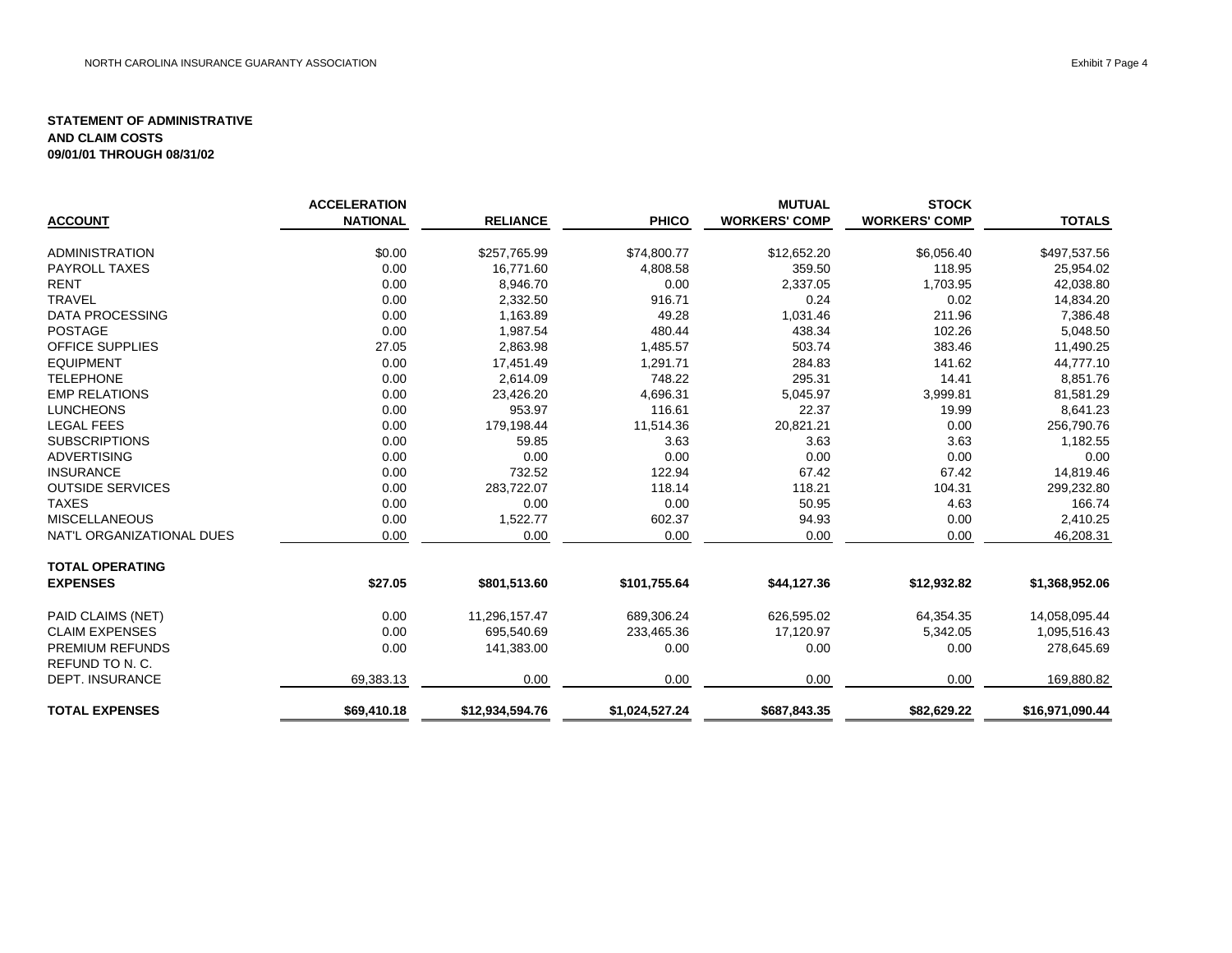#### **NORTH CAROLINA INSURANCE GUARANTY ASSOCIATION BALANCE SHEET**

**As of August 31, 2002**

#### **ASSETS**

| <b>Cash (Checking Account)</b>                    | \$865,435.71                                  |
|---------------------------------------------------|-----------------------------------------------|
| <b>Investments</b>                                | 39,295,083.25                                 |
| <b>Assessments Receivable</b>                     | 46,731.00                                     |
| <b>Other Assets</b>                               | 0.00                                          |
| <b>Total Assets</b>                               | \$40,207,249.96                               |
| <b>LIABILITIES</b>                                |                                               |
| <b>Accounts Payable</b>                           | \$0.00                                        |
| <b>Claims Liability</b>                           | 47,877,839.00                                 |
| <b>Unearned Premium Liability</b>                 | 0.00                                          |
| <b>Claims Expense Liability</b>                   | 4,787,783.90                                  |
| <b>Outstanding Check Liability</b>                | 135, 152.52                                   |
| <b>Other Liabilities</b>                          | 1,971.66                                      |
| <b>Total Liabilities</b>                          | \$52,802,747.08                               |
| <b>Fund Equity</b>                                | (12, 595, 497.12)                             |
| <b>Total Liabilities</b><br>and Fund Equity       | \$40,207,249.96                               |
| <b>NOTE--The Association's Assets Consist of:</b> |                                               |
| <b>Administrative - Cash</b><br>- Receivable      | \$4,066.12<br>389.00<br>\$4,455.12            |
| Insolvency - Cash<br>- Receivable                 | \$27,335,040.93<br>46,342.00<br>27,381,382.93 |
| <b>Quick Access Funds</b>                         | 12,821,411.91                                 |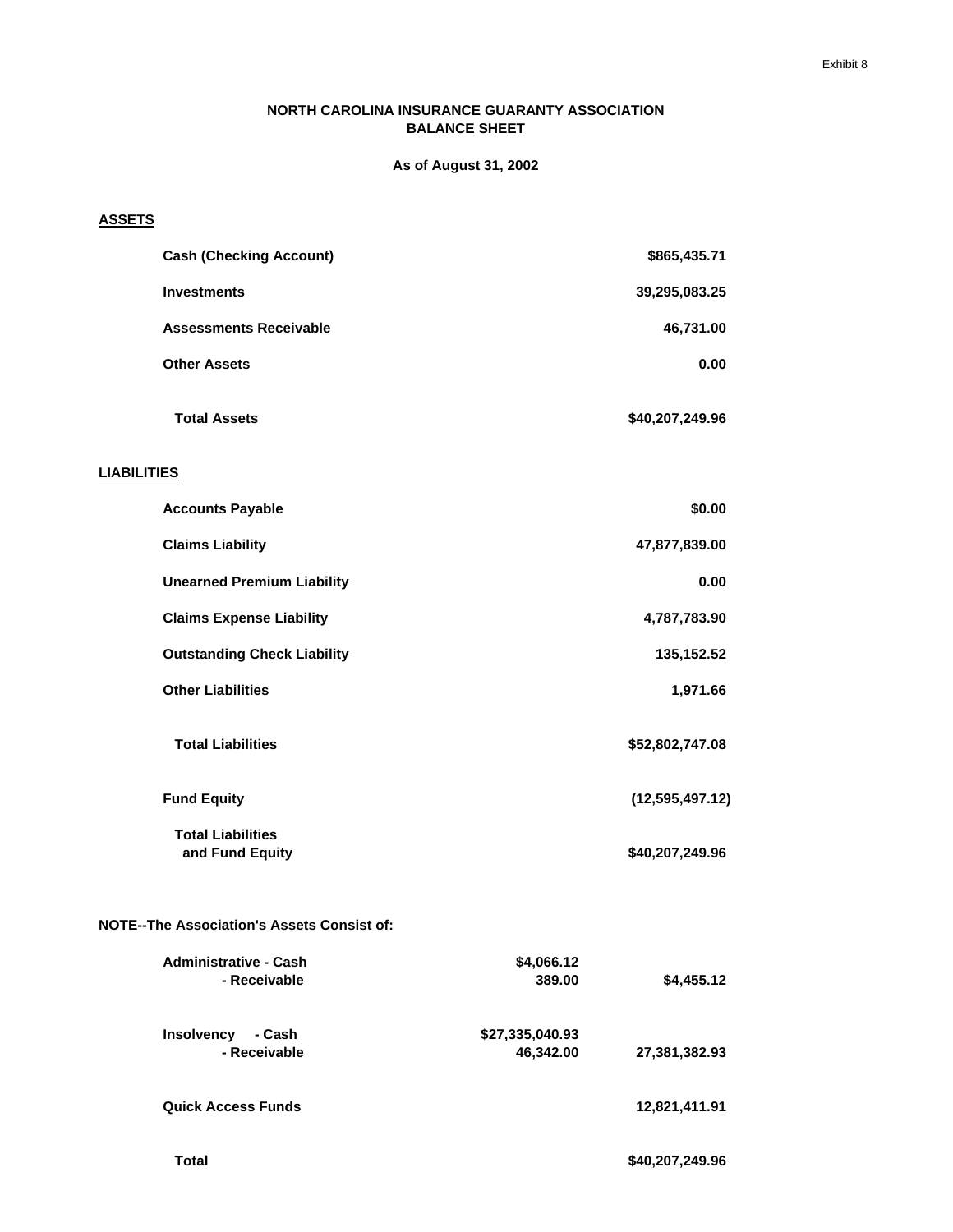|                                           |                    | <b>IDEAL</b>   |                |                |
|-------------------------------------------|--------------------|----------------|----------------|----------------|
|                                           | <b>ASSOCIATION</b> | <b>MUTUAL</b>  | <b>MISSION</b> | <b>MIDLAND</b> |
| <b>RECEIPTS:</b>                          |                    |                |                |                |
| Balance Trans 4/9/75                      | \$7,961.20         | \$0.00         | \$0.00         | \$0.00         |
| <b>Membership Fees</b>                    | 19,500.00          | 0.00           | 0.00           | 0.00           |
| Assessments                               | 1,725,573.07       | 5,140,493.00   | 749,742.00     | 498,925.00     |
| Distributions - Rehab/Liq                 | 0.00               | 334,948.83     | 520,509.00     | 0.00           |
| Other Receipts - Rehab/Liq                | 0.00               | 0.00           | 0.00           | 0.00           |
| Deposits from Dept Ins                    | 0.00               | 102,706.87     | 156,508.15     | 837,272.91     |
| Other Receipts - Dept Ins                 | 8,715.44           | 0.00           | 0.00           | 0.00           |
| Interest                                  | 63,699.58          | 836,059.18     | 573,478.85     | 198,325.73     |
| Miscellaneous                             | 20,867.10          | 889,122.40     | 0.00           | 0.00           |
| Inter - Dept Transfers                    | 107,426.23         | 0.00           | 0.00           | 0.00           |
| <b>TOTAL RECEIPTS</b>                     | \$1,953,742.62     | \$7,303,330.28 | \$2,000,238.00 | \$1,534,523.64 |
| <b>DISBURSEMENTS:</b>                     |                    |                |                |                |
| <b>Administrative Expenses</b>            | \$2,086,800.68     | \$219,088.41   | \$75,407.49    | \$99,158.12    |
| <b>Claims Paid</b>                        | 0.00               | 3,241,916.08   | 453,468.78     | 980,267.84     |
| <b>Claims Expense</b>                     | 0.00               | 971,057.54     | 143,146.86     | 231,944.05     |
| <b>Premium Refunds</b>                    | 0.00               | 9,055.15       | 0.00           | 16,938.60      |
| Refunds to Member Cos.                    | 0.00               | 2,377,225.00   | 1,250,008.00   | 150,000.00     |
| Refunds to Dept Ins                       | 0.00               | 0.00           | 5,000.00       | 5,000.00       |
| <b>TOTAL DISBURSEMENTS</b>                | \$2,086,800.68     | \$6,818,342.18 | \$1,927,031.13 | \$1,483,308.61 |
| LESS: Other O/S Payables                  | 1,971.66           | 0.00           | 0.00           | 0.00           |
| LESS: O/S Check Contingency               | \$135,152.52       | \$0.00         | \$0.00         | \$0.00         |
| <b>NET DISBURSEMENTS</b>                  | \$1,949,676.50     | \$6,818,342.18 | \$1,927,031.13 | \$1,483,308.61 |
| <b>FUND BALANCES -</b>                    |                    |                |                |                |
| <b>EXCESS RECEIPTS OVER DISBURSEMENTS</b> | \$4.066.12         | \$484.988.10   | \$73,206.87    | \$51.215.03    |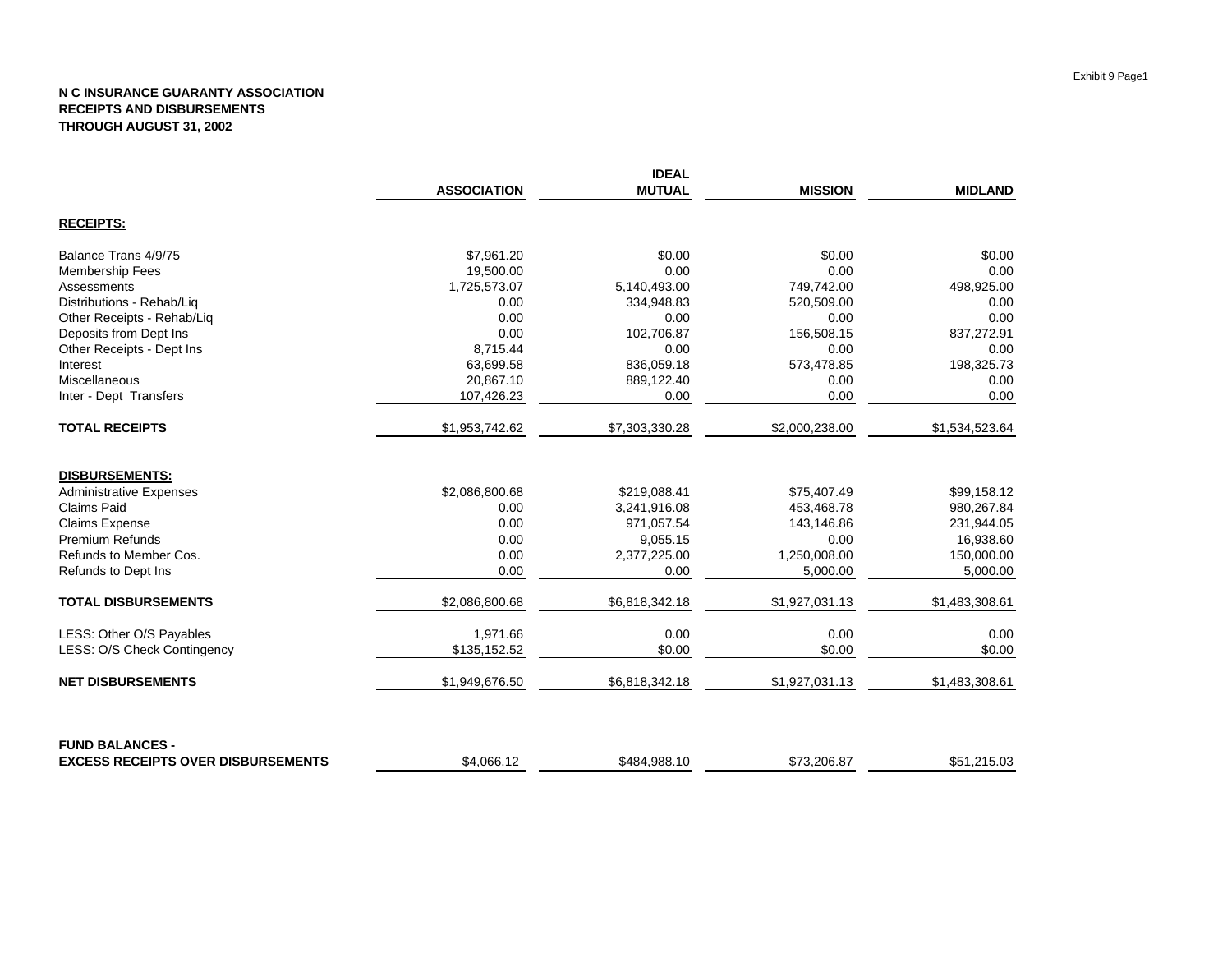|                                           | <b>MISSION</b><br><b>NATIONAL</b> | <b>INTEGRITY</b> | <b>STONE</b><br><b>MOUNTAIN</b> | <b>AMERICAN</b><br><b>MUTUAL LIAB</b> | <b>INTERSTATE</b><br><b>CASUALTY</b> |
|-------------------------------------------|-----------------------------------|------------------|---------------------------------|---------------------------------------|--------------------------------------|
| <b>RECEIPTS:</b>                          |                                   |                  |                                 |                                       |                                      |
| Balance Trans 4/9/75                      | \$0.00                            | \$0.00           | \$0.00                          | \$0.00                                | \$0.00                               |
| <b>Membership Fees</b>                    | 0.00                              | 0.00             | 0.00                            | 0.00                                  | 0.00                                 |
| Assessments                               | 549,652.00                        | 696,982.00       | 0.00                            | 0.00                                  | 20,686,384.00                        |
| Distributions - Rehab/Liq                 | 268,978.00                        | 0.00             | 0.00                            | 0.00                                  | 0.00                                 |
| Other Receipts - Rehab/Liq                | 0.00                              | 0.00             | 0.00                            | 0.00                                  | 11,665,074.27                        |
| Deposits from Dept Ins                    | 182,088.67                        | 1,005,006.90     | 107,764.45                      | 2,180,249.96                          | 1,902,093.15                         |
| Other Receipts - Dept Ins                 | 0.00                              | 0.00             | 0.00                            | 0.00                                  | 0.00                                 |
| Interest                                  | 310,347.53                        | 383,092.29       | 29,208.96                       | 891,666.39                            | 1,873,573.22                         |
| Miscellaneous                             | 0.00                              | 0.00             | 0.00                            | 0.00                                  | 5,515,560.82                         |
| Inter - Dept Transfers                    | 0.00                              | 0.00             | 0.00                            | 0.00                                  | 0.00                                 |
| <b>TOTAL RECEIPTS</b>                     | \$1,311,066.20                    | \$2,085,081.19   | \$136,973.41                    | \$3,071,916.35                        | \$41,642,685.46                      |
| <b>DISBURSEMENTS:</b>                     |                                   |                  |                                 |                                       |                                      |
| <b>Administrative Expenses</b>            | \$50,245.65                       | \$134,223.25     | \$9,167.14                      | \$110,562.79                          | \$2,324,799.51                       |
| Claims Paid                               | 320,224.13                        | 569,106.94       | 23,618.33                       | 1,434,997.49                          | 7,452,525.01                         |
| <b>Claims Expense</b>                     | 80,598.28                         | 406,335.77       | 11,981.99                       | 317,489.96                            | 1,681,668.02                         |
| <b>Premium Refunds</b>                    | 0.00                              | 5,277.85         | 244.80                          | 0.00                                  | 7,640,987.75                         |
| Refunds to Member Cos.                    | 699,992.00                        | 700,000.00       | 0.00                            | 0.00                                  | 22,440,606.00                        |
| Refunds to Dept Ins                       | 0.00                              | 164,296.43       | 73,367.01                       | 0.00                                  | 17,142.96                            |
| <b>TOTAL DISBURSEMENTS</b>                | \$1,151,060.06                    | \$1,979,240.24   | \$118,379.27                    | \$1,863,050.24                        | \$41,557,729.25                      |
| LESS: Other O/S Payables                  | 0.00                              | 0.00             | 0.00                            | 0.00                                  | 0.00                                 |
| LESS: O/S Check Contingency               | \$0.00                            | \$0.00           | \$0.00                          | \$0.00                                | \$0.00                               |
| <b>NET DISBURSEMENTS</b>                  | \$1,151,060.06                    | \$1,979,240.24   | \$118,379.27                    | \$1,863,050.24                        | \$41,557,729.25                      |
| <b>FUND BALANCES -</b>                    |                                   |                  |                                 |                                       |                                      |
| <b>EXCESS RECEIPTS OVER DISBURSEMENTS</b> | \$160,006.14                      | \$105,840.95     | \$18,594.14                     | \$1,208,866.11                        | \$84,956.21                          |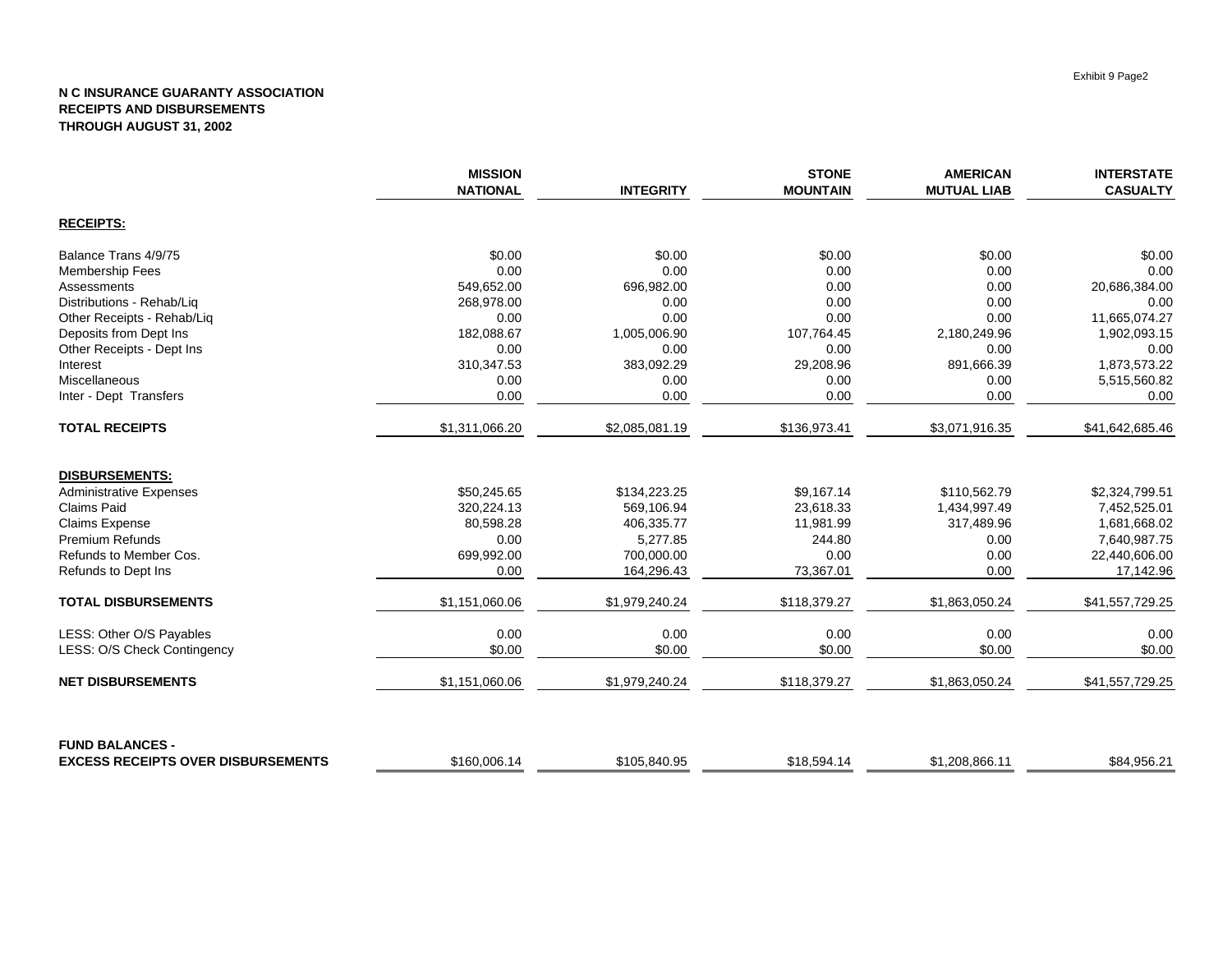|                                           | <b>AMERICAN</b><br><b>UNIVERSAL</b> | <b>WESTERN</b><br><b>EMPLOYERS</b> | <b>UNIVERSAL</b><br><b>SECURITY</b> | <b>EMPLOYERS</b><br><b>CASUALTY CO</b> |
|-------------------------------------------|-------------------------------------|------------------------------------|-------------------------------------|----------------------------------------|
| <b>RECEIPTS:</b>                          |                                     |                                    |                                     |                                        |
| Balance Trans 4/9/75                      | \$0.00                              | \$0.00                             | \$0.00                              | \$0.00                                 |
| <b>Membership Fees</b>                    | 0.00                                | 0.00                               | 0.00                                | 0.00                                   |
| Assessments                               | 2,000,000.00                        | 0.00                               | 0.00                                | 500,000.00                             |
| Distributions - Rehab/Liq                 | 0.00                                | 0.00                               | 0.00                                | 409,934.00                             |
| Other Receipts - Rehab/Lig                | 0.00                                | 0.00                               | 0.00                                | 0.00                                   |
| Deposits from Dept Ins                    | 3,391,239.34                        | 125,911.58                         | 250,828.13                          | 98,266.97                              |
| Other Receipts - Dept Ins                 | 0.00                                | 0.00                               | 0.00                                | 0.00                                   |
| Interest                                  | 928,373.20                          | 94,595.00                          | 85,908.62                           | 205,726.23                             |
| Miscellaneous                             | 0.00                                | 0.00                               | 0.00                                | 0.00                                   |
| Inter - Dept Transfers                    | 0.00                                | 0.00                               | (7,799.87)                          | 0.00                                   |
| <b>TOTAL RECEIPTS</b>                     | \$6,319,612.54                      | \$220,506.58                       | \$328,936.88                        | \$1,213,927.20                         |
| <b>DISBURSEMENTS:</b>                     |                                     |                                    |                                     |                                        |
| <b>Administrative Expenses</b>            | \$394,288.74                        | \$10,100.50                        | \$35,539.56                         | \$67,673.70                            |
| <b>Claims Paid</b>                        | 780,268.43                          | 0.00                               | 16,604.11                           | 444,259.53                             |
| Claims Expense                            | 98,995.77                           | 977.19                             | 7,923.90                            | 7,889.69                               |
| Premium Refunds                           | 1,907,142.25                        | 0.00                               | 1,500.00                            | 0.00                                   |
| Refunds to Member Cos.                    | 2,571,301.00                        | 0.00                               | 0.00                                | 250,000.00                             |
| Refunds to Dept Ins                       | 5,000.00                            | 0.00                               | 267,369.31                          | 0.00                                   |
| <b>TOTAL DISBURSEMENTS</b>                | \$5,756,996.19                      | \$11,077.69                        | \$328,936.88                        | \$769,822.92                           |
| LESS: Other O/S Payables                  | 0.00                                | 0.00                               | 0.00                                | 0.00                                   |
| LESS: O/S Check Contingency               | \$0.00                              | \$0.00                             | \$0.00                              | \$0.00                                 |
| <b>NET DISBURSEMENTS</b>                  | \$5,756,996.19                      | \$11,077.69                        | \$328,936.88                        | \$769,822.92                           |
| <b>FUND BALANCES -</b>                    |                                     |                                    |                                     |                                        |
| <b>EXCESS RECEIPTS OVER DISBURSEMENTS</b> | \$562,616.35                        | \$209,428.89                       | \$0.00                              | \$444,104.28                           |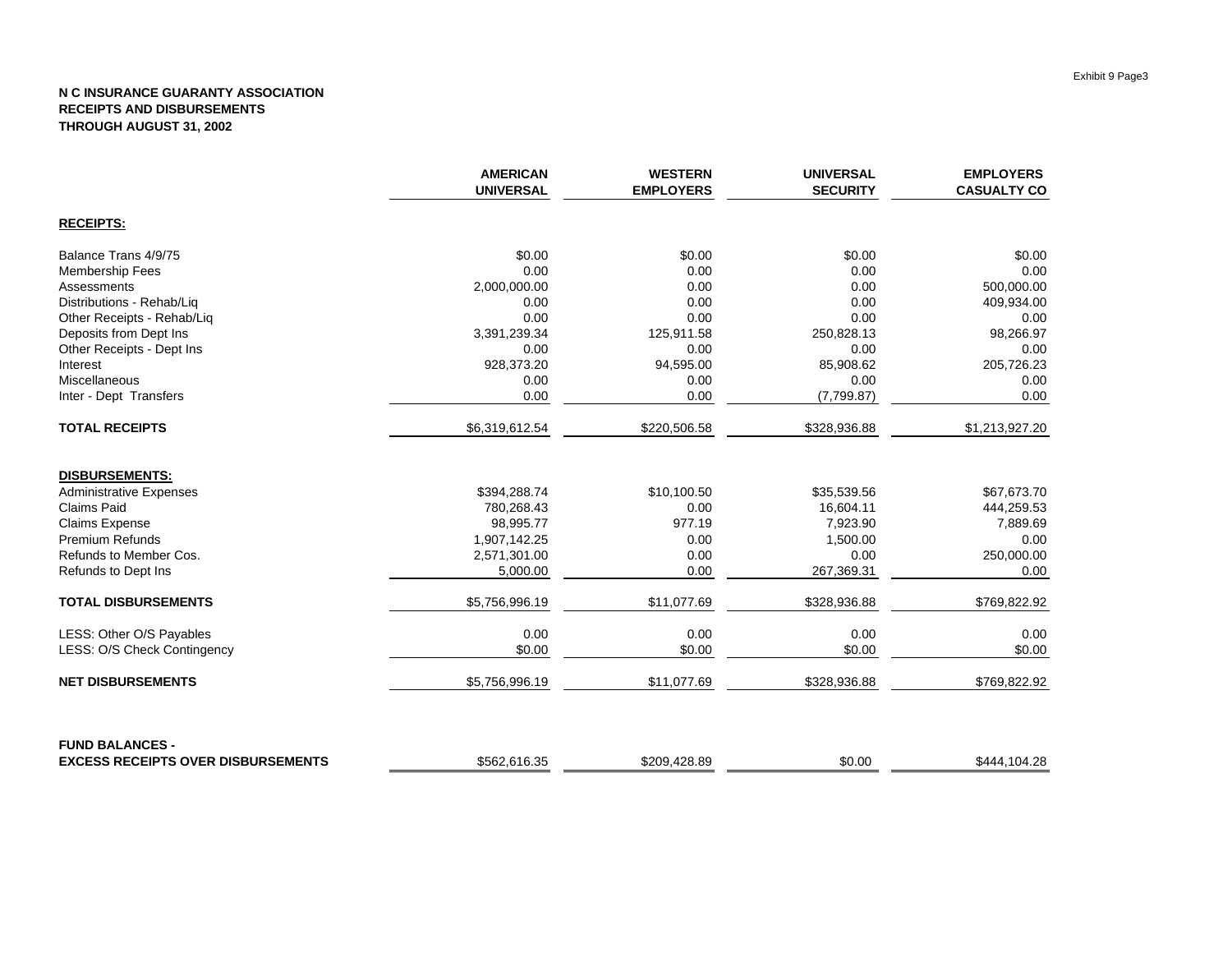|                                           | <b>PREMIER</b><br><b>ALLIANCE</b> | <b>UNITED</b><br><b>COMMUNITY</b> | <b>GRANGERS</b><br><b>MUTUAL</b> | <b>UNITED</b><br><b>SO ASSUR</b> | <b>AMERICAN</b><br><b>EAGLE</b> |
|-------------------------------------------|-----------------------------------|-----------------------------------|----------------------------------|----------------------------------|---------------------------------|
| <b>RECEIPTS:</b>                          |                                   |                                   |                                  |                                  |                                 |
| Balance Trans 4/9/75                      | \$0.00                            | \$0.00                            | \$0.00                           | \$0.00                           | \$0.00                          |
| <b>Membership Fees</b>                    | 0.00                              | 0.00                              | 0.00                             | 0.00                             | 0.00                            |
| Assessments                               | 995,597.00                        | 1,495,674.07                      | 0.00                             | 0.00                             | 399,743.76                      |
| Distributions - Rehab/Liq                 | 609,000.00                        | 247,448.00                        | 0.00                             | 0.00                             | 21,323.00                       |
| Other Receipts - Rehab/Liq                | 0.00                              | 0.00                              | 0.00                             | 0.00                             | 0.00                            |
| Deposits from Dept Ins                    | 205,471.31                        | 91,632.14                         | 371,844.40                       | 206,397.41                       | 105,199.43                      |
| Other Receipts - Dept Ins                 | 0.00                              | 0.00                              | 0.00                             | 0.00                             | 0.00                            |
| Interest                                  | 313,204.89                        | 243,309.80                        | 28,631.94                        | 51,604.38                        | 45,539.71                       |
| Miscellaneous                             | 0.00                              | 200.00                            | 0.00                             | 0.00                             | 0.00                            |
| Inter - Dept Transfers                    | 0.00                              | 0.00                              | 0.00                             | 0.00                             | 0.00                            |
| <b>TOTAL RECEIPTS</b>                     | \$2,123,273.20                    | \$2,078,264.01                    | \$400,476.34                     | \$258,001.79                     | \$571,805.90                    |
| <b>DISBURSEMENTS:</b>                     |                                   |                                   |                                  |                                  |                                 |
| <b>Administrative Expenses</b>            | \$122,062.95                      | \$162,969.89                      | \$102,173.14                     | \$36,077.63                      | \$29,439.78                     |
| Claims Paid                               | 341,000.00                        | 895,545.65                        | 149,852.21                       | 29,600.00                        | 296,152.40                      |
| <b>Claims Expense</b>                     | 495,326.11                        | 242,286.10                        | 15,970.21                        | 51,819.50                        | 73,057.91                       |
| <b>Premium Refunds</b>                    | 0.00                              | 101,989.00                        | 80,356.75                        | 0.00                             | 2,988.00                        |
| Refunds to Member Cos.                    | 1,139,801.00                      | 622,708.00                        | 0.00                             | 0.00                             | 143,767.00                      |
| Refunds to Dept Ins                       | 0.00                              | 0.00                              | 0.00                             | 0.00                             | 0.00                            |
| <b>TOTAL DISBURSEMENTS</b>                | \$2,098,190.06                    | \$2,025,498.64                    | \$348,352.31                     | \$117,497.13                     | \$545,405.09                    |
| LESS: Other O/S Payables                  | 0.00                              | 0.00                              | 0.00                             | 0.00                             | 0.00                            |
| LESS: O/S Check Contingency               | \$0.00                            | \$0.00                            | \$0.00                           | \$0.00                           | \$0.00                          |
| <b>NET DISBURSEMENTS</b>                  | \$2,098,190.06                    | \$2,025,498.64                    | \$348,352.31                     | \$117,497.13                     | \$545,405.09                    |
| <b>FUND BALANCES -</b>                    |                                   |                                   |                                  |                                  |                                 |
| <b>EXCESS RECEIPTS OVER DISBURSEMENTS</b> | \$25,083.14                       | \$52.765.37                       | \$52,124.03                      | \$140,504.66                     | \$26.400.81                     |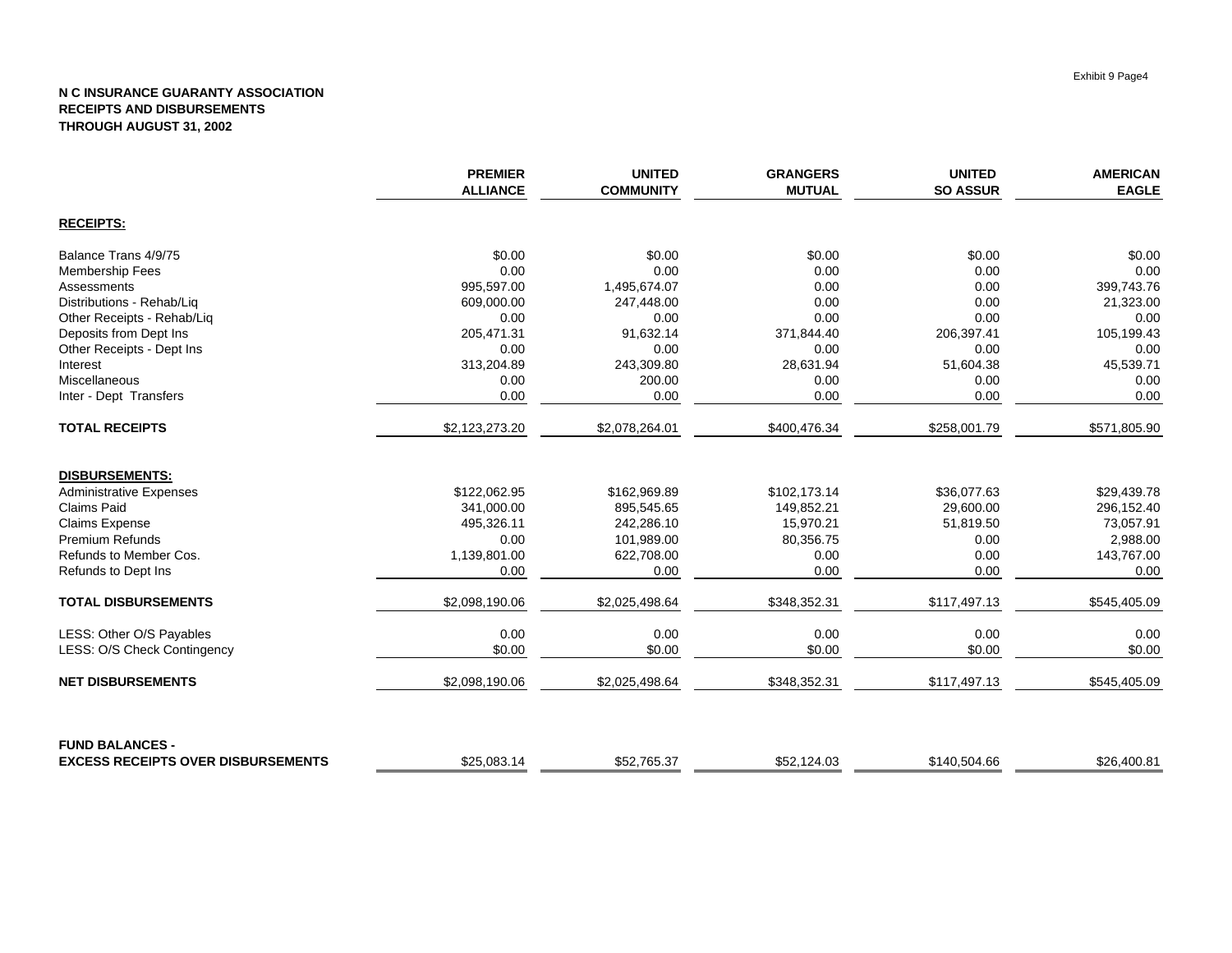|                                           | <b>LMI INS</b> | <b>CREDIT</b><br><b>GENERAL</b> | <b>INTERNATIONAL</b><br><b>INDEMNITY</b> | <b>ACCELERATION</b><br><b>NATIONAL</b> | <b>RELIANCE</b> |
|-------------------------------------------|----------------|---------------------------------|------------------------------------------|----------------------------------------|-----------------|
|                                           |                |                                 |                                          |                                        |                 |
| <b>RECEIPTS:</b>                          |                |                                 |                                          |                                        |                 |
| Balance Trans 4/9/75                      | \$0.00         | \$0.00                          | \$0.00                                   | \$0.00                                 | \$0.00          |
| <b>Membership Fees</b>                    | 0.00           | 0.00                            | 0.00                                     | 0.00                                   | 0.00            |
| Assessments                               | 0.00           | 4,905,132.00                    | 0.00                                     | 0.00                                   | 21,913,467.00   |
| Distributions - Rehab/Liq                 | 0.00           | 0.00                            | 0.00                                     | 0.00                                   | 0.00            |
| Other Receipts - Rehab/Liq                | 0.00           | 0.00                            | 0.00                                     | 0.00                                   | 0.00            |
| Deposits from Dept Ins                    | 700,785.13     | 645,462.22                      | 95,816.30                                | 66,182.55                              | 1,258,003.97    |
| Other Receipts - Dept Ins                 | 0.00           | 0.00                            | 0.00                                     | 0.00                                   | 0.00            |
| Interest                                  | 75,578.18      | 129,978.53                      | 4,805.57                                 | 3,321.14                               | 393,223.11      |
| Miscellaneous                             | 0.00           | 0.00                            | 0.00                                     | 0.00                                   | 0.00            |
| Inter - Dept Transfers                    | 0.00           | 0.00                            | 0.00                                     | 0.00                                   | 0.00            |
| <b>TOTAL RECEIPTS</b>                     | \$776,363.31   | \$5,680,572.75                  | \$100,621.87                             | \$69,503.69                            | \$23,564,694.08 |
| <b>DISBURSEMENTS:</b>                     |                |                                 |                                          |                                        |                 |
| <b>Administrative Expenses</b>            | \$2,895.87     | \$187,156.48                    | \$124.18                                 | \$120.56                               | \$801,513.60    |
| <b>Claims Paid</b>                        | 5,237.99       | 2,644,268.61                    | 0.00                                     | 0.00                                   | 11,296,157.47   |
| Claims Expense                            | 1,766.05       | 246,855.43                      | 0.00                                     | 0.00                                   | 695,540.69      |
| Premium Refunds                           | 0.00           | 137,262.69                      | 0.00                                     | 0.00                                   | 141,383.00      |
| Refunds to Member Cos.                    | 0.00           | 0.00                            | 0.00                                     | 0.00                                   | 0.00            |
| Refunds to Dept Ins                       | 0.00           | 0.00                            | 100,497.69                               | 69,383.13                              | 0.00            |
| <b>TOTAL DISBURSEMENTS</b>                | \$9,899.91     | \$3,215,543.21                  | \$100,621.87                             | \$69,503.69                            | \$12,934,594.76 |
| LESS: Other O/S Payables                  | 0.00           | 0.00                            | 0.00                                     | 0.00                                   | 0.00            |
| LESS: O/S Check Contingency               | \$0.00         | \$0.00                          | \$0.00                                   | \$0.00                                 | \$0.00          |
| <b>NET DISBURSEMENTS</b>                  | \$9,899.91     | \$3,215,543.21                  | \$100,621.87                             | \$69,503.69                            | \$12,934,594.76 |
| <b>FUND BALANCES -</b>                    |                |                                 |                                          |                                        |                 |
| <b>EXCESS RECEIPTS OVER DISBURSEMENTS</b> | \$766,463.40   | \$2,465,029.54                  | \$0.00                                   | \$0.00                                 | \$10,630,099.32 |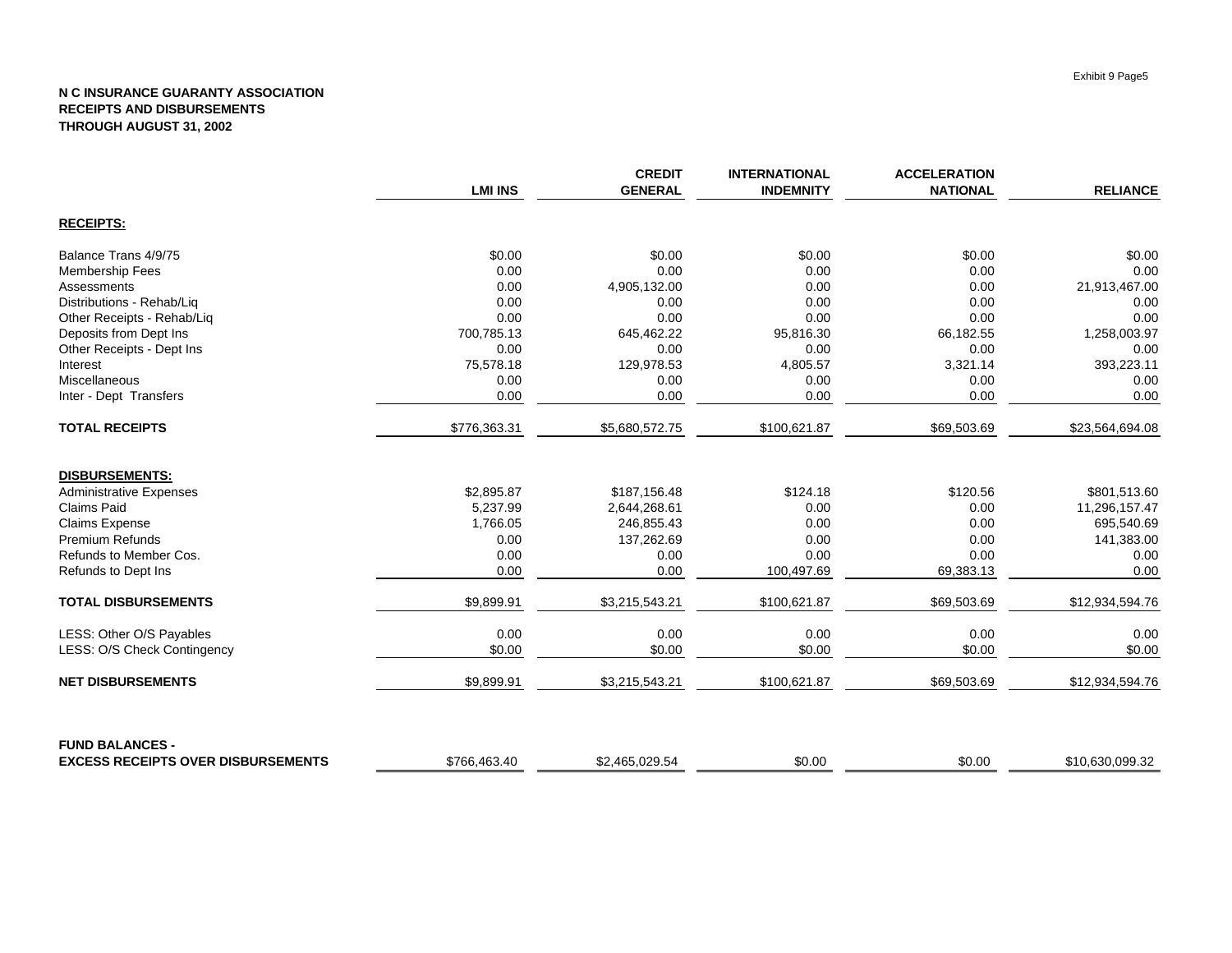|                                           | <b>PHICO</b>    | <b>AMERICAN</b><br><b>DRUGGISTS'</b> | <b>AMERICAN</b><br><b>FIDELITY FIRE</b> | <b>AMERICAN</b><br><b>MUTUAL INS</b> | <b>AMERICAN</b><br><b>RESERVE</b> |
|-------------------------------------------|-----------------|--------------------------------------|-----------------------------------------|--------------------------------------|-----------------------------------|
| <b>RECEIPTS:</b>                          |                 |                                      |                                         |                                      |                                   |
| Balance Trans 4/9/75                      | \$0.00          | \$0.00                               | \$0.00                                  | \$0.00                               | \$0.00                            |
| <b>Membership Fees</b>                    | 0.00            | 0.00                                 | 0.00                                    | 0.00                                 | 0.00                              |
| Assessments                               | 0.00            | 0.00                                 | 0.00                                    | 0.00                                 | 121,767.00                        |
| Distributions - Rehab/Liq                 | 0.00            | 0.00                                 | 0.00                                    | 0.00                                 | 0.00                              |
| Other Receipts - Rehab/Liq                | 0.00            | 0.00                                 | 0.00                                    | 0.00                                 | 0.00                              |
| Deposits from Dept Ins                    | 11,271,861.85   | 157,494.98                           | 522,774.79                              | 536,723.24                           | 97,451.67                         |
| Other Receipts - Dept Ins                 | 0.00            | 0.00                                 | 0.00                                    | 0.00                                 | 0.00                              |
| Interest                                  | 178,096.07      | 6,479.56                             | 66,234.66                               | 143,704.65                           | 45,716.52                         |
| Miscellaneous                             | 0.00            | 0.00                                 | 0.00                                    | 0.00                                 | 22,550.00                         |
| Inter - Dept Transfers                    | 0.00            | 0.00                                 | 0.00                                    | 0.00                                 | 0.00                              |
| <b>TOTAL RECEIPTS</b>                     | \$11,449,957.92 | \$163,974.54                         | \$589,009.45                            | \$680,427.89                         | \$287,485.19                      |
| <b>DISBURSEMENTS:</b>                     |                 |                                      |                                         |                                      |                                   |
| <b>Administrative Expenses</b>            | \$101,755.64    | \$12,439.88                          | \$45,772.33                             | \$13,428.06                          | \$48,687.25                       |
| <b>Claims Paid</b>                        | 689,306.24      | 17,782.36                            | 198,059.63                              | 0.00                                 | 68,500.00                         |
| <b>Claims Expense</b>                     | 233,465.36      | 3,473.50                             | 58,140.87                               | 0.00                                 | 8,395.44                          |
| <b>Premium Refunds</b>                    | 0.00            | 0.00                                 | 6,272.04                                | 0.00                                 | 0.00                              |
| Refunds to Member Cos.                    | 0.00            | 0.00                                 | 0.00                                    | 0.00                                 | 142,132.13                        |
| Refunds to Dept Ins                       | 0.00            | 130,278.80                           | 280,764.58                              | 666,999.83                           | 19,770.37                         |
| <b>TOTAL DISBURSEMENTS</b>                | \$1,024,527.24  | \$163,974.54                         | \$589,009.45                            | \$680,427.89                         | \$287,485.19                      |
| LESS: Other O/S Payables                  | 0.00            | 0.00                                 | 0.00                                    | 0.00                                 | 0.00                              |
| LESS: O/S Check Contingency               | \$0.00          | \$0.00                               | \$0.00                                  | \$0.00                               | \$0.00                            |
| <b>NET DISBURSEMENTS</b>                  | \$1,024,527.24  | \$163,974.54                         | \$589,009.45                            | \$680,427.89                         | \$287,485.19                      |
| <b>FUND BALANCES -</b>                    |                 |                                      |                                         |                                      |                                   |
| <b>EXCESS RECEIPTS OVER DISBURSEMENTS</b> | \$10,425,430.68 | \$0.00                               | \$0.00                                  | \$0.00                               | \$0.00                            |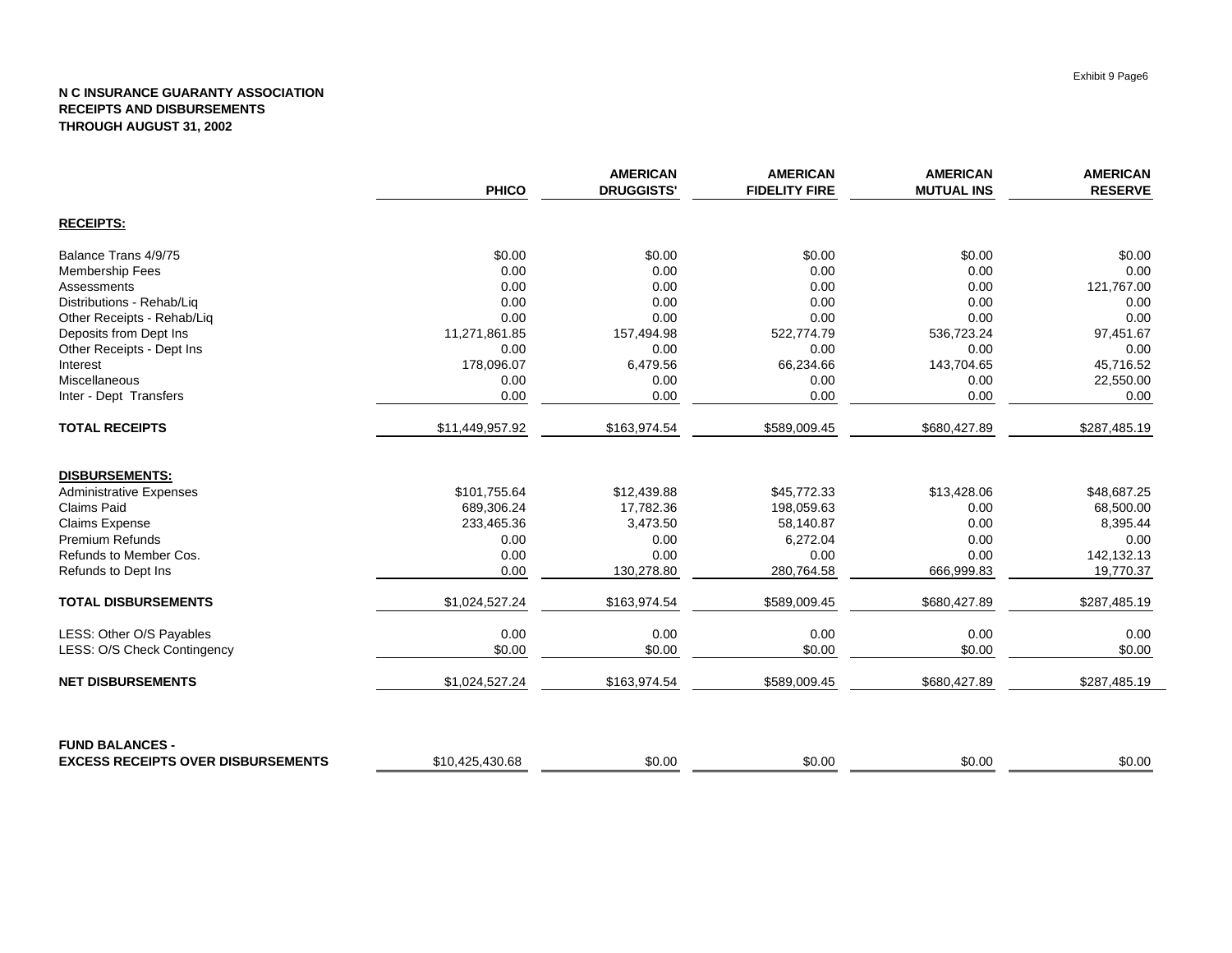|                                           |                |                 | <b>COMMERCIAL</b> | <b>EMPIRE</b>  |                   |
|-------------------------------------------|----------------|-----------------|-------------------|----------------|-------------------|
|                                           | <b>BEACON</b>  | <b>CARRIERS</b> | <b>STANDARD</b>   | <b>MUTUAL</b>  | <b>ENTERPRISE</b> |
| <b>RECEIPTS:</b>                          |                |                 |                   |                |                   |
| Balance Trans 4/9/75                      | \$0.00         | \$0.00          | \$0.00            | \$0.00         | \$0.00            |
| <b>Membership Fees</b>                    | 0.00           | 0.00            | 0.00              | 0.00           | 0.00              |
| Assessments                               | 534,608.00     | 997,738.00      | 0.00              | 448,825.14     | 0.00              |
| Distributions - Rehab/Liq                 | 476,116.18     | 707,756.69      | 0.00              | 0.00           | 0.00              |
| Other Receipts - Rehab/Liq                | 0.00           | 0.00            | 0.00              | 562,762.91     | 0.00              |
| Deposits from Dept Ins                    | 559,184.27     | 79,090.65       | 489,665.89        | 0.00           | 118,845.79        |
| Other Receipts - Dept Ins                 | 0.00           | 0.00            | 4,177.50          | 0.00           | 0.00              |
| Interest                                  | 47,388.09      | 333,755.42      | 174,608.26        | 10,679.12      | 46,862.00         |
| Miscellaneous                             | 0.00           | 0.00            | 0.00              | 0.00           | 0.00              |
| Inter - Dept Transfers                    | (6,930.85)     | (21, 032.81)    | (331.91)          | 0.00           | (1, 194.59)       |
| <b>TOTAL RECEIPTS</b>                     | \$1,610,365.69 | \$2,097,307.95  | \$668,119.74      | \$1,022,267.17 | \$164,513.20      |
| <b>DISBURSEMENTS:</b>                     |                |                 |                   |                |                   |
| <b>Administrative Expenses</b>            | \$70.555.95    | \$35,303.83     | \$35,038.16       | \$92,212.19    | \$5,447.05        |
| <b>Claims Paid</b>                        | 937,246.00     | 688,649.83      | 163,510.12        | 312,793.89     | 0.00              |
| <b>Claims Expense</b>                     | 20,015.74      | 219,058.10      | 26,027.35         | 84,494.29      | 0.00              |
| <b>Premium Refunds</b>                    | 0.00           | 24,020.19       | 24,606.49         | 3,536.16       | 0.00              |
| Refunds to Member Cos.                    | 571,548.00     | 1,125,276.00    | 0.00              | 529,230.64     | 0.00              |
| Refunds to Dept Ins                       | 11,000.00      | 5,000.00        | 418,937.62        | 0.00           | 159,066.15        |
| <b>TOTAL DISBURSEMENTS</b>                | \$1,610,365.69 | \$2,097,307.95  | \$668,119.74      | \$1,022,267.17 | \$164,513.20      |
| LESS: Other O/S Payables                  | 0.00           | 0.00            | 0.00              | 0.00           | 0.00              |
| LESS: O/S Check Contingency               | \$0.00         | \$0.00          | \$0.00            | \$0.00         | \$0.00            |
| <b>NET DISBURSEMENTS</b>                  | \$1,610,365.69 | \$2,097,307.95  | \$668,119.74      | \$1,022,267.17 | \$164,513.20      |
| <b>FUND BALANCES -</b>                    |                |                 |                   |                |                   |
| <b>EXCESS RECEIPTS OVER DISBURSEMENTS</b> | \$0.00         | \$0.00          | \$0.00            | \$0.00         | \$0.00            |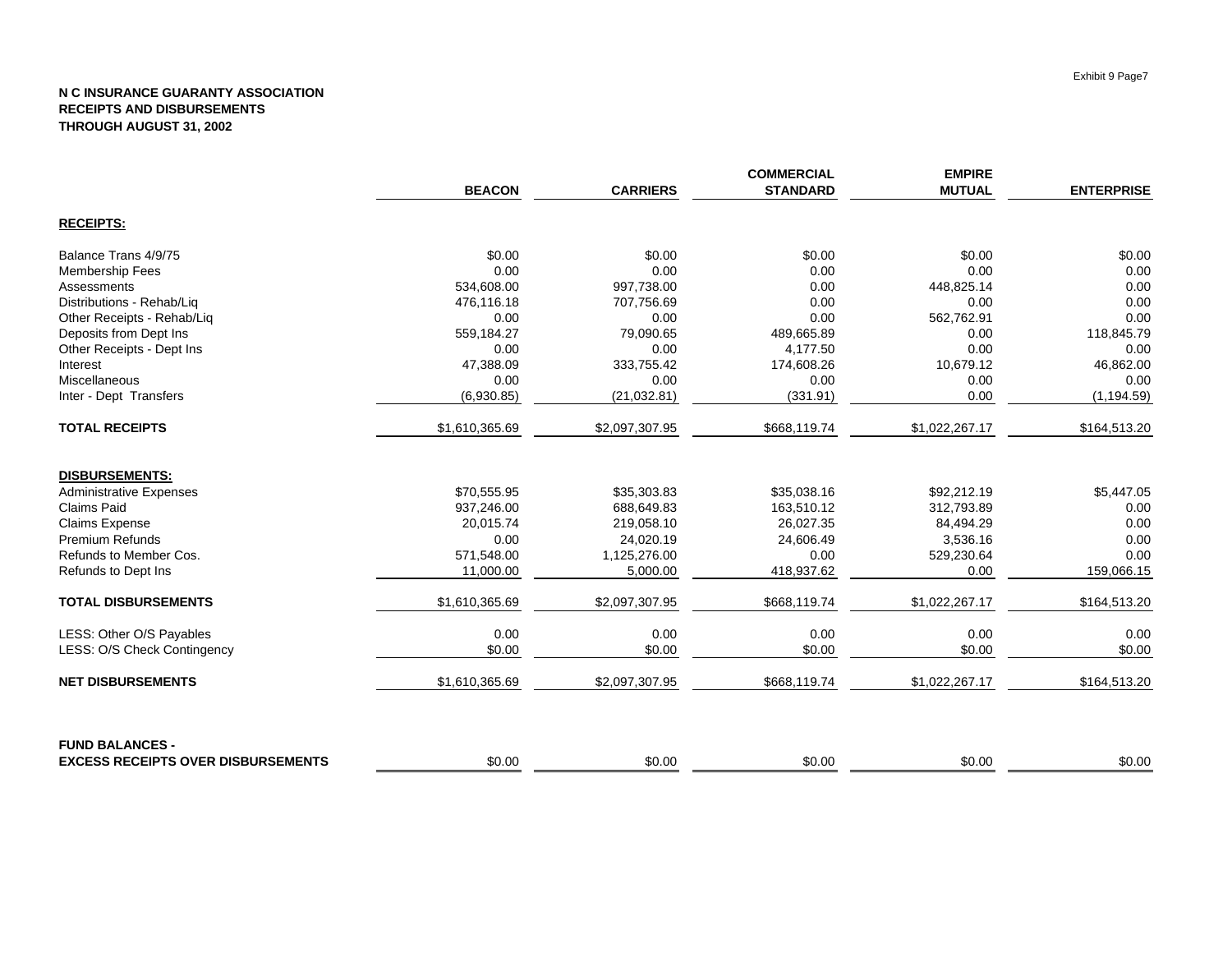|                                           |                  | <b>GREAT</b>  | <b>INS CO</b>     | <b>IOWA</b>     | <b>MCA</b>       |
|-------------------------------------------|------------------|---------------|-------------------|-----------------|------------------|
|                                           | <b>EXCALIBUR</b> | <b>GLOBAL</b> | <b>OF FLORDIA</b> | <b>NATIONAL</b> | <b>INSURANCE</b> |
| <b>RECEIPTS:</b>                          |                  |               |                   |                 |                  |
| Balance Trans 4/9/75                      | \$0.00           | \$0.00        | \$0.00            | \$0.00          | \$0.00           |
| <b>Membership Fees</b>                    | 0.00             | 0.00          | 0.00              | 0.00            | 0.00             |
| Assessments                               | 499,894.00       | 0.00          | 447,439.23        | 5,546,105.00    | 0.00             |
| Distributions - Rehab/Liq                 | 269,767.82       | 0.00          | 0.00              | 5,093,734.11    | 0.00             |
| Other Receipts - Rehab/Liq                | 0.00             | 0.00          | 0.00              | 8,693,000.00    | 0.00             |
| Deposits from Dept Ins                    | 395,557.98       | 76,465.53     | 70,506.13         | 103,838.37      | 35,788.11        |
| Other Receipts - Dept Ins                 | 36,911.97        | 0.00          | 0.00              | 1,001,611.70    | 0.00             |
| Interest                                  | 158,281.26       | 2,939.88      | 68,768.24         | 2,475,404.83    | 14,789.25        |
| Miscellaneous                             | 0.00             | 0.00          | 0.00              | 480,360.80      | 0.00             |
| Inter - Dept Transfers                    | (15,662.36)      | 0.00          | (43,546.18)       | (5,619.52)      | 0.00             |
| <b>TOTAL RECEIPTS</b>                     | \$1,344,750.67   | \$79,405.41   | \$543,167.42      | \$23,388,435.29 | \$50,577.36      |
| <b>DISBURSEMENTS:</b>                     |                  |               |                   |                 |                  |
| <b>Administrative Expenses</b>            | \$63,683.37      | \$8,836.24    | \$58,515.63       | \$966,016.39    | \$4,918.79       |
| <b>Claims Paid</b>                        | 763,187.61       | 250.00        | 78,373.31         | 6,690,121.95    | 0.00             |
| <b>Claims Expense</b>                     | 129,071.46       | 6,174.07      | 39,521.48         | 1,121,829.67    | 0.00             |
| <b>Premium Refunds</b>                    | 16,441.23        | 83.29         | 16,757.00         | 6,084,046.54    | 0.00             |
| Refunds to Member Cos.                    | 319,967.00       | 0.00          | 350,000.00        | 8,475,825.00    | 0.00             |
| Refunds to Dept Ins                       | 52,400.00        | 64,061.81     | 0.00              | 50,595.74       | 45,658.57        |
| <b>TOTAL DISBURSEMENTS</b>                | \$1,344,750.67   | \$79,405.41   | \$543,167.42      | \$23,388,435.29 | \$50,577.36      |
| LESS: Other O/S Payables                  | 0.00             | 0.00          | 0.00              | 0.00            | 0.00             |
| LESS: O/S Check Contingency               | \$0.00           | \$0.00        | \$0.00            | \$0.00          | \$0.00           |
| <b>NET DISBURSEMENTS</b>                  | \$1,344,750.67   | \$79,405.41   | \$543,167.42      | \$23,388,435.29 | \$50,577.36      |
| <b>FUND BALANCES -</b>                    |                  |               |                   |                 |                  |
| <b>EXCESS RECEIPTS OVER DISBURSEMENTS</b> | \$0.00           | \$0.00        | \$0.00            | \$0.00          | \$0.00           |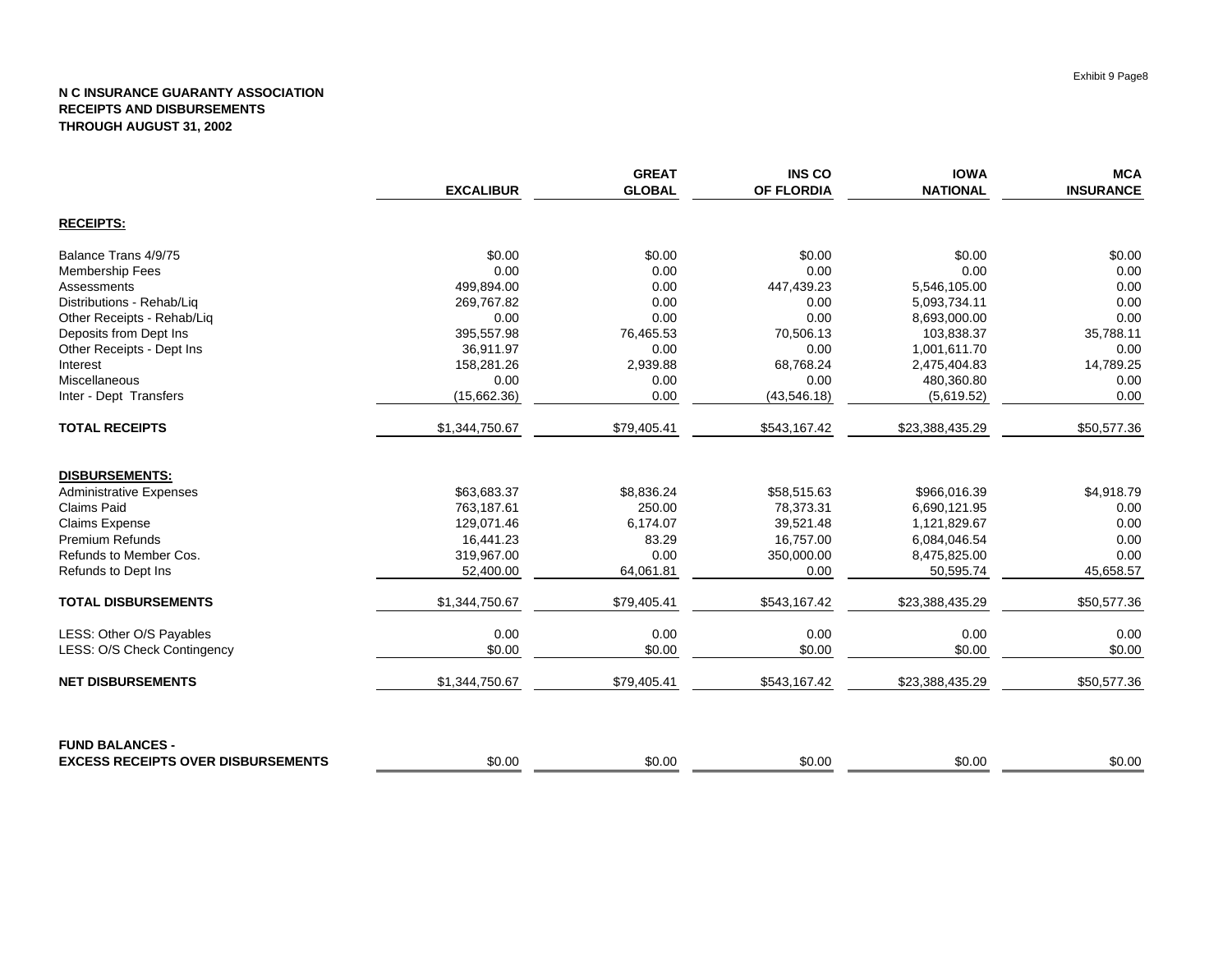|                                           | <b>SECURITY</b>    |                |                 |               |
|-------------------------------------------|--------------------|----------------|-----------------|---------------|
|                                           | <b>PROPRIETORS</b> | <b>RESERVE</b> | <b>CASUALTY</b> | <b>SUMMIT</b> |
| <b>RECEIPTS:</b>                          |                    |                |                 |               |
| Balance Trans 4/9/75                      | \$0.00             | \$0.00         | \$0.00          | \$0.00        |
| <b>Membership Fees</b>                    | 0.00               | 0.00           | 0.00            | 0.00          |
| Assessments                               | 0.00               | 362,932.00     | 0.00            | 74,764.00     |
| Distributions - Rehab/Liq                 | 0.00               | 125,960.13     | 0.00            | 0.00          |
| Other Receipts - Rehab/Liq                | 0.00               | 0.00           | 0.00            | 54,752.52     |
| Deposits from Dept Ins                    | 194,341.50         | 214,234.53     | 99,113.99       | 0.00          |
| Other Receipts - Dept Ins                 | 914.88             | 0.00           | 0.00            | 0.00          |
| Interest                                  | 73,258.78          | 231,768.37     | 23,630.52       | 1,007.12      |
| Miscellaneous                             | 0.00               | 392.73         | 3.73            | 0.00          |
| Inter - Dept Transfers                    | 0.00               | (960.13)       | 0.00            | 0.00          |
| <b>TOTAL RECEIPTS</b>                     | \$268,515.16       | \$934,327.63   | \$122,748.24    | \$130,523.64  |
| <b>DISBURSEMENTS:</b>                     |                    |                |                 |               |
| <b>Administrative Expenses</b>            | \$30,097.25        | \$85,137.71    | \$16,537.04     | \$18,387.11   |
| <b>Claims Paid</b>                        | 16,089.94          | 72,784.90      | 0.00            | 29,750.62     |
| <b>Claims Expense</b>                     | 1,932.50           | 97,671.38      | 0.00            | 581.58        |
| <b>Premium Refunds</b>                    | 20,985.00          | 74,494.43      | 0.00            | 6,033.21      |
| Refunds to Member Cos.                    | 0.00               | 499,062.81     | 0.00            | 75,771.12     |
| Refunds to Dept Ins                       | 199,410.47         | 105,176.40     | 106,211.20      | 0.00          |
| <b>TOTAL DISBURSEMENTS</b>                | \$268,515.16       | \$934,327.63   | \$122,748.24    | \$130,523.64  |
| LESS: Other O/S Payables                  | 0.00               | 0.00           | 0.00            | 0.00          |
| LESS: O/S Check Contingency               | \$0.00             | \$0.00         | \$0.00          | \$0.00        |
| <b>NET DISBURSEMENTS</b>                  | \$268,515.16       | \$934,327.63   | \$122,748.24    | \$130,523.64  |
| <b>FUND BALANCES -</b>                    |                    |                |                 |               |
| <b>EXCESS RECEIPTS OVER DISBURSEMENTS</b> | \$0.00             | \$0.00         | \$0.00          | \$0.00        |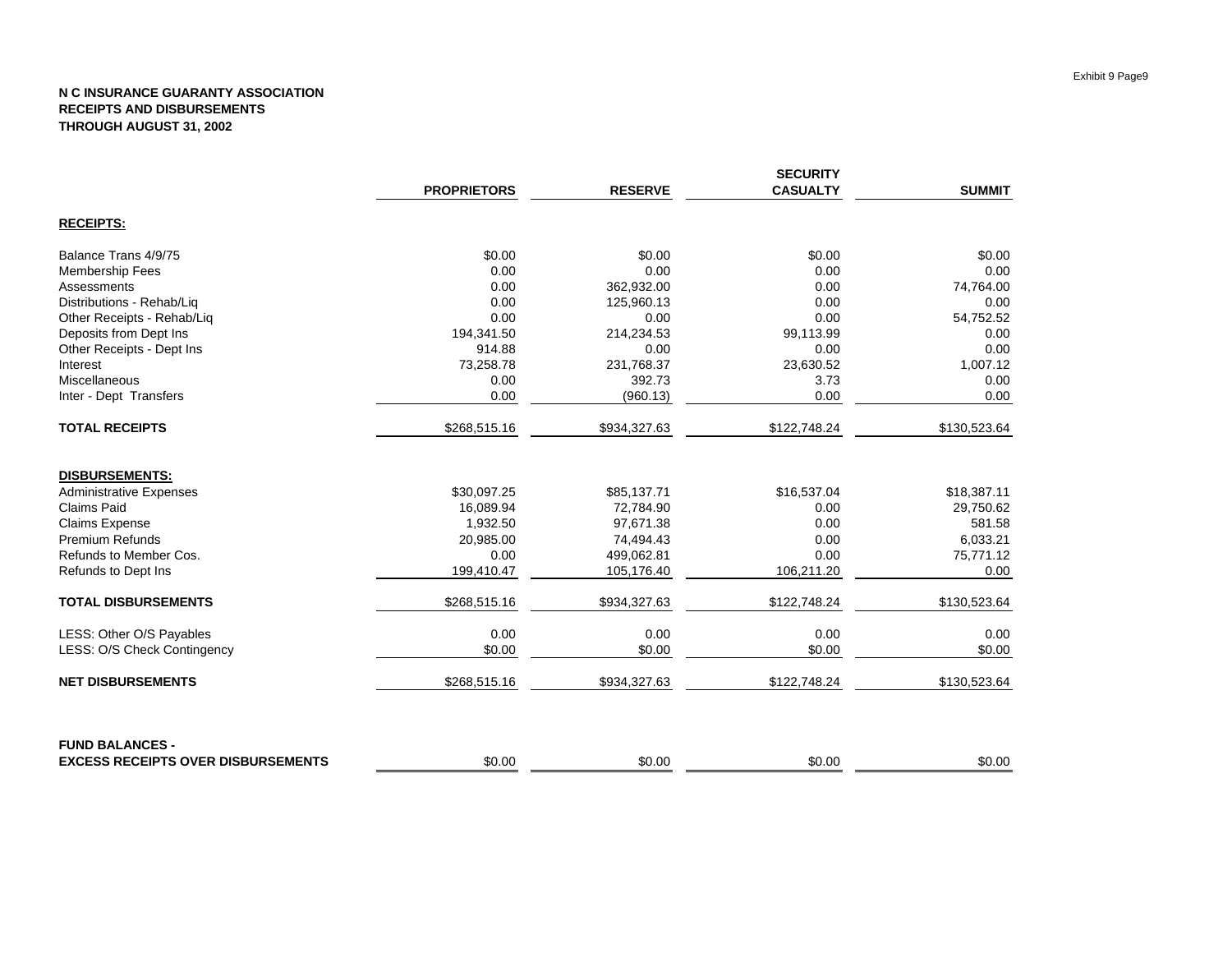|                                           | <b>TRANSIT</b><br><b>CASUALTY</b> | <b>SUB-TOTAL</b> | <b>MUTUAL</b><br><b>WORKERS' COMP</b> | <b>STOCK</b><br><b>WORKERS' COMP</b> |
|-------------------------------------------|-----------------------------------|------------------|---------------------------------------|--------------------------------------|
| <b>RECEIPTS:</b>                          |                                   |                  |                                       |                                      |
| Balance Trans 4/9/75                      | \$0.00                            | \$7,961.20       | \$0.00                                | \$0.00                               |
| Membership Fees                           | 0.00                              | \$19,500.00      | 0.00                                  | 0.00                                 |
| Assessments                               | 0.00                              | \$71,291,437.27  | 2,710,000.00                          | 0.00                                 |
| Distributions - Rehab/Lig                 | 0.00                              | \$9,085,475.76   | 10,212,688.78                         | 2,808,832.74                         |
| Other Receipts - Rehab/Liq                | 0.00                              | \$20,975,589.70  | 0.00                                  | 0.00                                 |
| Deposits from Dept Ins                    | 829,405.67                        | \$29,939,076.88  | 0.00                                  | 0.00                                 |
| Other Receipts - Dept Ins                 | 0.00                              | \$1,052,331.49   | 11,488,757.45                         | 16,486,217.41                        |
| Interest                                  | 391,551.17                        | \$12,258,175.80  | 6,131,265.12                          | 1,529,915.64                         |
| Miscellaneous                             | 0.00                              | \$6,929,057.58   | 3,385,673.77                          | 0.00                                 |
| Inter - Dept Transfers                    | (4,348.01)                        | \$0.00           | 0.00                                  | 0.00                                 |
| <b>TOTAL RECEIPTS</b>                     | \$1,216,608.83                    | \$151,558,605.68 | \$33,928,385.12                       | \$20,824,965.79                      |
| <b>DISBURSEMENTS:</b>                     |                                   |                  |                                       |                                      |
| <b>Administrative Expenses</b>            | \$61.867.36                       | \$8,836,226.85   | \$928.924.37                          | \$190,346.68                         |
| <b>Claims Paid</b>                        | 220,549.76                        | \$42,322,027.16  | 8,660,231.11                          | 1,817,761.31                         |
| <b>Claims Expense</b>                     | 141,458.07                        | \$7,973,941.88   | 369,271.74                            | 35,541.33                            |
| <b>Premium Refunds</b>                    | 24,191.90                         | \$16,346,593.32  | 2,151.00                              | 0.00                                 |
| Refunds to Member Cos.                    | 0.00                              | \$44,434,220.70  | 13,732,000.00                         | 16,848,394.55                        |
| Refunds to Dept Ins                       | 768,541.74                        | \$3,790,929.81   | 0.00                                  | 0.00                                 |
| <b>TOTAL DISBURSEMENTS</b>                | \$1,216,608.83                    | \$123,703,939.72 | \$23,692,578.22                       | \$18,892,043.87                      |
| LESS: Other O/S Payables                  | 0.00                              | \$1,971.66       | 0.00                                  | 0.00                                 |
| LESS: O/S Check Contingency               | \$0.00                            | \$135,152.52     | \$0.00                                | \$0.00                               |
| <b>NET DISBURSEMENTS</b>                  | \$1,216,608.83                    | \$123,566,815.54 | \$23,692,578.22                       | \$18,892,043.87                      |
| <b>FUND BALANCES -</b>                    |                                   |                  |                                       |                                      |
| <b>EXCESS RECEIPTS OVER DISBURSEMENTS</b> | \$0.00                            | \$27,991,790.14  | \$10,235,806.90                       | \$1,932,921.92                       |